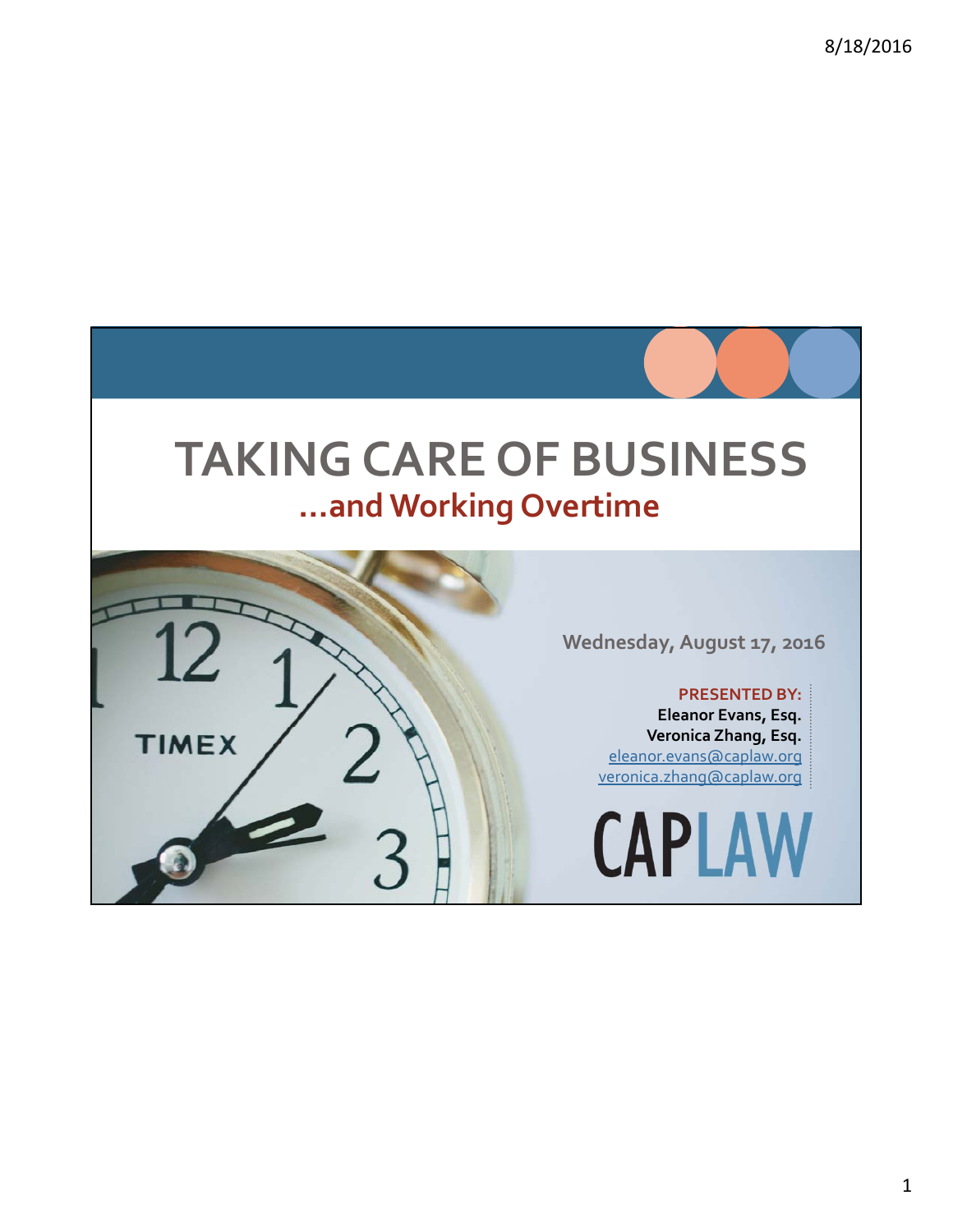### **Agenda**

- **FLSA Overview**
- **The New Overtime Rule**
- **White Collar Exemptions**
- **Options for Compliance with the New Rule**
- **Head Start Teachers**
- **What Has Not Changed**
- **FLSA Coverage**

**CAPLAW**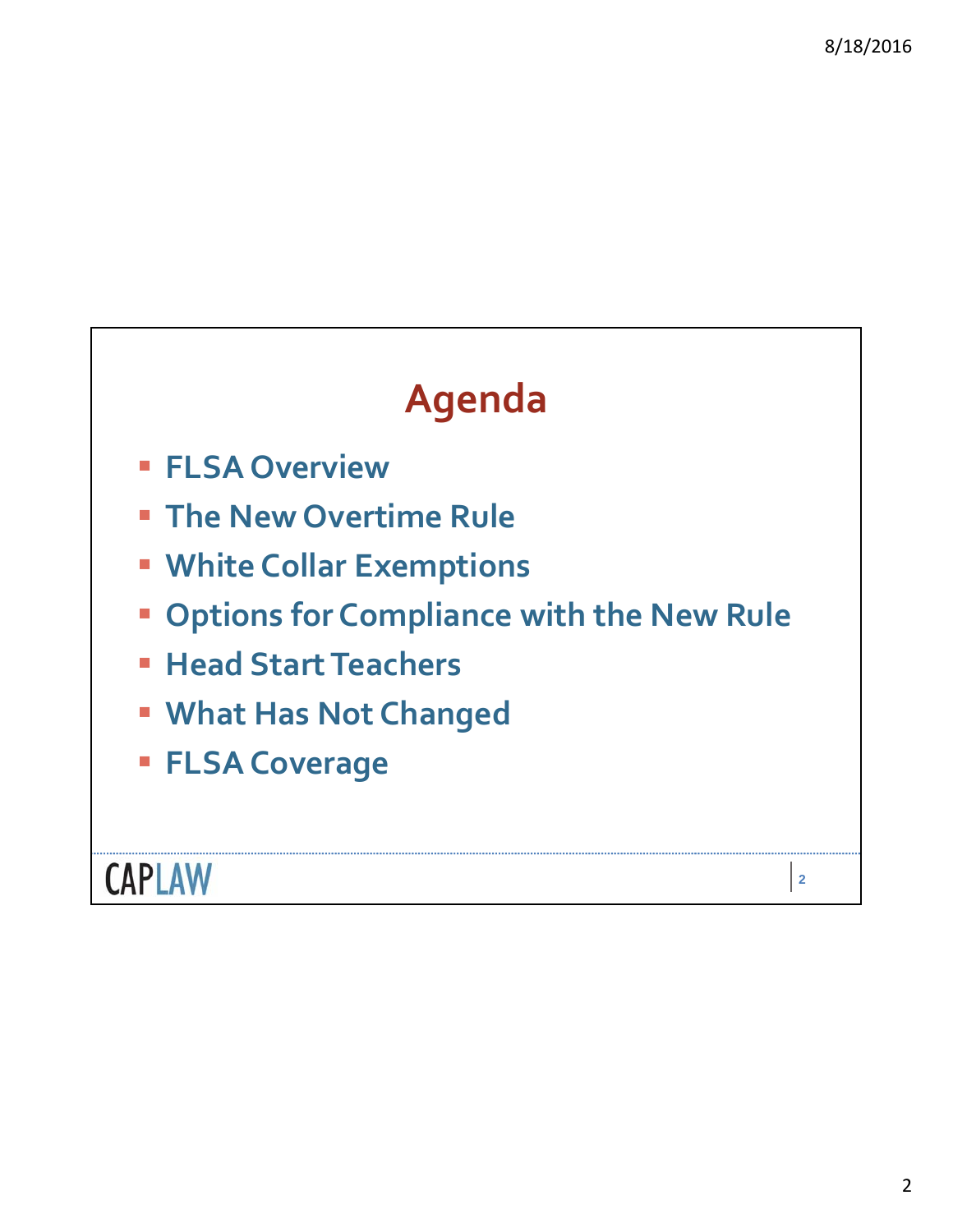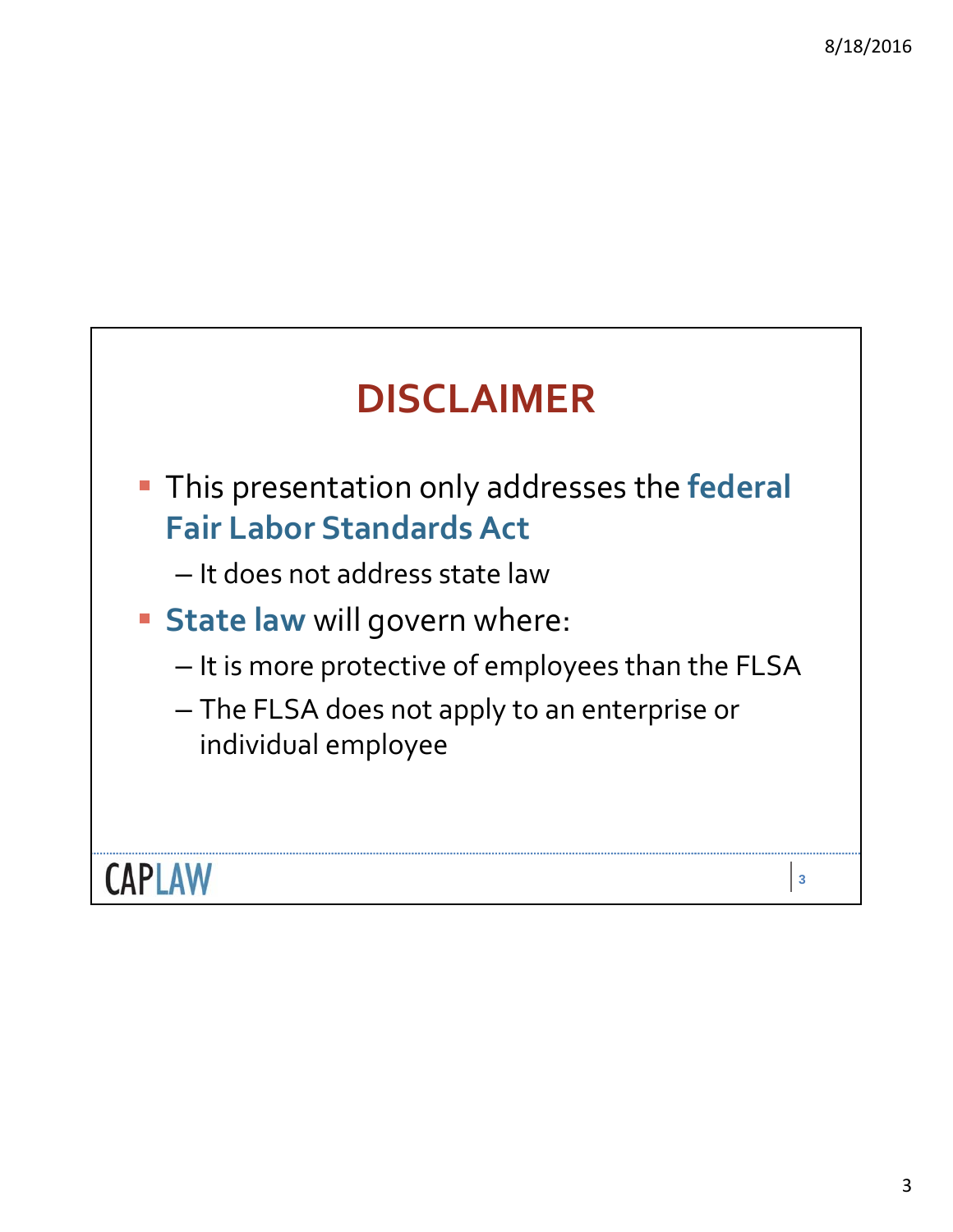### **Fair Labor StandardsAct – Overview**

- Requires **minimum wage** & **overtime pay** for covered employees, unless **exempt**
- **"White collar" exemptions** *(29 C.F.R. Part 541)*
	- Most commonly used exemptions
	- Cover certain executive, administrative, professional (EAP), outside sales, and computer employees
	- Three tests to determine if employee is exempt:
		- Salary basis test, salary level test, duties test
- **A CAA** *may* treat an employee who meets all 3 tests as *non‐exempt* (and pay overtime for work > 40 hours)
	- However, a CAA and an employee *cannot* agree to waive overtime pay if the employee is non‐exempt

**CAPLAW**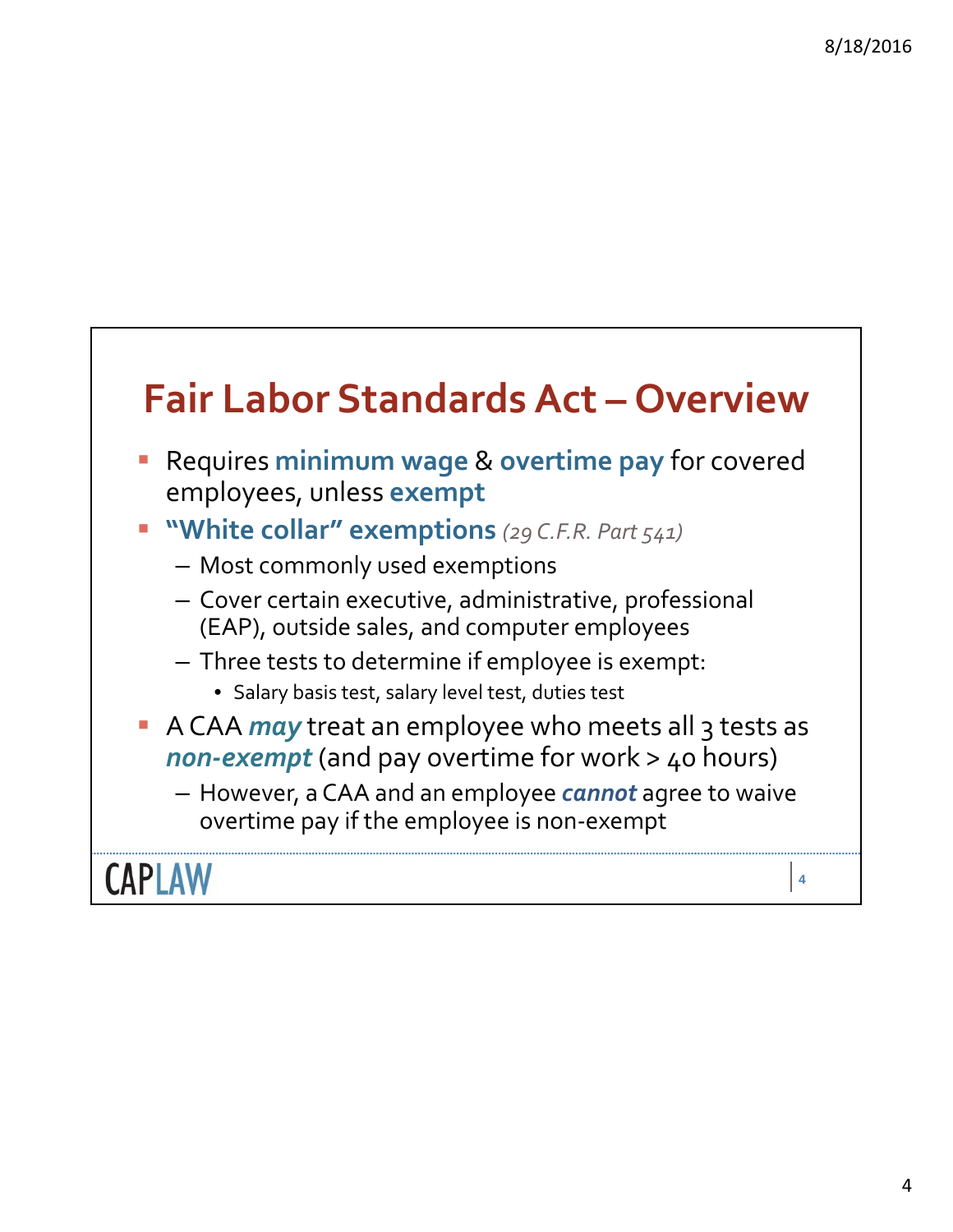| <b>Increased Standard Salary Level Test</b>                                             |                                                                                                   |  |  |  |
|-----------------------------------------------------------------------------------------|---------------------------------------------------------------------------------------------------|--|--|--|
| <b>CURRENT Overtime Rule</b>                                                            | <b>NEW Overtime Rule</b>                                                                          |  |  |  |
| Currently, salaried employees who<br>meet one of the duties tests must<br>earn at least | Beginning 12/1/2016, salaried<br>employees who meet one of the<br>duties tests must earn at least |  |  |  |
| \$455/week                                                                              | \$913/week                                                                                        |  |  |  |
| (\$23,660/year)                                                                         | (547, 476/year)                                                                                   |  |  |  |
| in order to be classified as exempt                                                     | in order to remain exempt from                                                                    |  |  |  |
| from the FLSA's minimum wage<br>and overtime protections                                | the FLSA's minimum wage and<br>overtime protections                                               |  |  |  |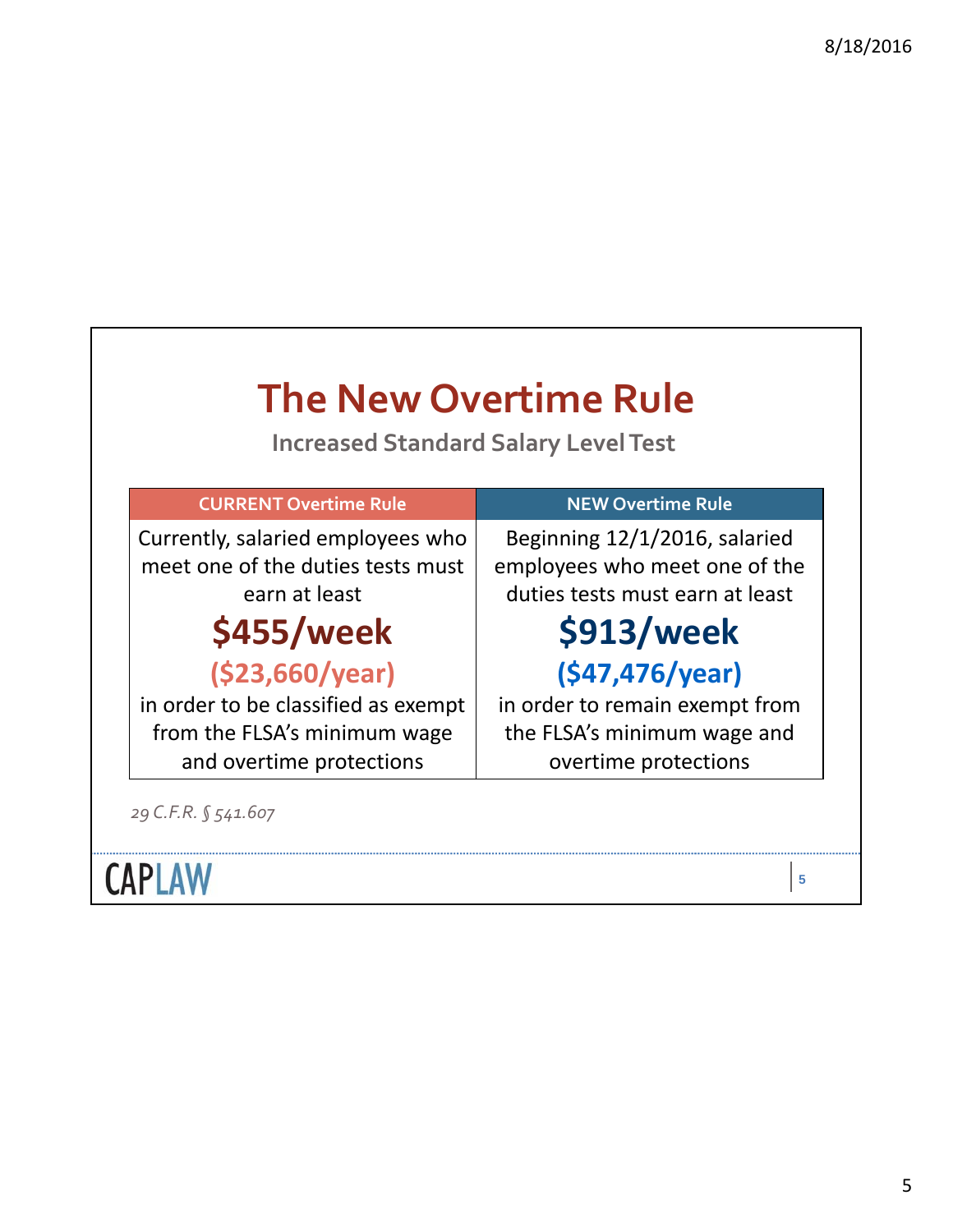| <b>The New Overtime Rule</b><br><b>Increased Highly Compensated Employee Compensation Level</b> |                                                                                                 |
|-------------------------------------------------------------------------------------------------|-------------------------------------------------------------------------------------------------|
| <b>CURRENT Overtime Rule</b>                                                                    | <b>NEW Overtime Rule</b>                                                                        |
| Currently, HCEs who meet a<br>minimal duties test must earn at<br>least                         | Beginning 12/1/2016, HCEs who<br>meet a minimal duties test must<br>earn at least               |
| \$100,000/year and                                                                              | \$134,004/year and                                                                              |
| at least \$455/week                                                                             | at least \$913/week                                                                             |
| in order to be classified as exempt<br>from the FLSA's minimum wage<br>and overtime protections | in order to be classified as exempt<br>from the FLSA's minimum wage<br>and overtime protections |
| 29 C.F.R. § 541.607                                                                             |                                                                                                 |
|                                                                                                 | 6                                                                                               |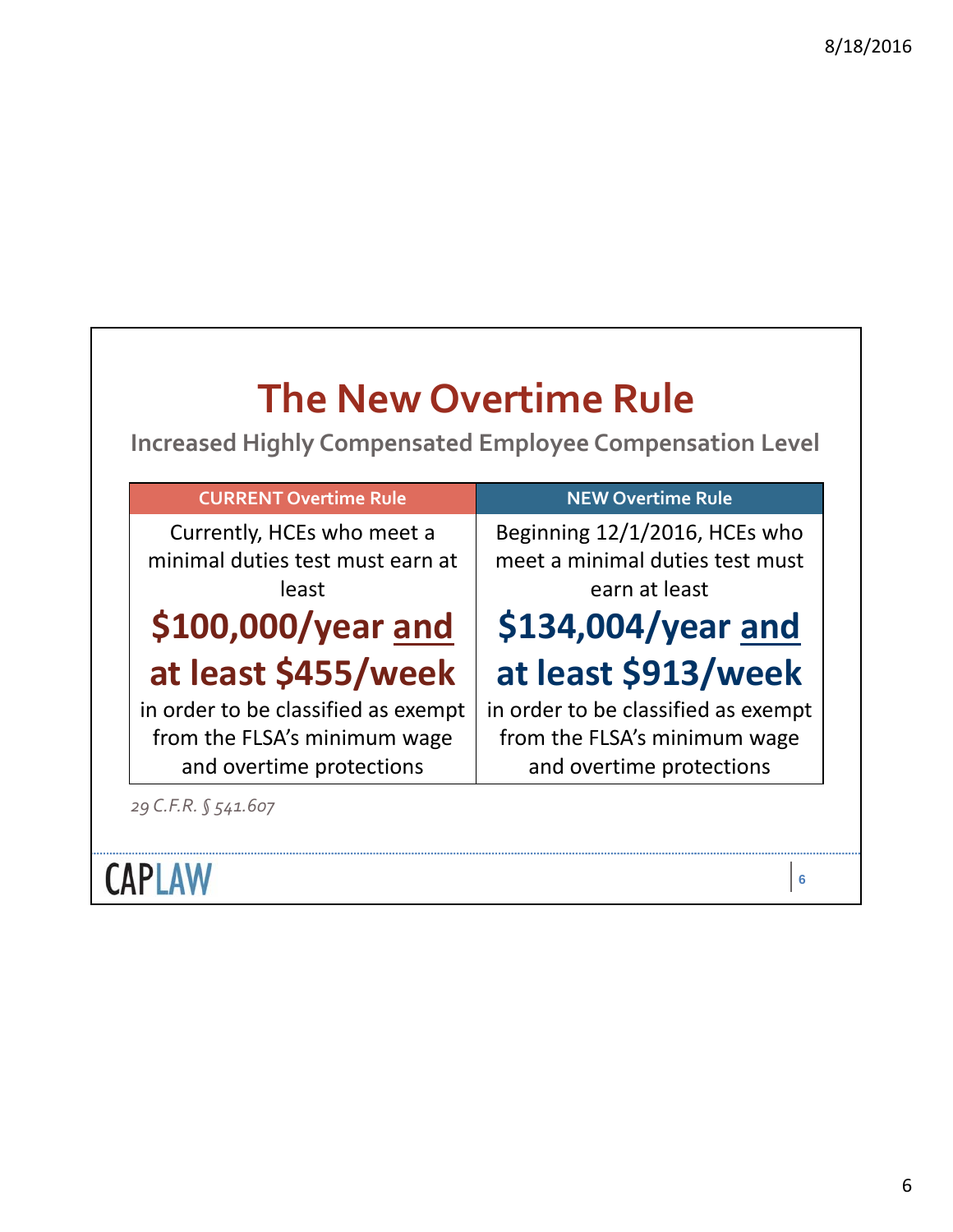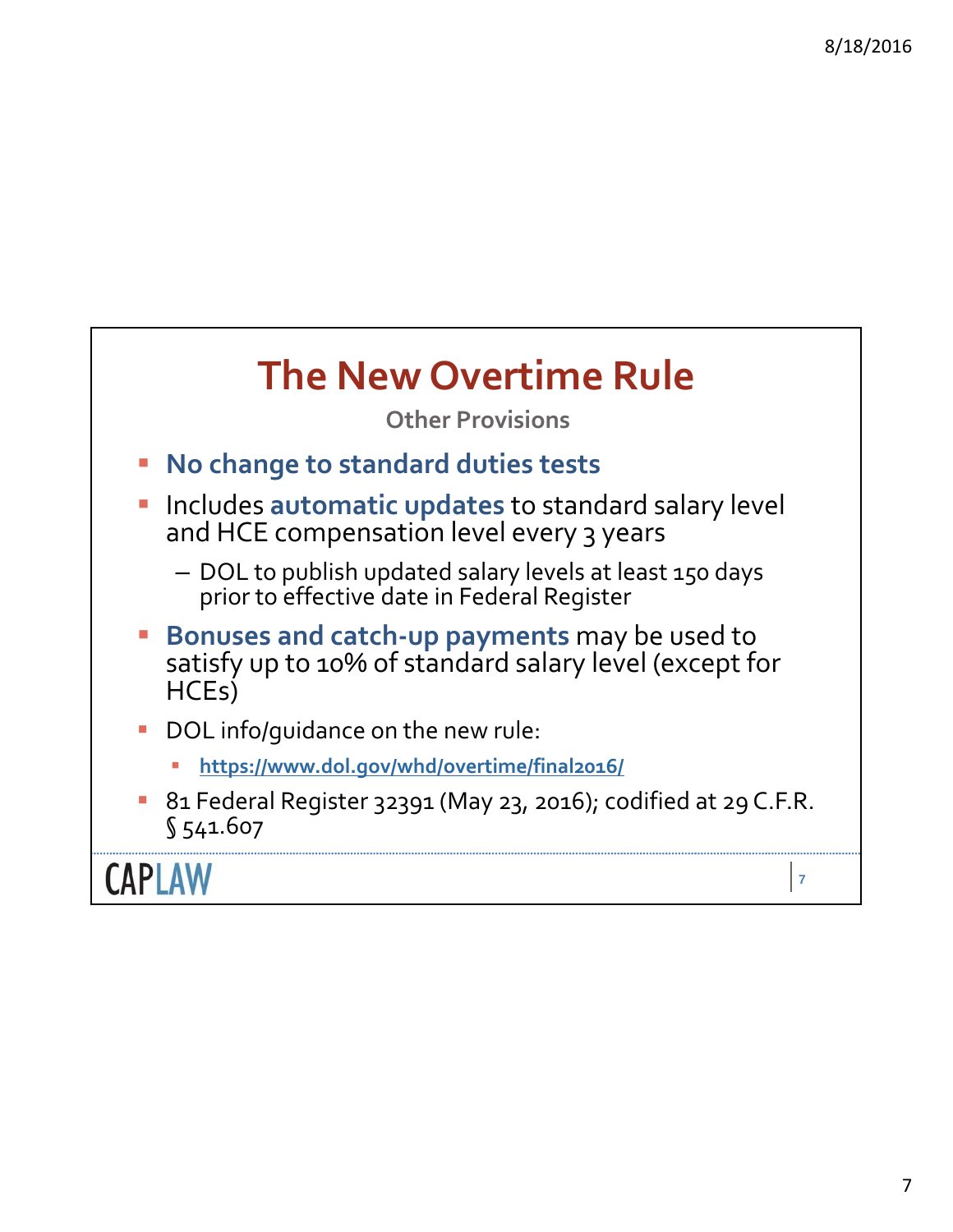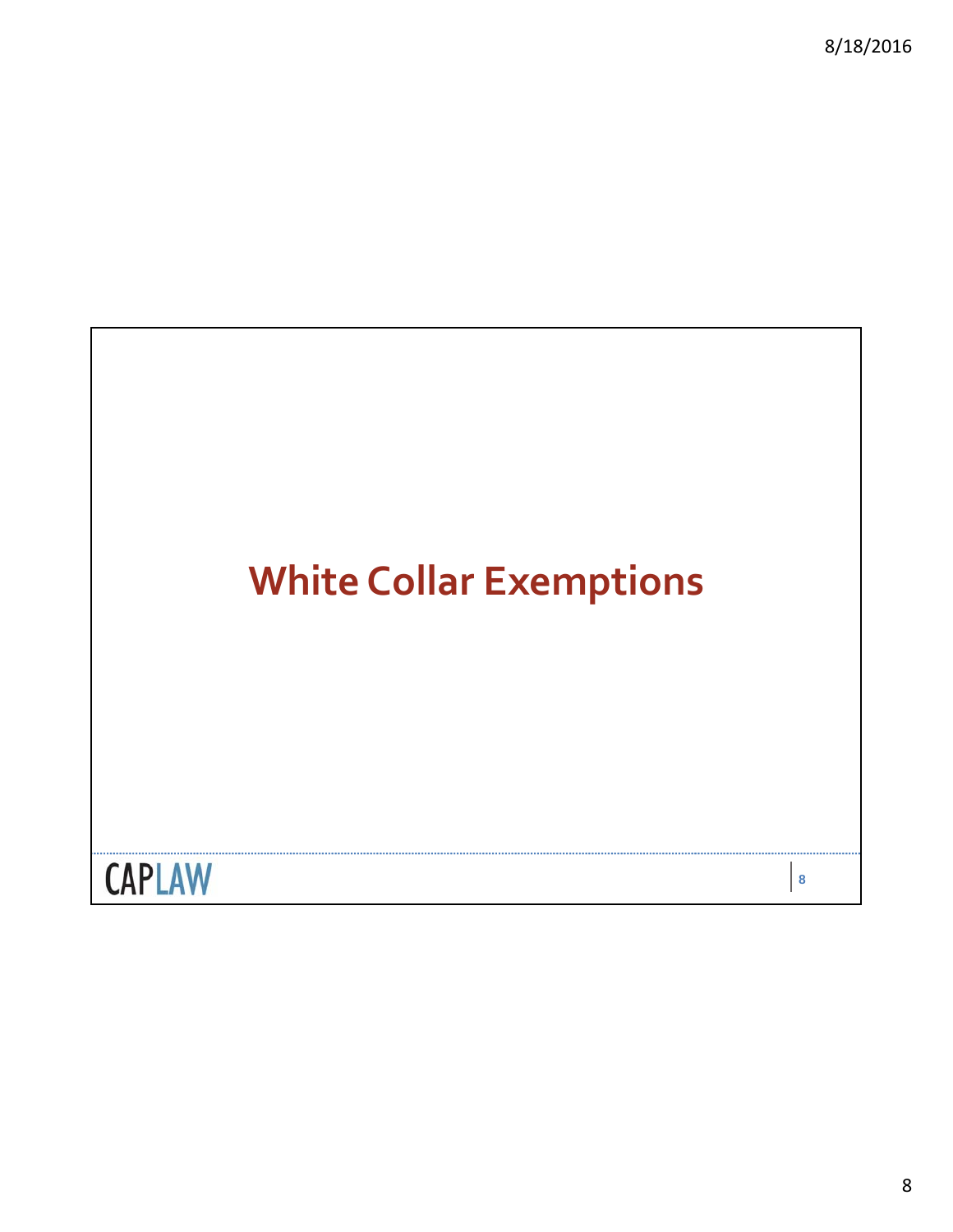|                                    | <b>Executive</b>                                                                                                                                                                                                                                                                            | Administrative                                                                                                                                                                                                                                                                              | Professional<br>Must be paid on salary or<br>fee basis<br>(except for doctors, lawyers &<br>teachers)                                                                                                                                                                                                                                                               |  |  |
|------------------------------------|---------------------------------------------------------------------------------------------------------------------------------------------------------------------------------------------------------------------------------------------------------------------------------------------|---------------------------------------------------------------------------------------------------------------------------------------------------------------------------------------------------------------------------------------------------------------------------------------------|---------------------------------------------------------------------------------------------------------------------------------------------------------------------------------------------------------------------------------------------------------------------------------------------------------------------------------------------------------------------|--|--|
| Salary<br><b>Basis Test</b>        | Must be paid on salary<br>basis                                                                                                                                                                                                                                                             | Must be paid on salary or<br>fee basis                                                                                                                                                                                                                                                      |                                                                                                                                                                                                                                                                                                                                                                     |  |  |
| <b>Salary</b><br><b>Level Test</b> | \$913 per week<br>(\$47,476 per year)                                                                                                                                                                                                                                                       | \$913 per week<br>(\$47,476 per year)                                                                                                                                                                                                                                                       | \$913 per week<br>(\$47,476 per year)<br>(except for doctors, lawyers &<br>teachers)                                                                                                                                                                                                                                                                                |  |  |
| <b>Duties Test</b>                 | (1) "Primary duty" must be<br>managing org. or a dep't or<br>subdivision; (2) must<br>customarily & regularly<br>manage 2+ other<br>employees; and (3) must<br>have authority to hire or<br>fire other employees, or<br>have significant input into<br>hiring/firing/promotion<br>decisions | "Primary duty" must: (1)<br>involve office or non-<br>manual work directly<br>related to management or<br>general business<br>operations of the employer<br>or customers; and (2)<br>include exercise of<br>discretion & independent<br>judgment with respect to<br>matters of significance | "Primary duty" must be to<br>perform work that either:<br>(1) requires advanced<br>knowledge in a field of<br>science or learning<br>customarily acquired by a<br>prolonged course of<br>specialized intellectual<br>instruction; or (2) requires<br>invention, imagination,<br>originality, or talent in a<br>recognized field of artistic<br>or creative endeavor |  |  |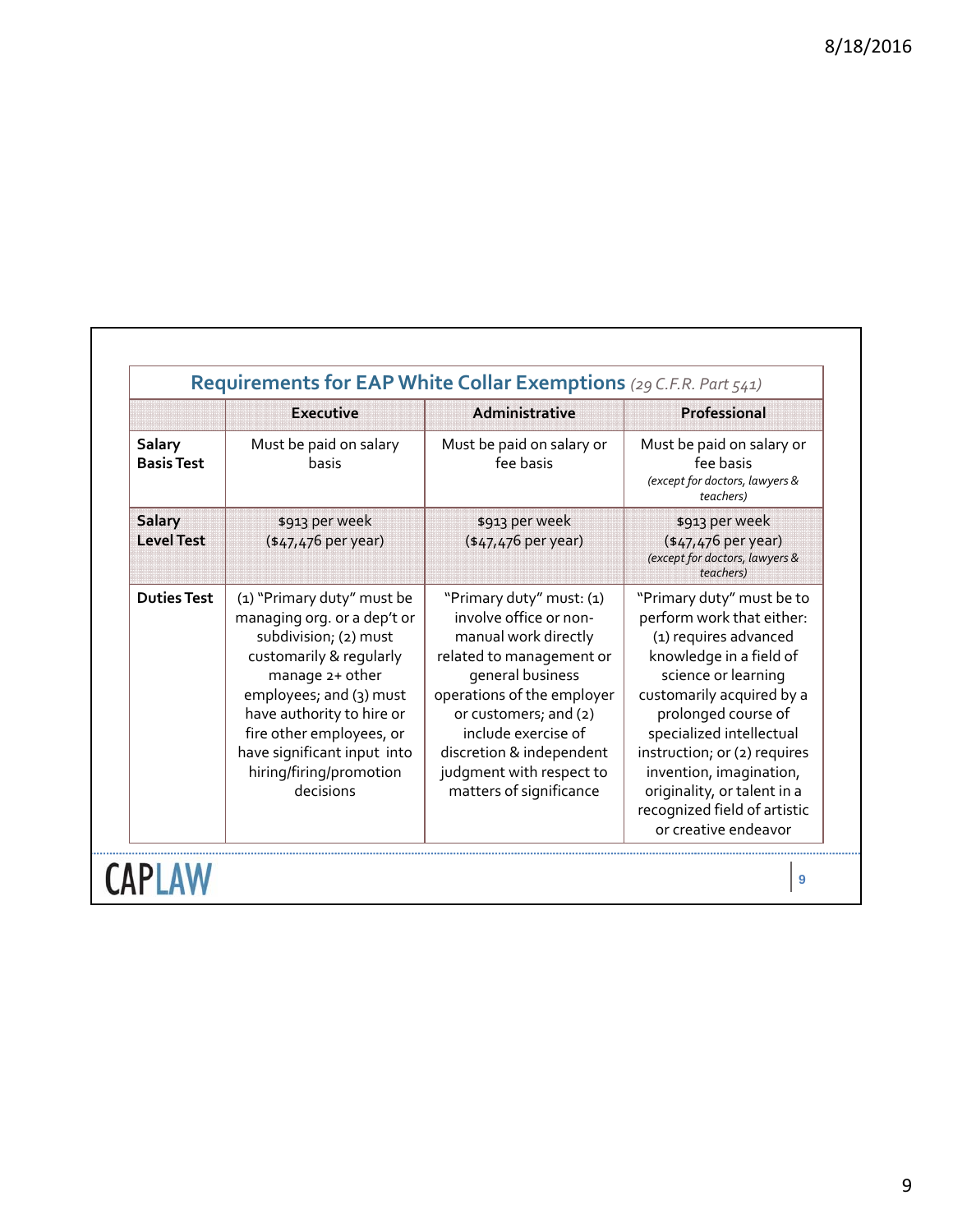### **Professional Exemptions**

- **Learned professionals**
- **Creative professionals**
- **Teachers (no salary basis or salary level)**
- Doctors (no salary basis or salary level)
- Lawyers (no salary basis or salary level)

### **Other Exemptions**

- **Dutside sales employees**
- Computer employees

**CAPLAW**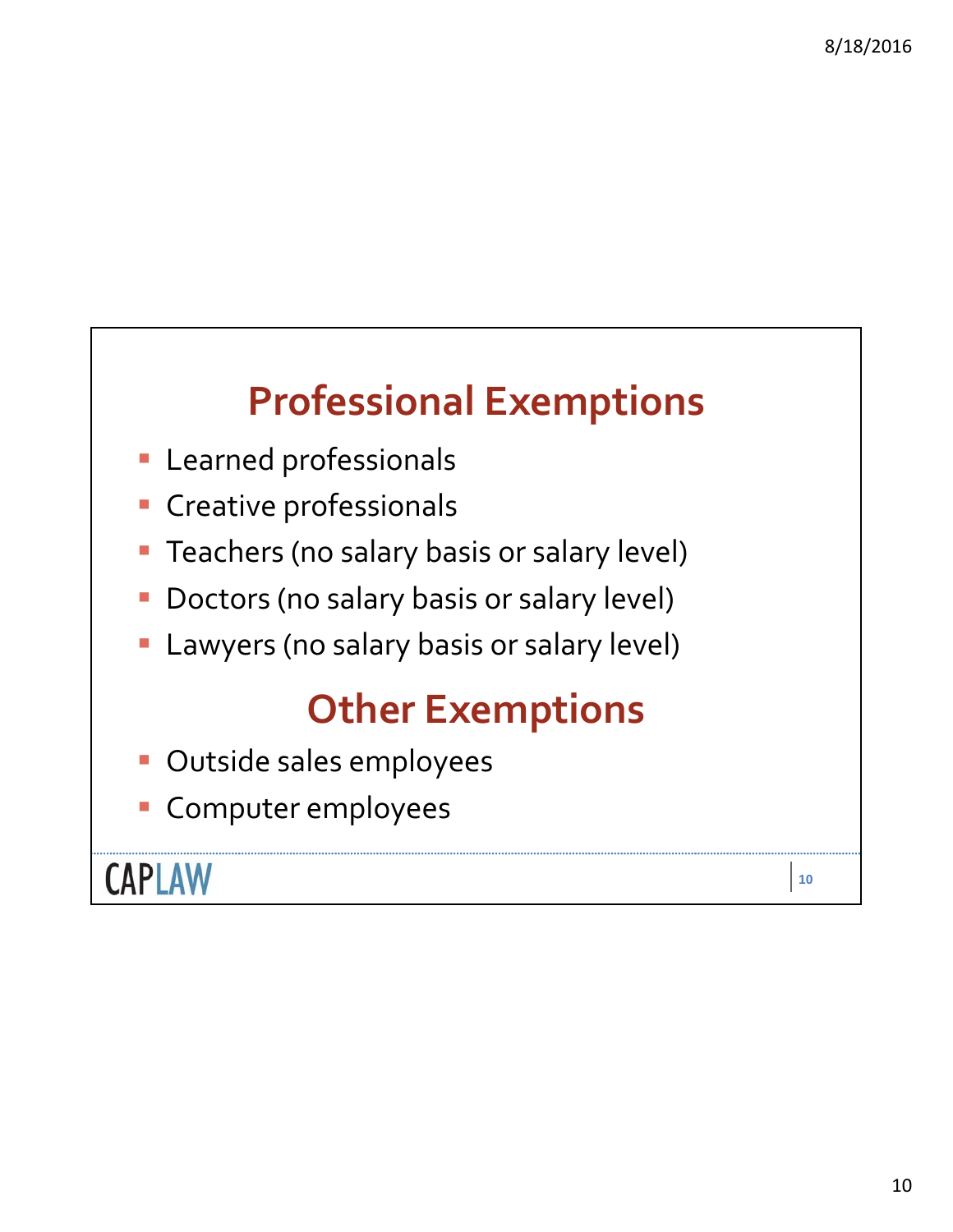### **Highly Compensated Employee (HCE) Exemption**

- Employees who earn at least the minimum HCE compensation threshold only need to satisfy a **more lenient white collar duties test** to qualify for the HCE exemption
- **HCE compensation threshold:**
	- \$134,004 per year and \$913 per week (as of 12/1/2016)
	- Nondiscretionary bonuses do *not* count towards \$913 per week requirement, but *do* count towards the remainder of the HCE compensation threshold

*29 C.F.R. § 541.601*

**CAPLAW**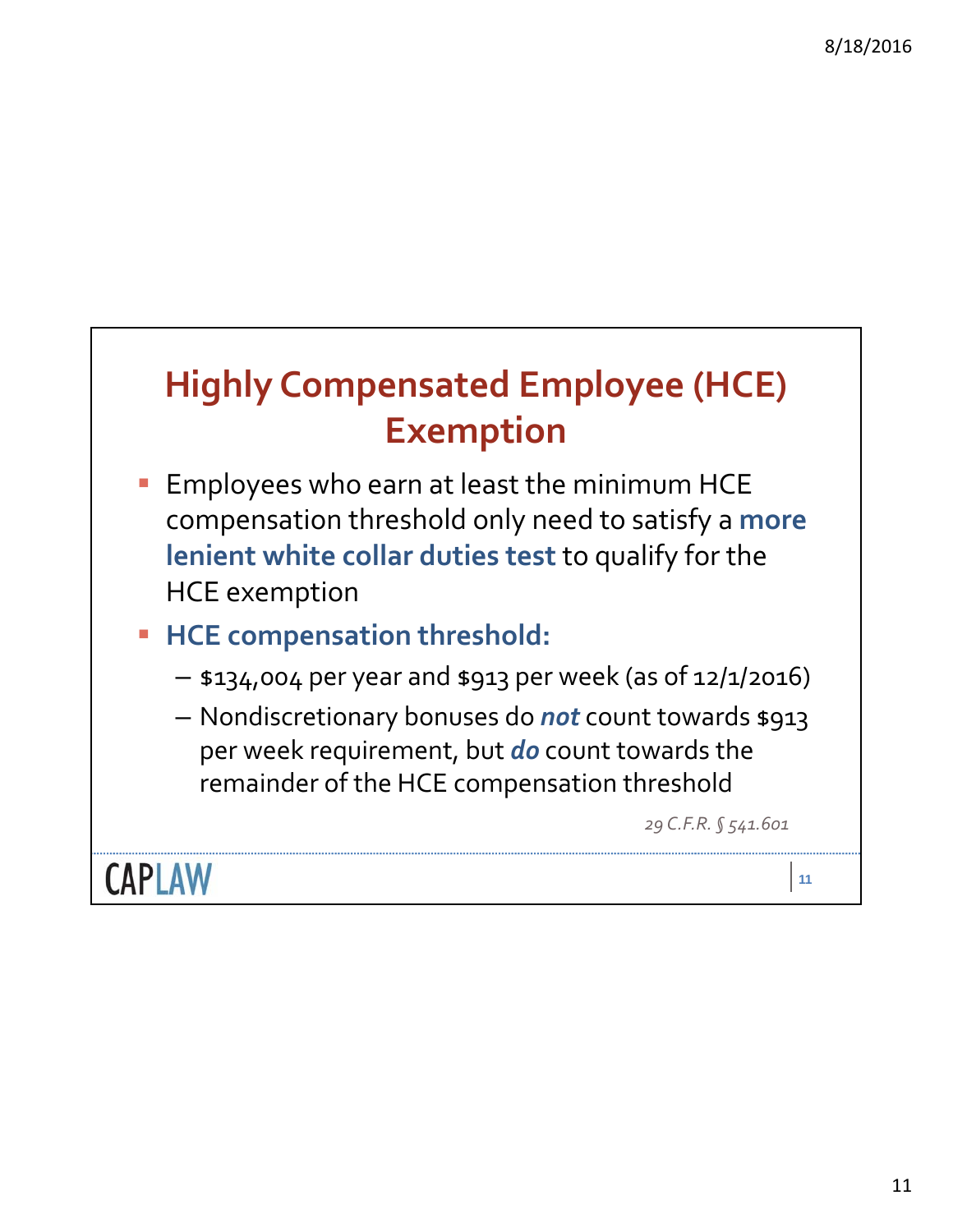# **Part‐Time or Seasonal Employees Exempt status is determined on a workweek basis** – An employee who meets one of the white collar exemption duties tests and is paid at least \$913 per week on a salary basis in any week in which he/she performs any work (less any permissible deductions under the salary basis test) *will be considered exempt that week*

**CAPLAW**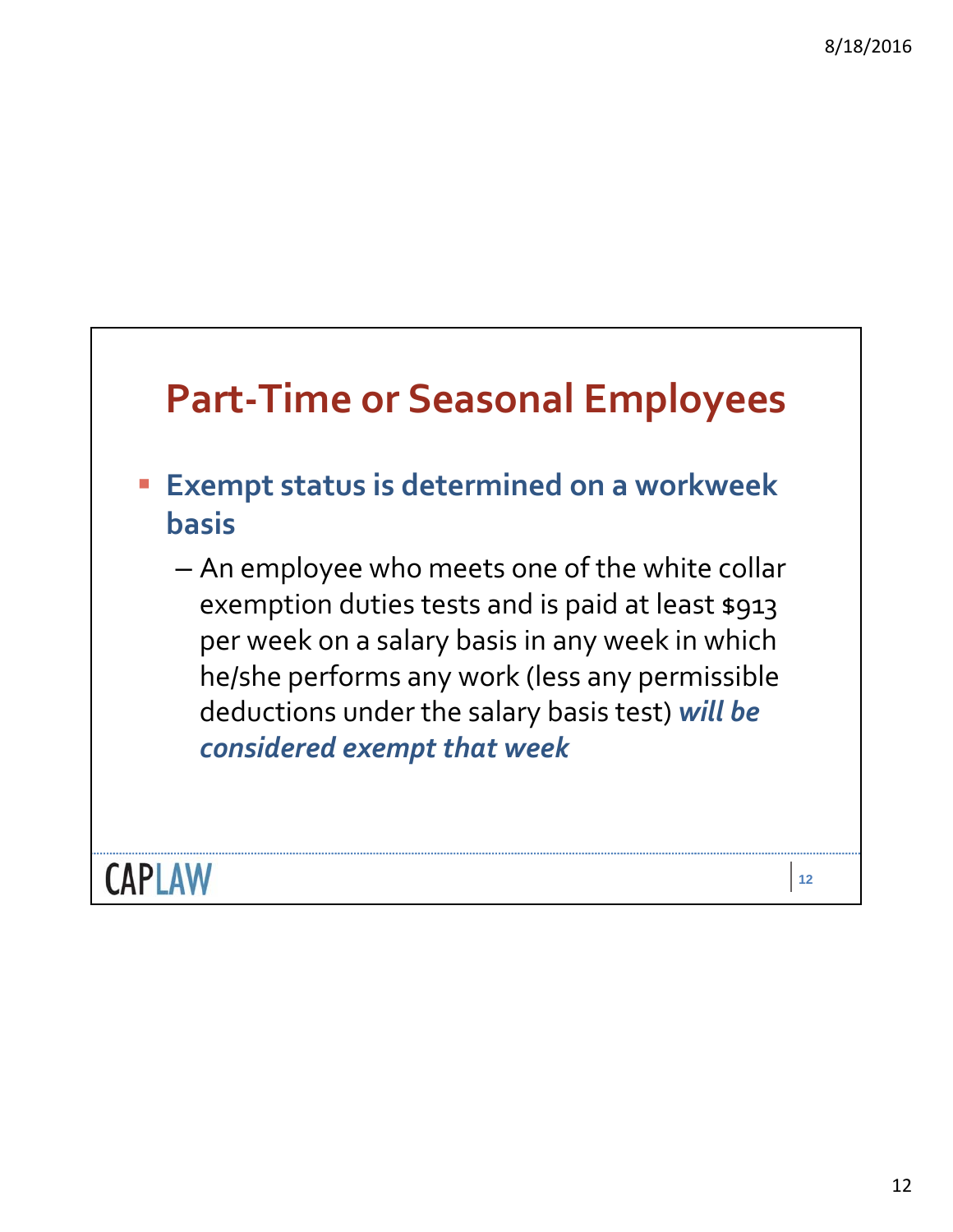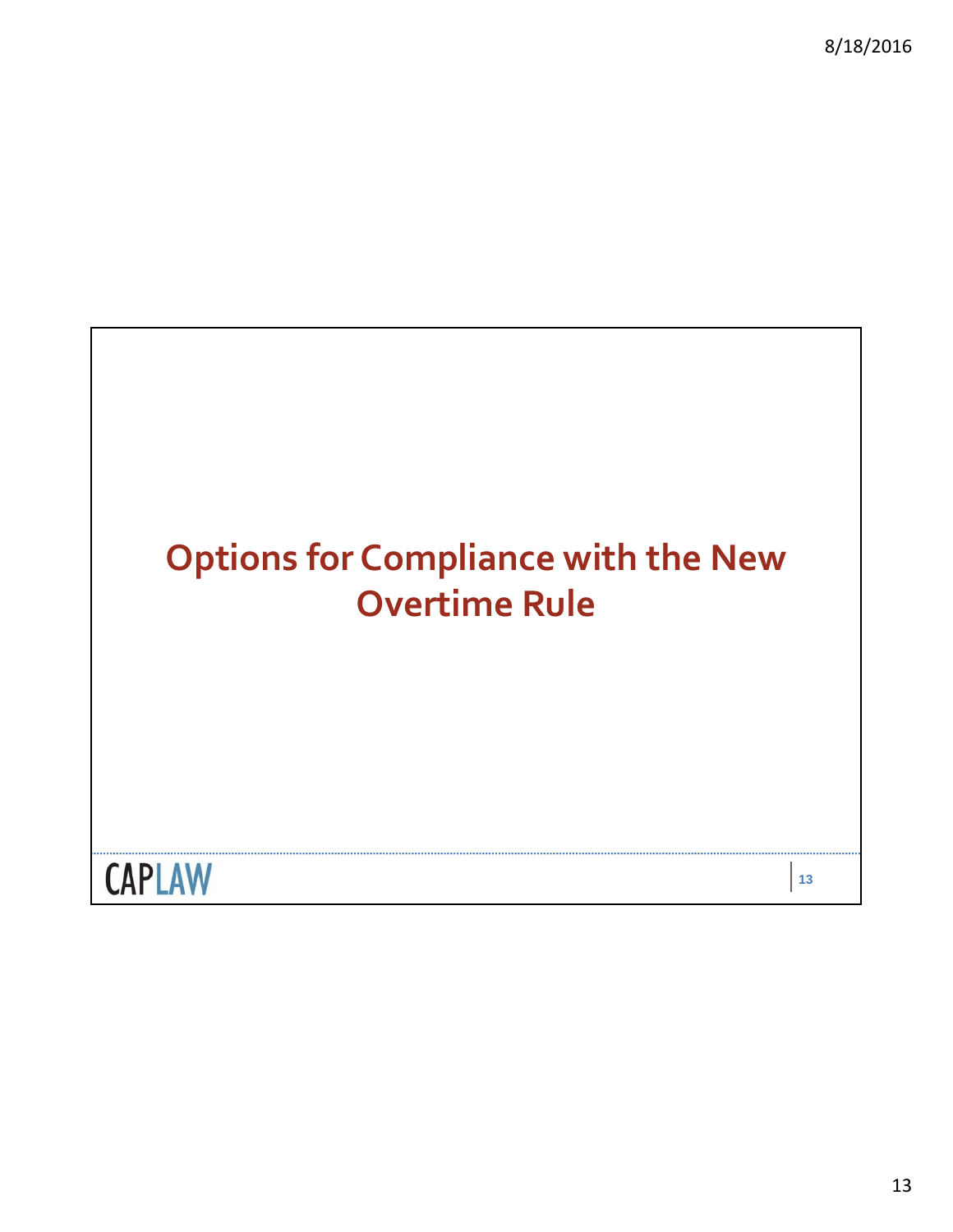### **Poll #1: Compliance Concerns**

- **Other than increased costs,** which **one** of the following is your CAA's **main** concern about compliance with the new overtime rule?
	- a. Tracking and monitoring hours worked
	- b. Effect on pay scales
	- c. Employee morale and communicating to staff
	- d. Unionized staff/collective bargaining agreement
	- e. Other *(please type in chat panel)*

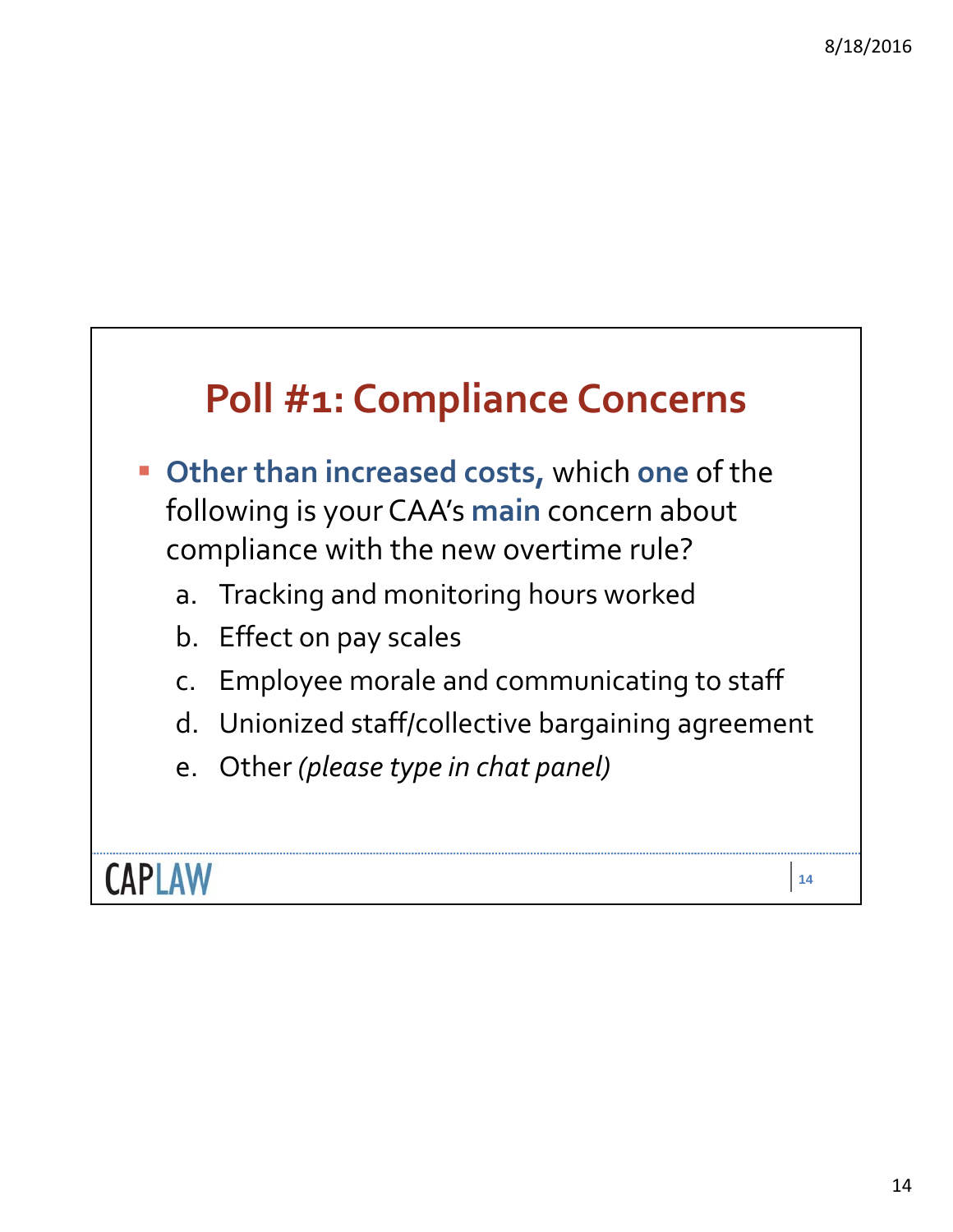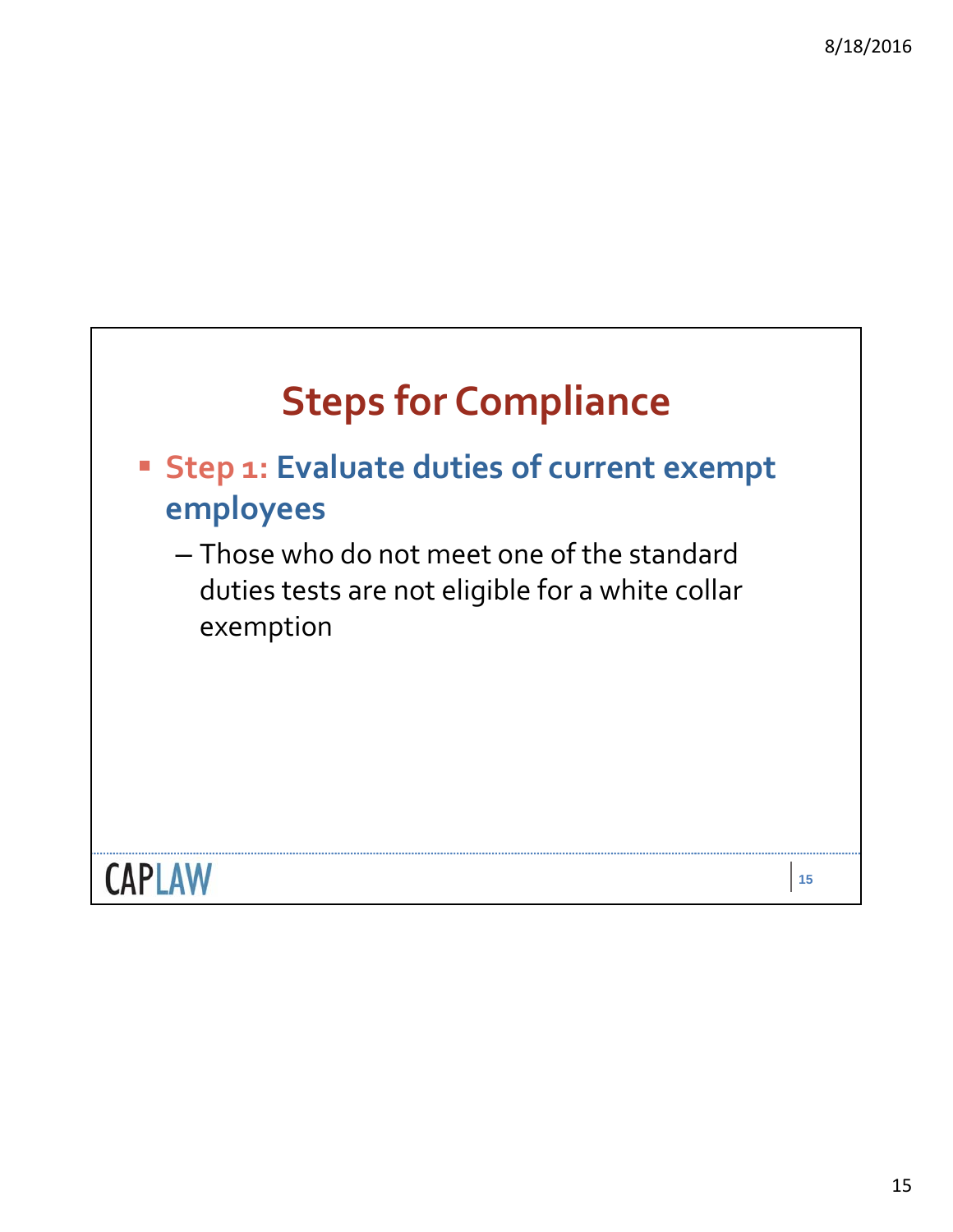

- **Step 2:** If an employee meets one of the standard duties tests, determine whether:
	- **S/he makes less than \$913/week; and**
	- **If so, how many hours s/he generally works,** including overtime hours
		- oHave employees track all of their hours (if they don't already)

**CAPLAW**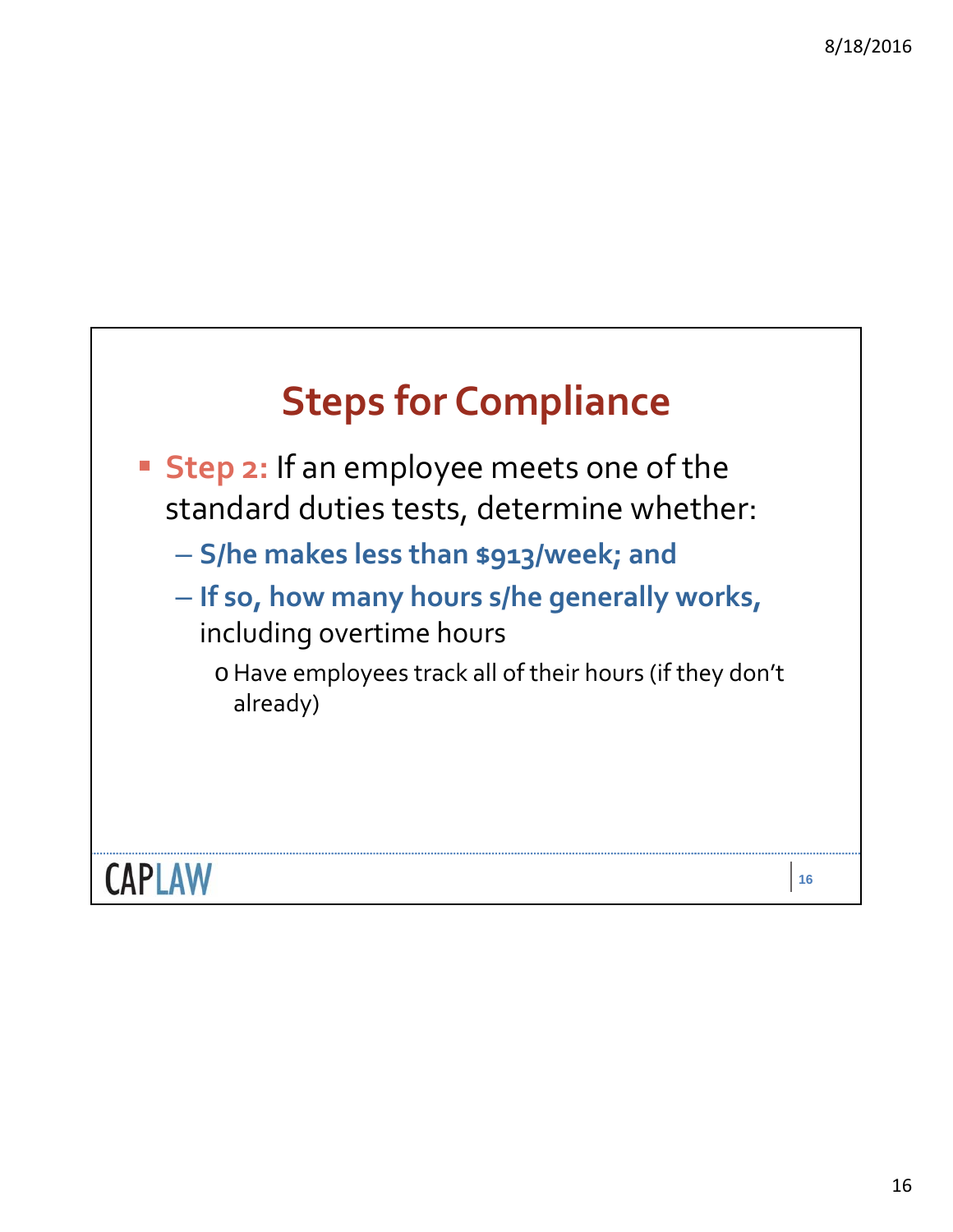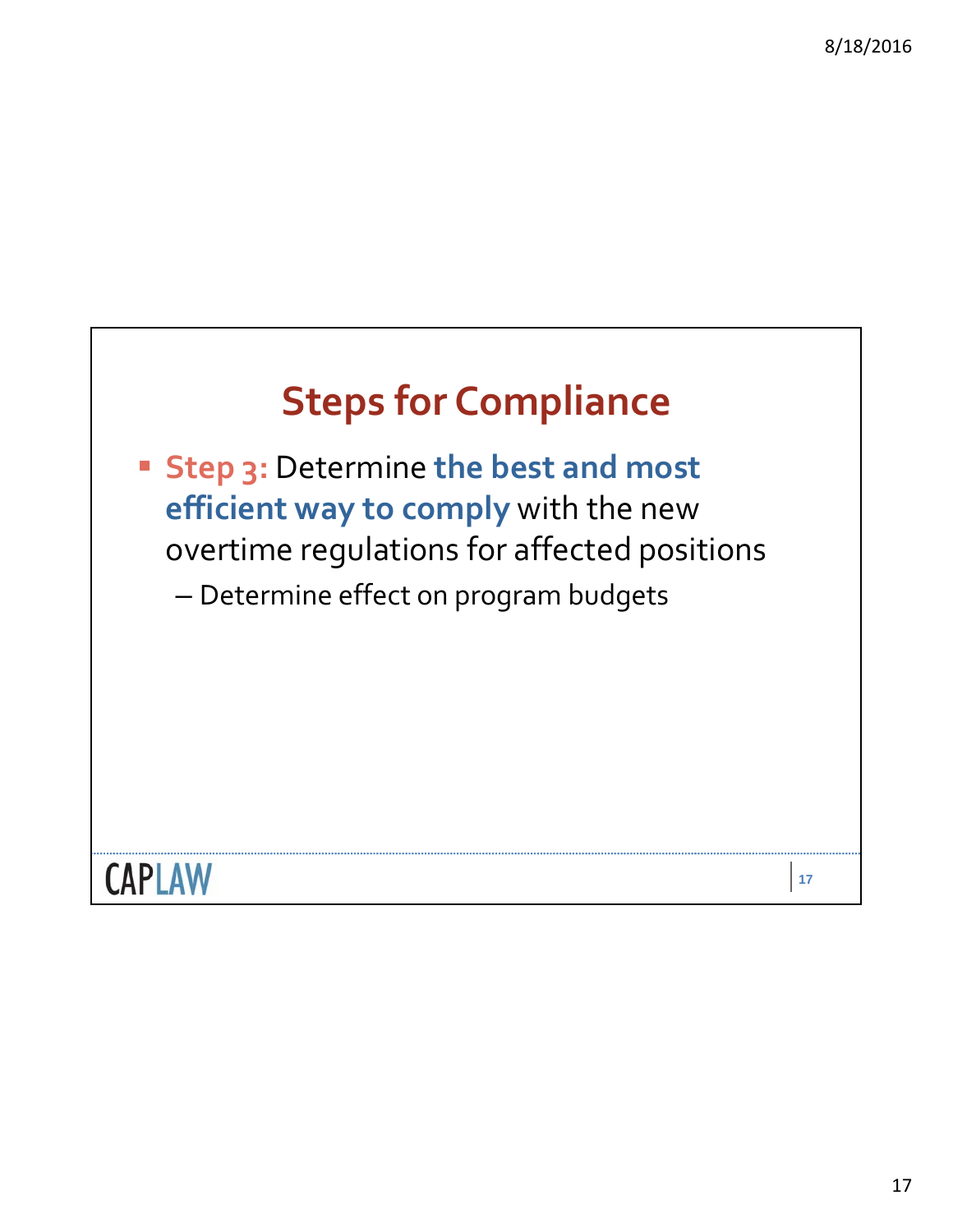## **Steps for Compliance**

- **Step 4:** Generally, current exempt employees who make less than \$913 per week will need to be reclassified as non‐exempt as of **December 1, 2016**
	- Non‐exempt employees will need to track *all* hours worked
	- But if they don't work over 40 hours per week, their pay will not be affected

*Note: Employees who meet the requirements of the teacher exemption and earn less than \$913 per week do not need reclassified as non‐exempt*

**CAPLAW**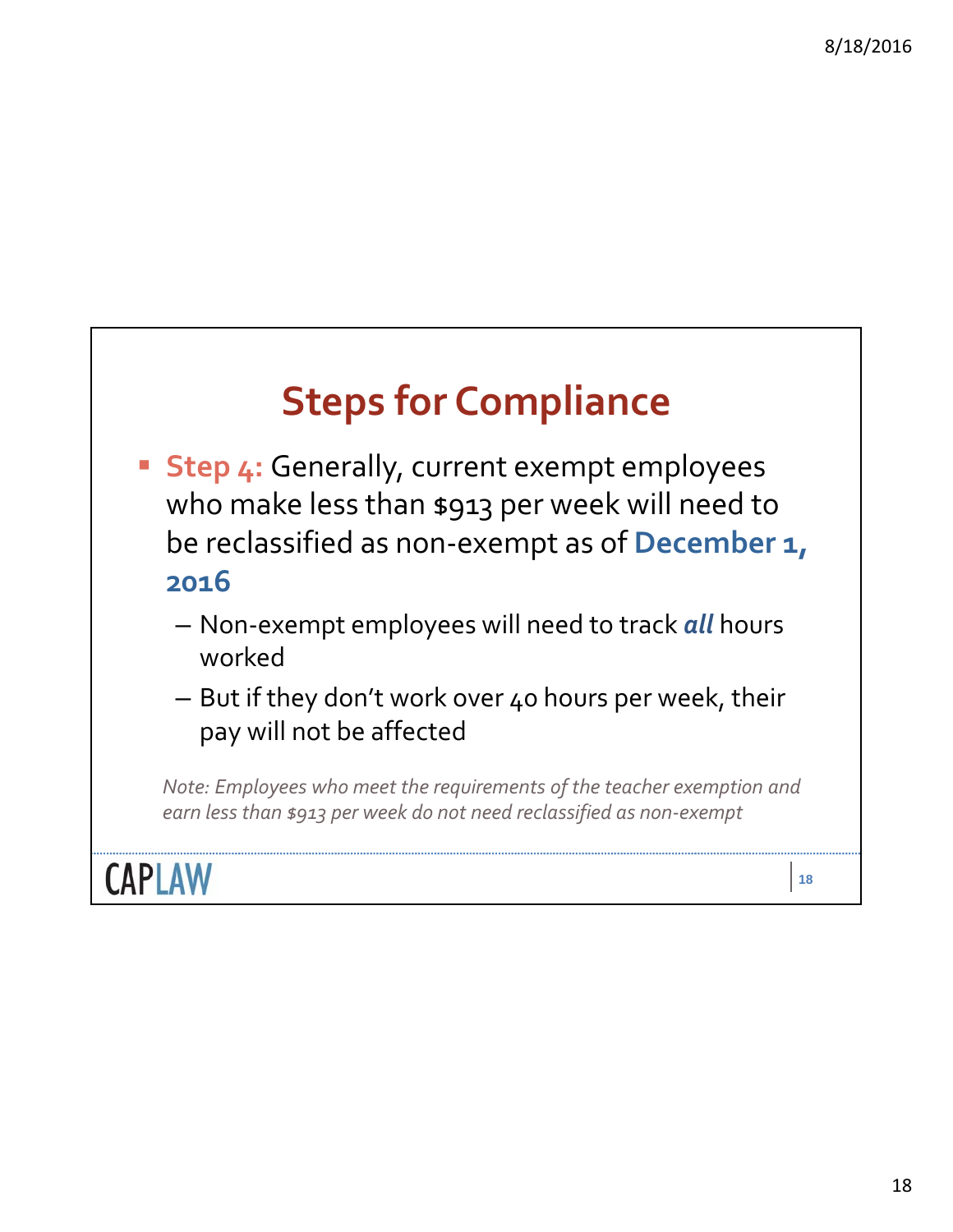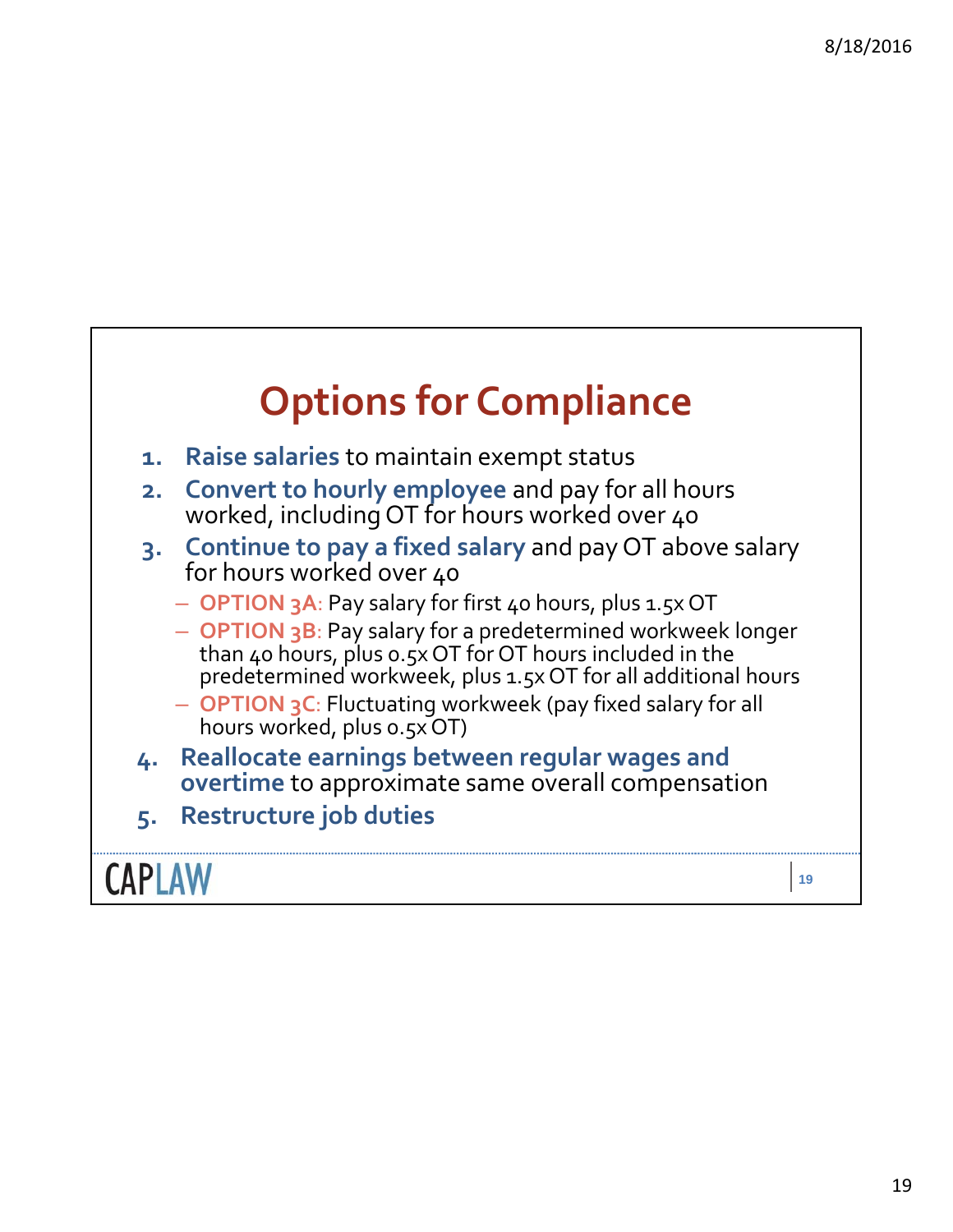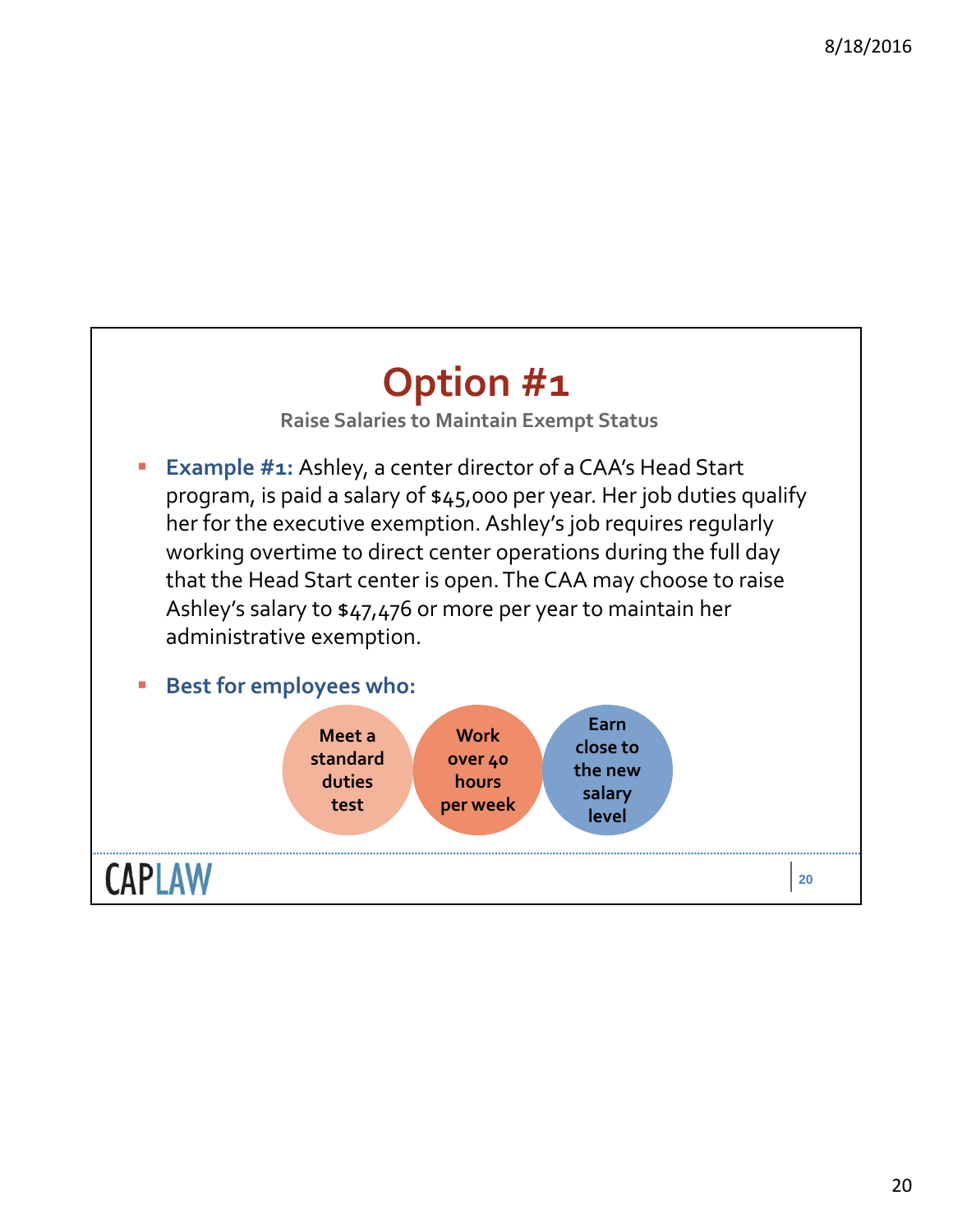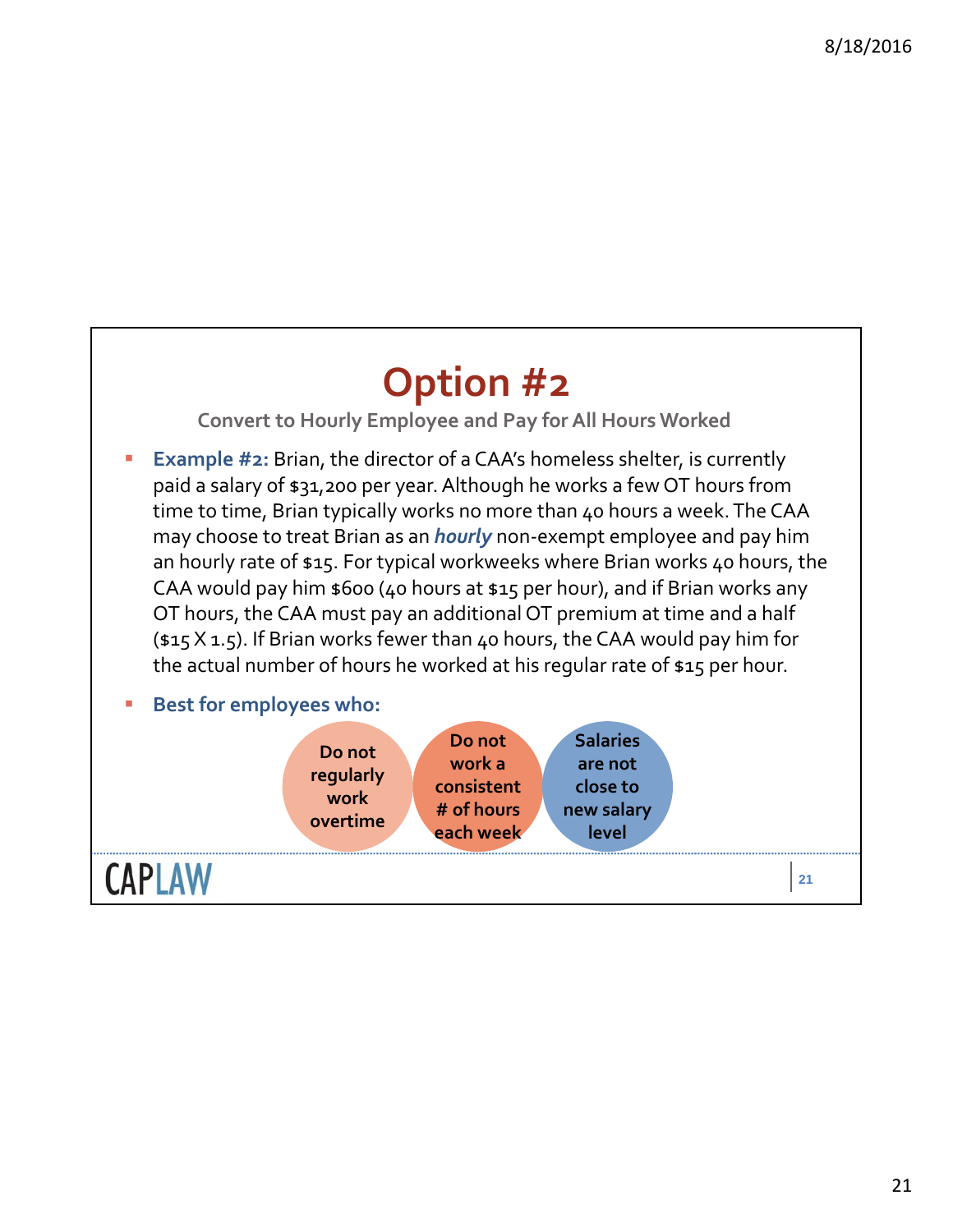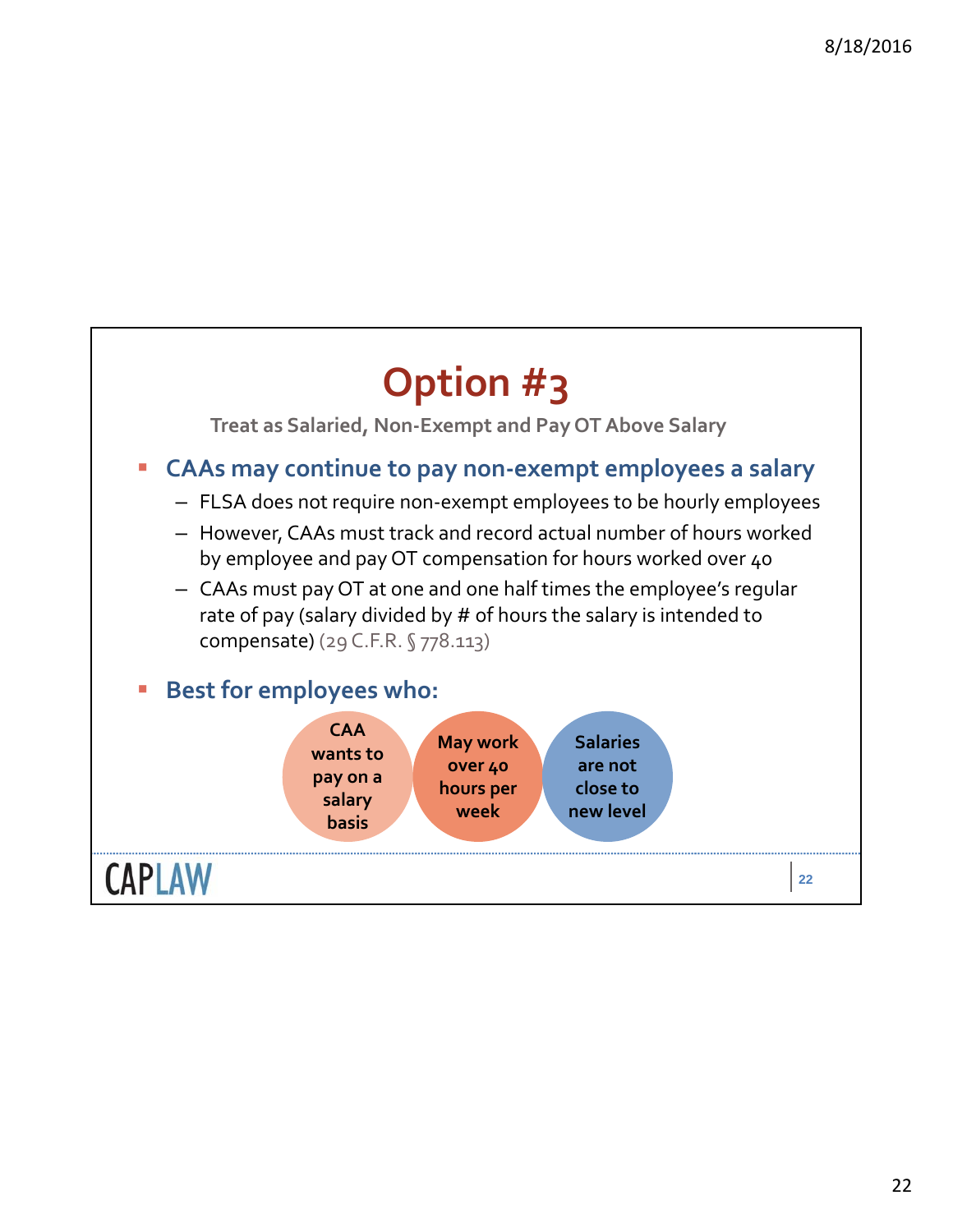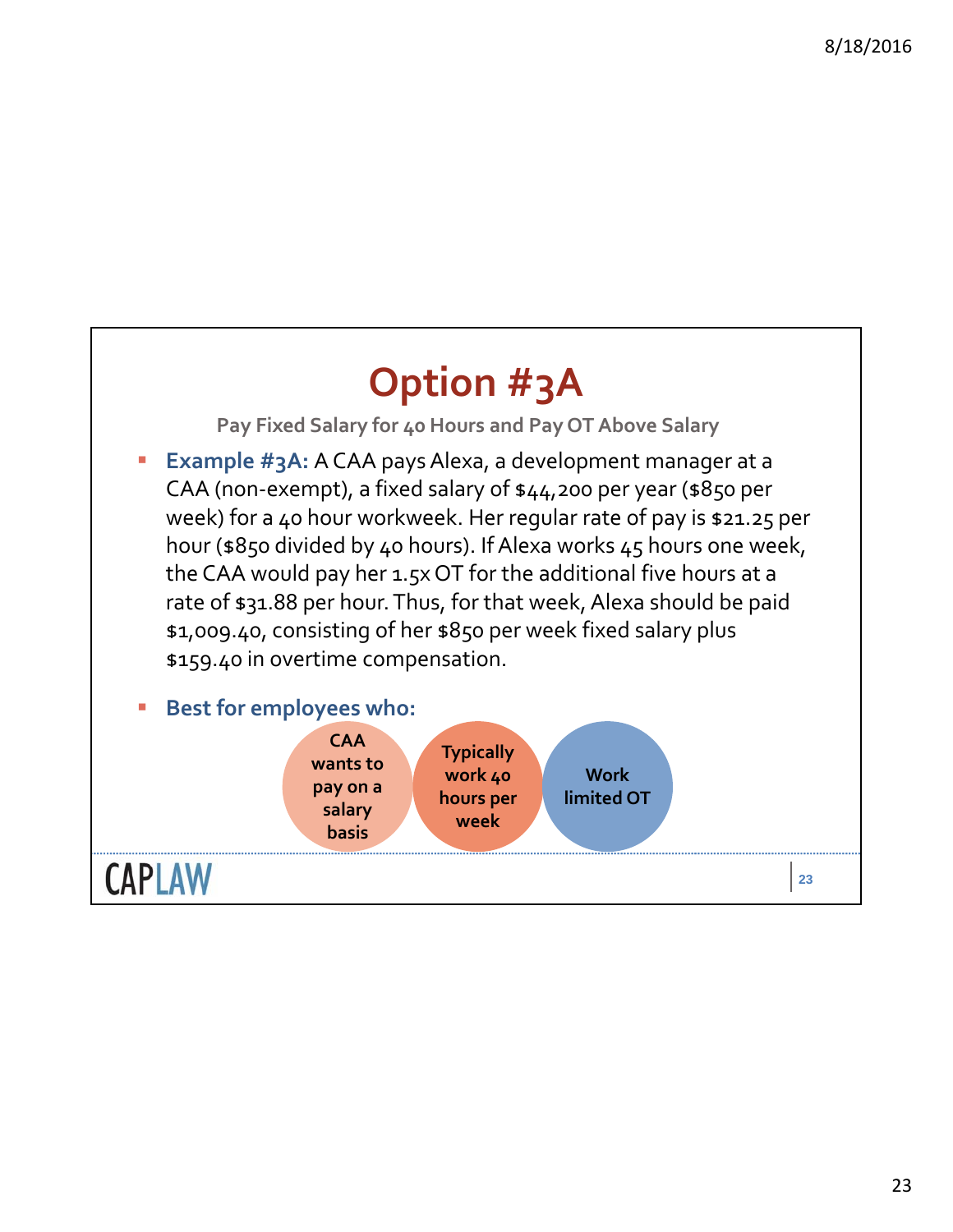### **Option #3B**

**Pay Fixed Salary for a Workweek > 40 Hours, Pay 0.5x OT for OT Hours Included in Workweek, and Pay 1.5x OT for Additional Hours**

 **Example #3B:** A CAA wants to treat Jamie, its HR manager, as a salaried, non-exempt employee. Jamie usually works between 42 and 45 hours per week, and occasionally works up to 50 hours per week. The CAA tells Jamie she will earn a fixed salary of \$44,200 per year (\$850 per week) that covers *up to* 50 hours per week (not including overtime payments), but Jamie is **not** expected to work 50 hours *every* week. Because the \$850 per week salary is intended to compensate Jamie for 50 hours of work, Jamie's regular rate of pay is \$17 (\$850 divided by 50), *regardless* of the number of hours she actually works.

**CAPLAW**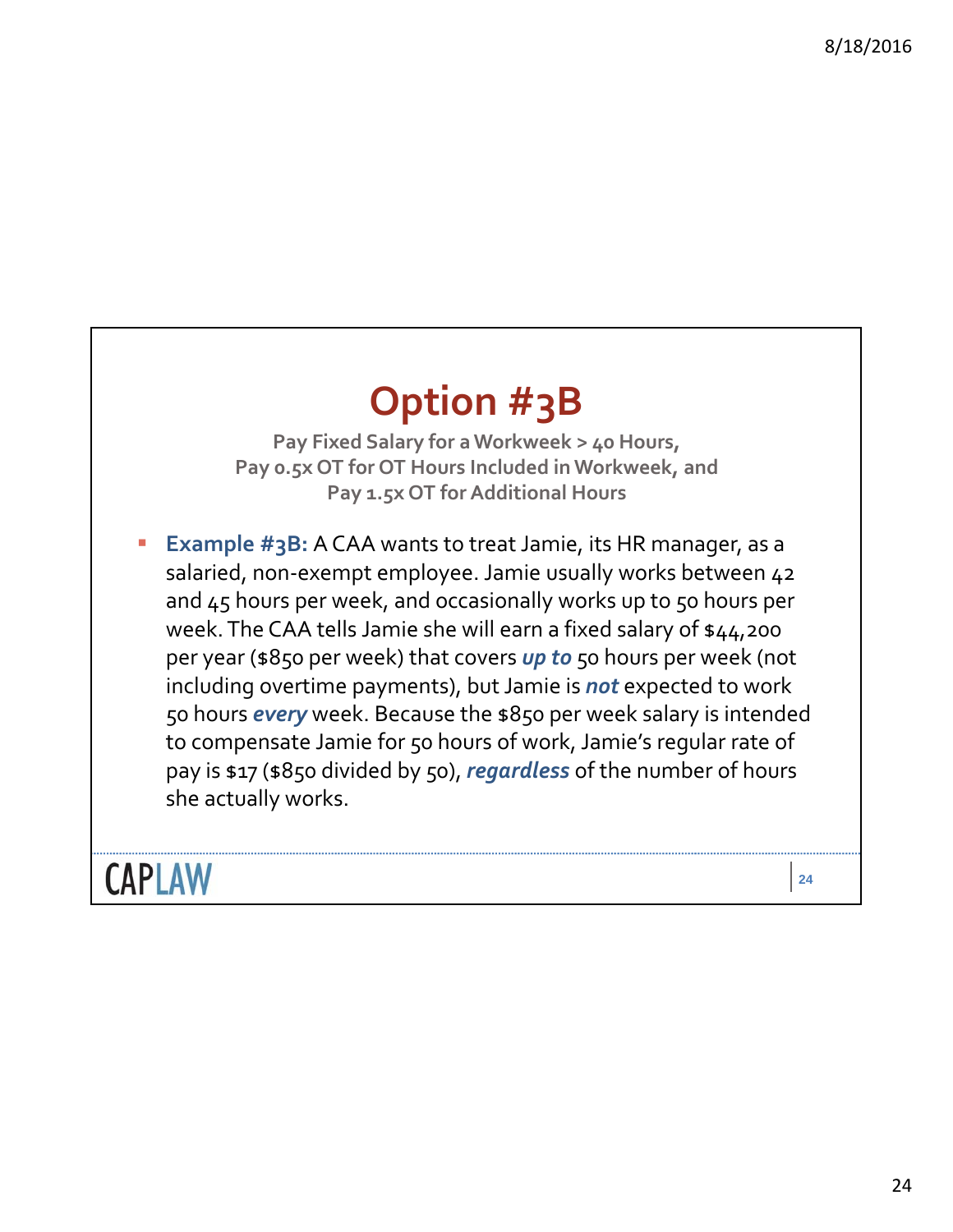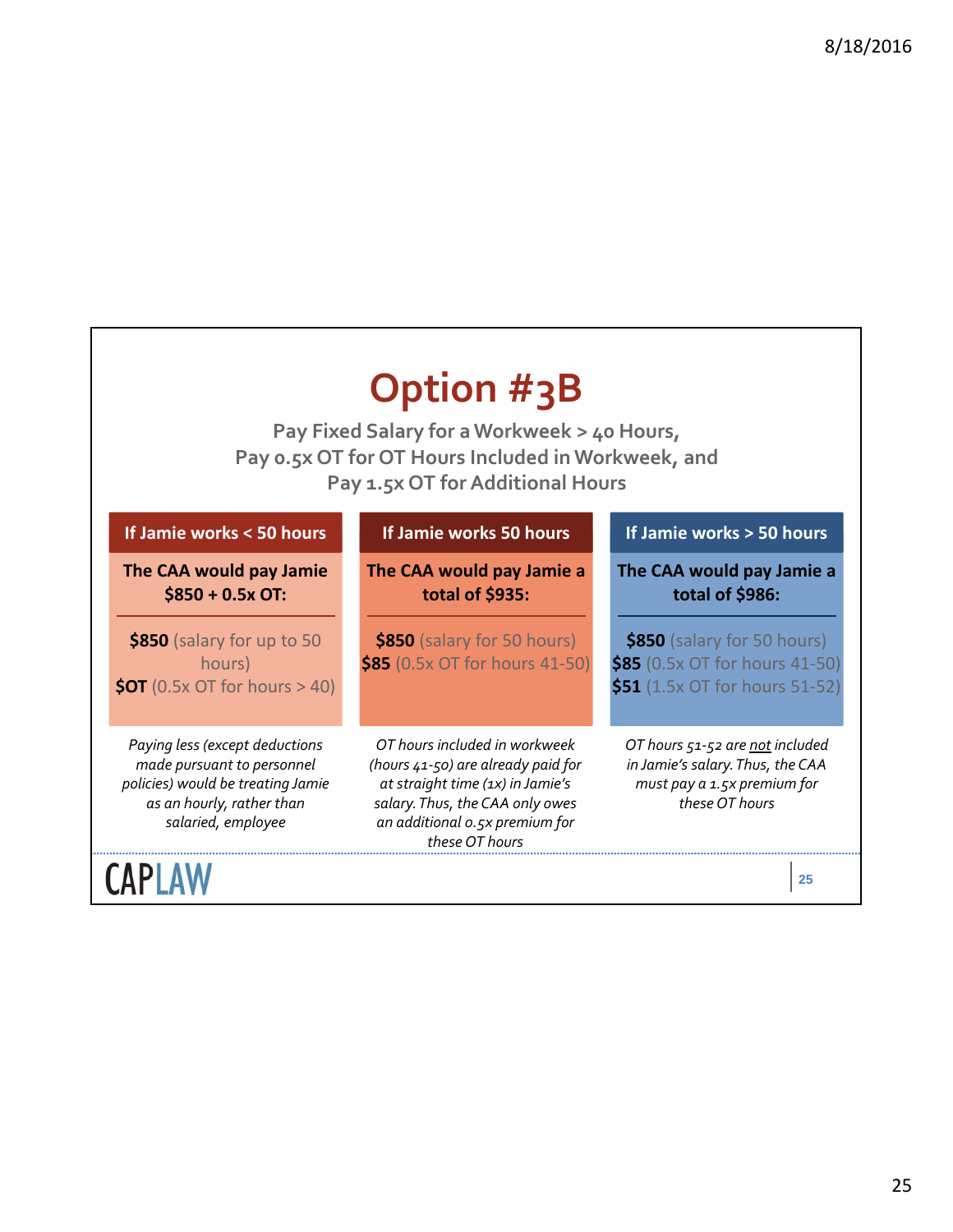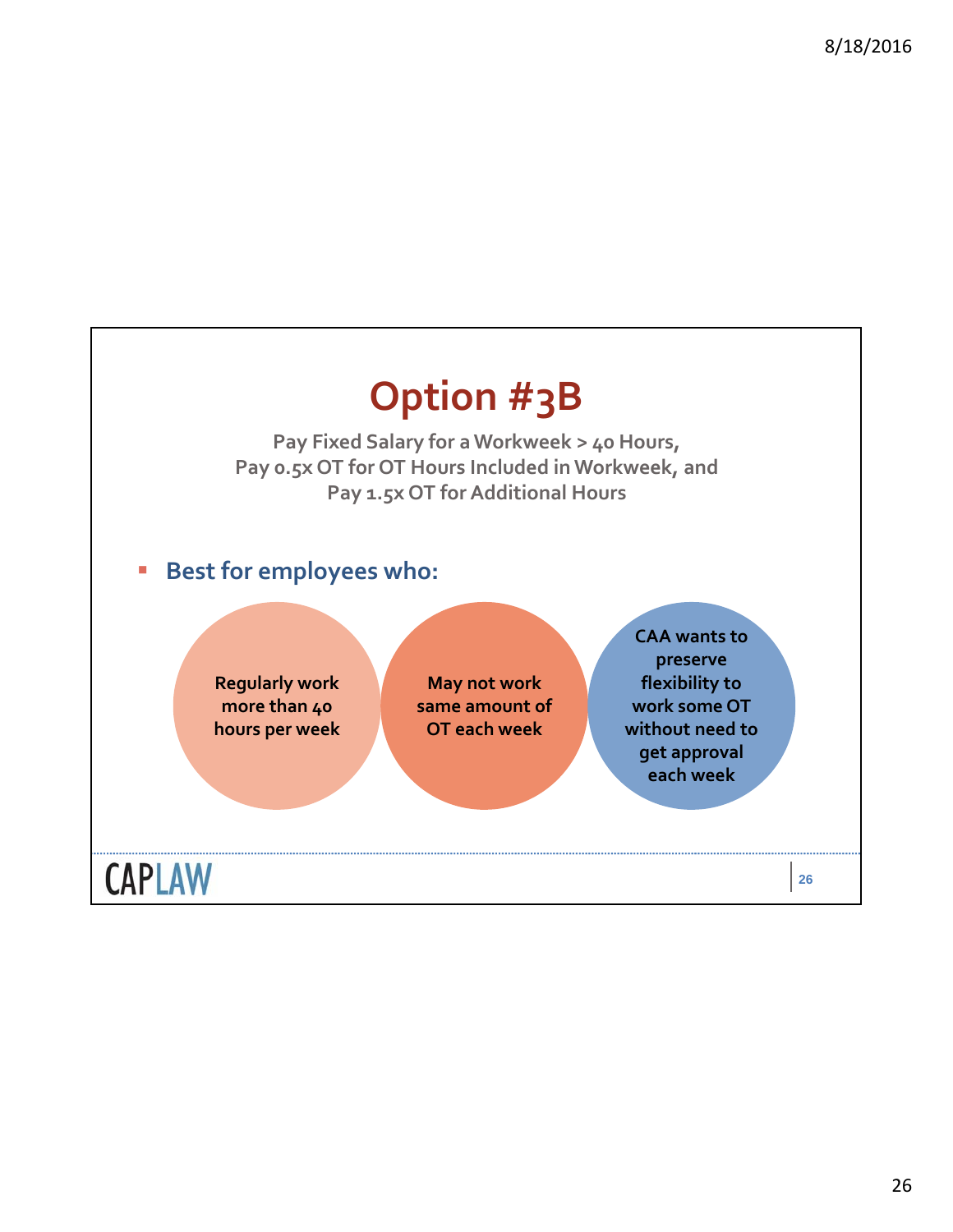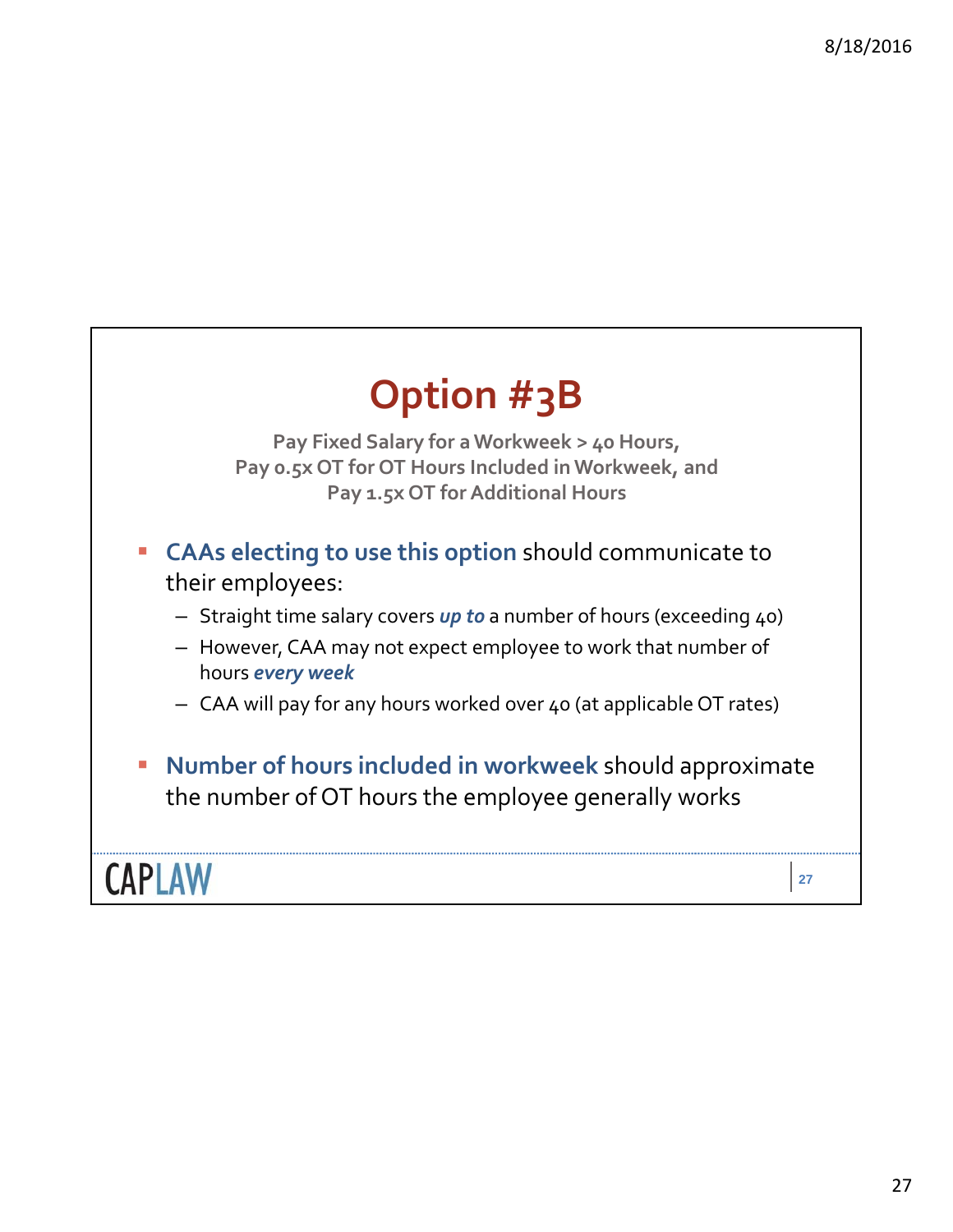

- Employee's work hours must *fluctuate from week to week*
- CAA pays a *fixed salary* regardless of actual number of hours worked
- CAA pays *overtime* at 0.5x the employee's regular rate of pay for hours worked over 40
- *Employee's regular rate of pay changes, depending on the actual number of hours worked that week*
	- This rate drops as the employee works more hours in a week
	- But rate cannot drop below minimum wage
- CAA and employee must have a *clear mutual agreement* that the fixed weekly salary is total compensation for all work performed each workweek (apart from any OT compensation)

**CAPLAW**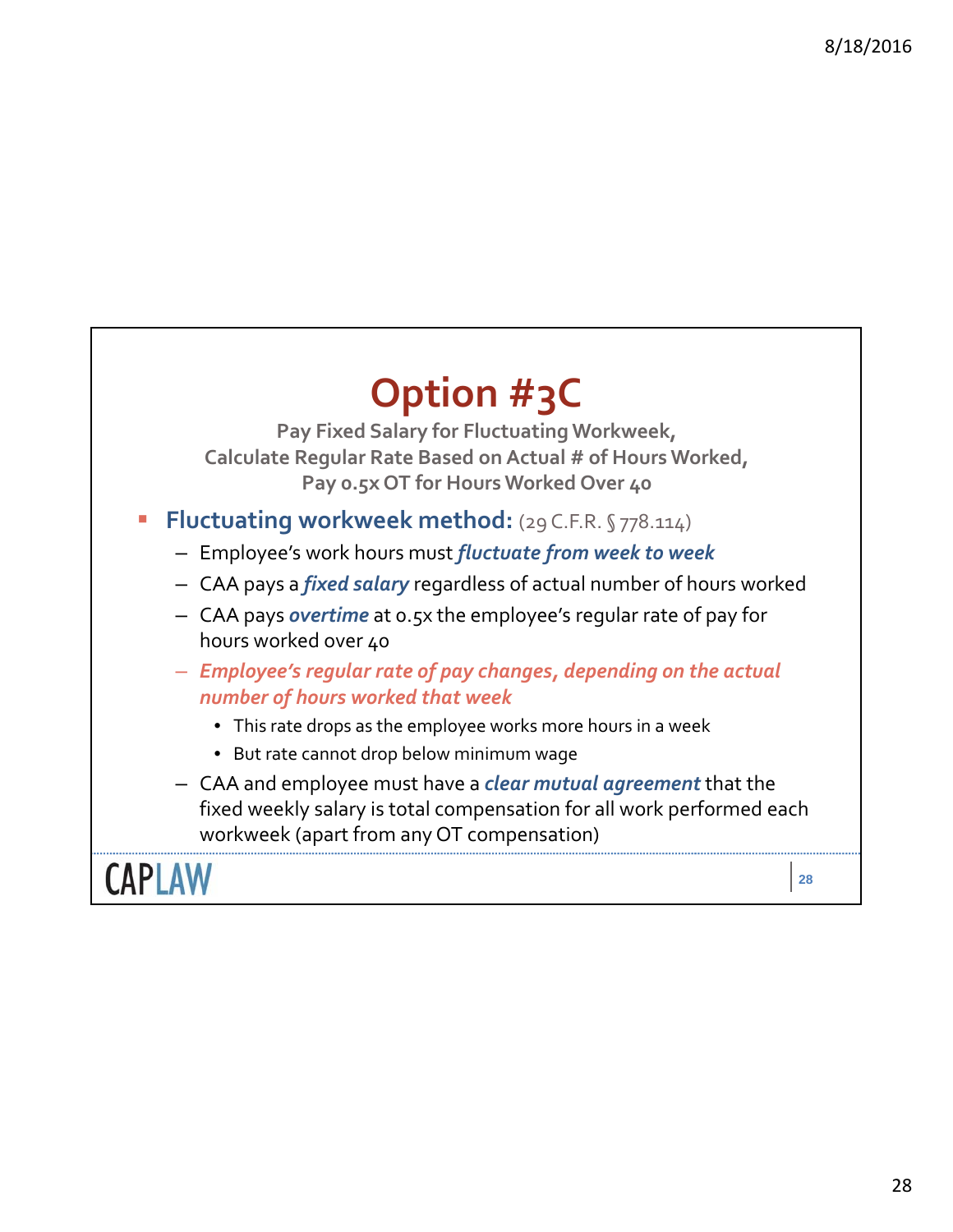### **Option #3C**

**Pay Fixed Salary for Fluctuating Workweek, Calculate Regular Rate Based on Actual # of Hours Worked, Pay 0.5x OT for Hours Worked Over 40**

 **Example #3C:** Randy, a licensed clinical social worker in a CAA's health care program, is responsible for conducting home visits. His hours fluctuate from week to week, depending on his schedule of home visits for that week, but he typically works no more than 50 hours each week (and sometimes he works fewer than 40 hours).To use the fluctuating workweek method, the CAA must have a clear agreement with Randy that his fixed salary of \$44,200 (\$850 per week) represents total compensation (excluding OT premium payments) for all work performed in a workweek. The CAA *must* pay Randy \$850 regardless of the number of hours he actually works. If Randy works more than 40 hours, the CAA would pay him OT at 0.5x his regular rate of pay. *Randy's regular rate of pay fluctuates each week and depends on the number of hours he actually worked that week.*

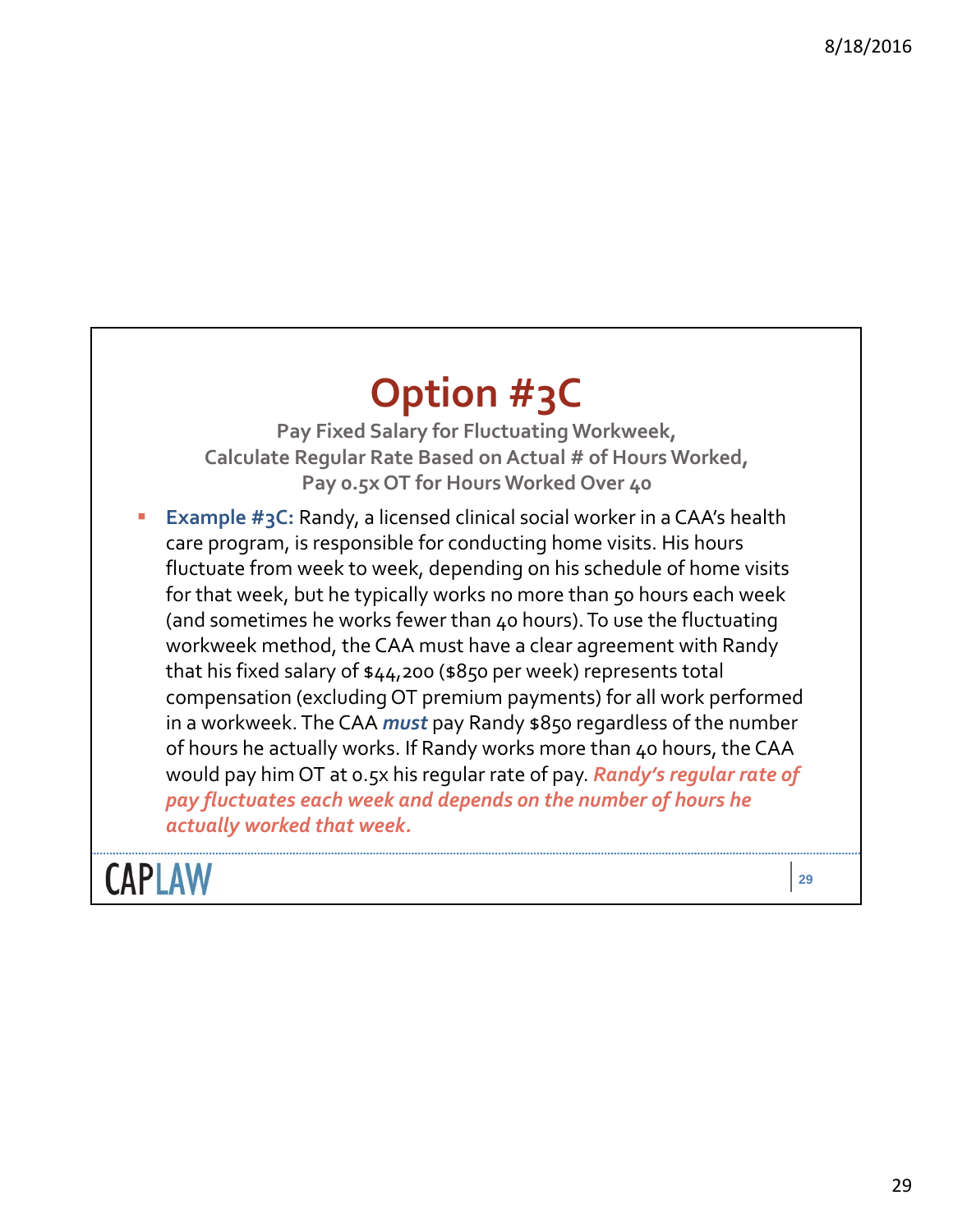|                   | <b>Total</b><br><b>Hours</b><br>Worked | <b>OPTION #3A:</b><br>Salary for 40 Hrs + 1.5x OT<br>(Example #3A: Alexa) |                      | <b>OPTION #3B:</b><br>Salary for 50 Hrs + 0.5x OT (Hrs<br>$41-50$ ) + 1.5x OT (Hrs > 50)<br>(Example #3B: Jamie) |                 | OPTION #3C:<br><b>Fluctuating Workweek: Salary for 50</b><br>$Hrs + 0.5x$ OT (Hrs > 40)<br>(Example #3C: Randy) |                                                                             |                       |                      |                                                   |
|-------------------|----------------------------------------|---------------------------------------------------------------------------|----------------------|------------------------------------------------------------------------------------------------------------------|-----------------|-----------------------------------------------------------------------------------------------------------------|-----------------------------------------------------------------------------|-----------------------|----------------------|---------------------------------------------------|
|                   |                                        | Regular<br>Rate                                                           | <b>OT</b><br>Premium | <b>Total Pay</b>                                                                                                 | Regular<br>Rate | <b>OT</b><br>Premium                                                                                            | <b>Total Pay</b>                                                            | Regular<br>Rate       | <b>OT</b><br>Premium | <b>Total Pay</b>                                  |
| WEEK <sub>1</sub> | 40.0                                   | \$21.25                                                                   | N/A                  | \$850                                                                                                            | \$17            | N/A                                                                                                             | \$850                                                                       | \$21.25<br>(40 hrs)   | N/A                  | \$850                                             |
| WEEK <sub>2</sub> | 37.5                                   | \$21.25                                                                   | N/A                  | \$850                                                                                                            | \$17            | N/A                                                                                                             | \$850                                                                       | \$22.67<br>(37.5 hrs) | N/A                  | \$850                                             |
| WEEK <sub>3</sub> | 50.0                                   | \$21.25                                                                   | \$31.88<br>(1.5x)    | \$1,168.80<br>(\$850 plus<br>10 hrs at<br>$$31.88$ )                                                             | \$17            | \$8.50<br>(0.5x)                                                                                                | \$935<br>(\$850 plus<br>10 hrs at<br>$$8.50$ )                              | \$17<br>(50 hrs)      | \$8.50<br>(0.5x)     | \$935<br>(\$850 plus<br>10 hrs at<br>$$8.50$ )    |
| WEEK4             | 48.0                                   | \$21.25                                                                   | \$31.88<br>(1.5x)    | \$1,105.04<br>(\$850 plus 8<br>hrs at<br>$$31.88$ )                                                              | \$17            | \$8.50<br>(0.5x)                                                                                                | <b>\$918</b><br>(\$850 plus 8)<br>hrs at \$8.50)                            | \$17.71<br>(48 hrs)   | \$8.86<br>(0.5x)     | \$920.88<br>(\$850 plus 8<br>hrs at \$8.50)       |
| WEEK <sub>5</sub> | 52.0                                   | \$21.25                                                                   | \$31.88<br>(51.5x)   | \$1,232.56<br>(\$850 plus<br>12 hrs at<br>$$31.88$ )                                                             | \$17            | \$8.50<br>$(0.5x$ for<br>hrs 41-50)<br>\$25.50<br>$(1.5x$ for<br>hrs 51-52)                                     | \$986<br>(\$850 plus<br>10 hrs at<br>\$8.50, plus<br>2 hrs at<br>$$25.50$ ) | \$16.35<br>(52 hrs)   | \$8.18<br>(0.5x)     | \$948.16<br>(\$850 plus<br>12 hrs at<br>$$8.18$ ) |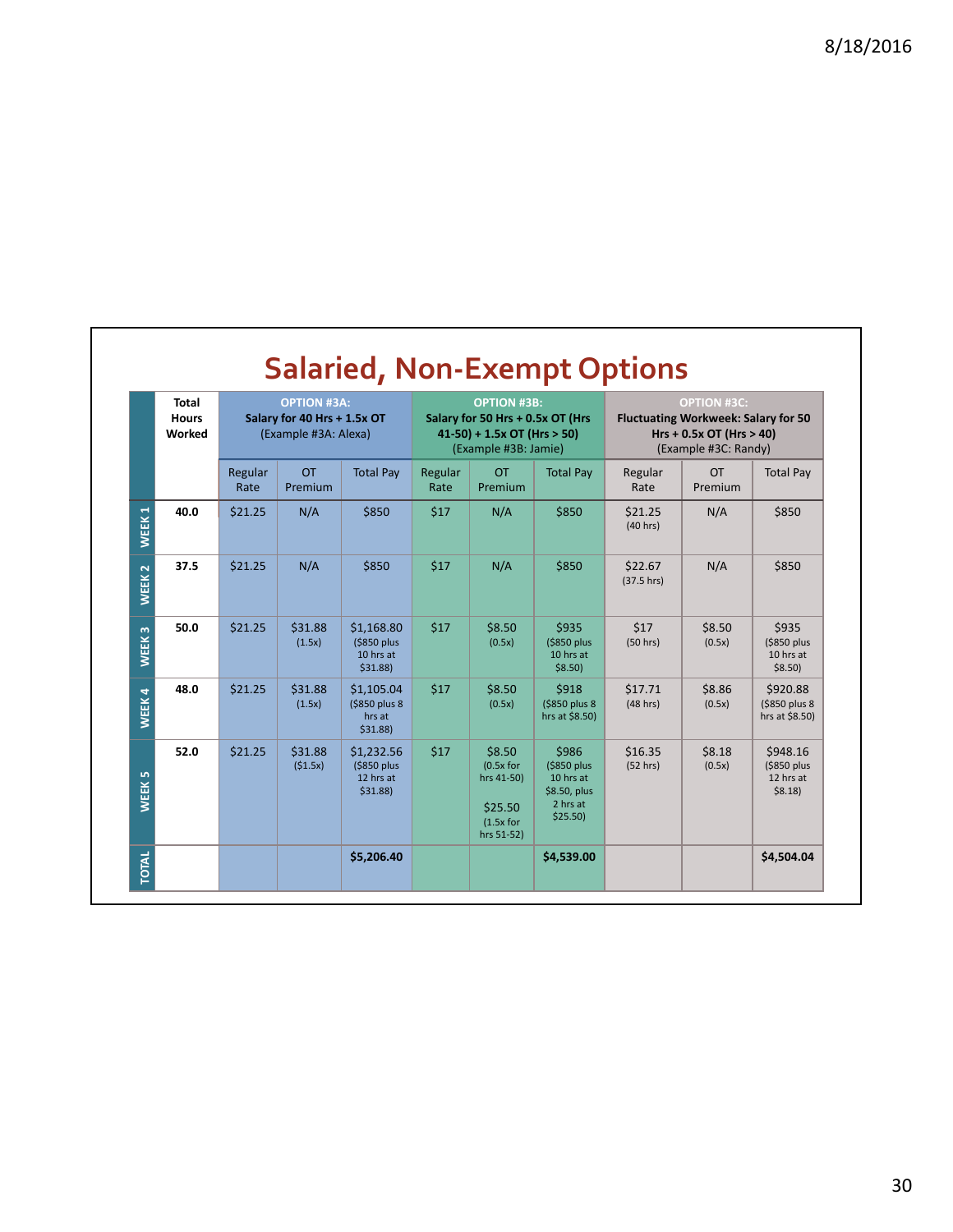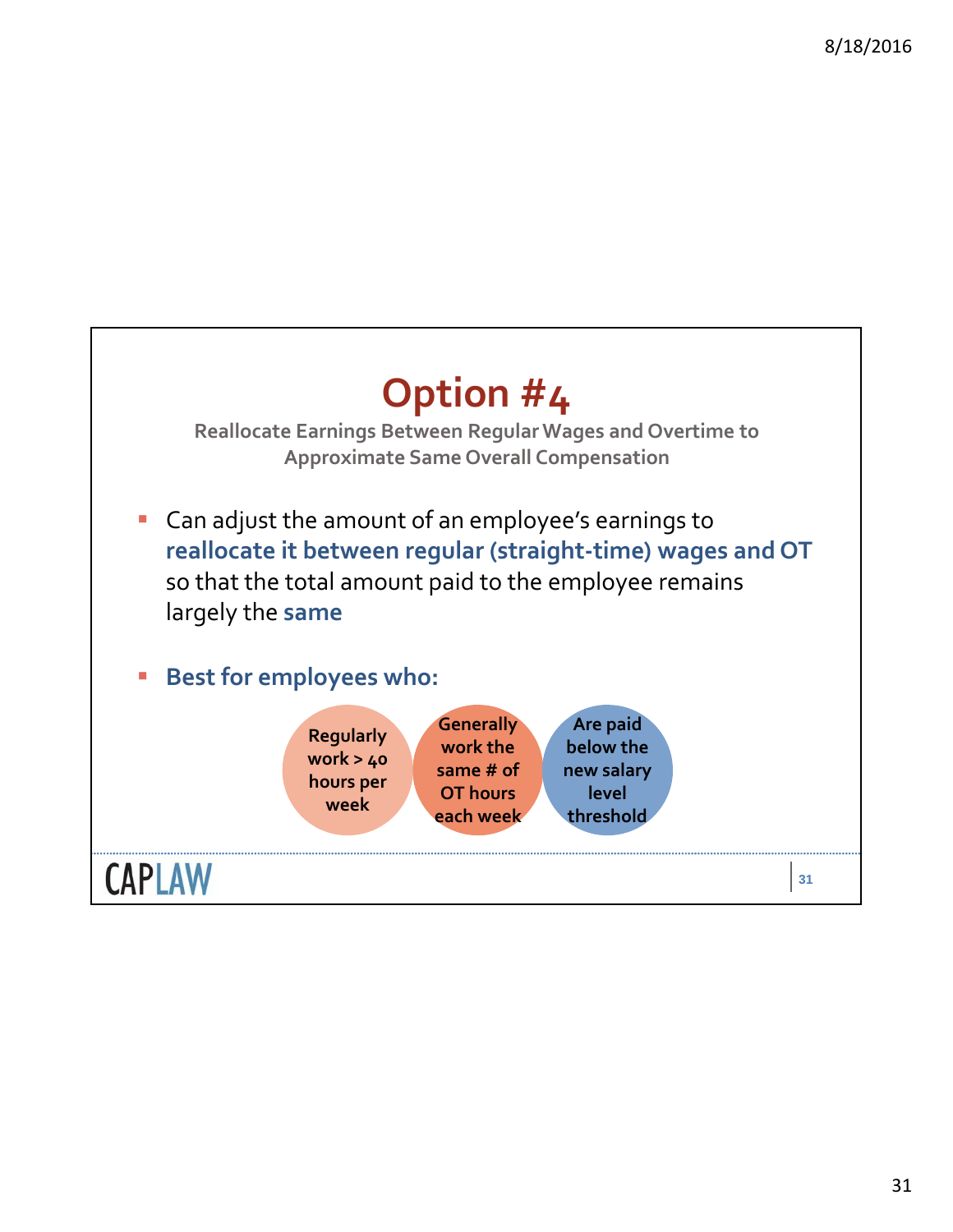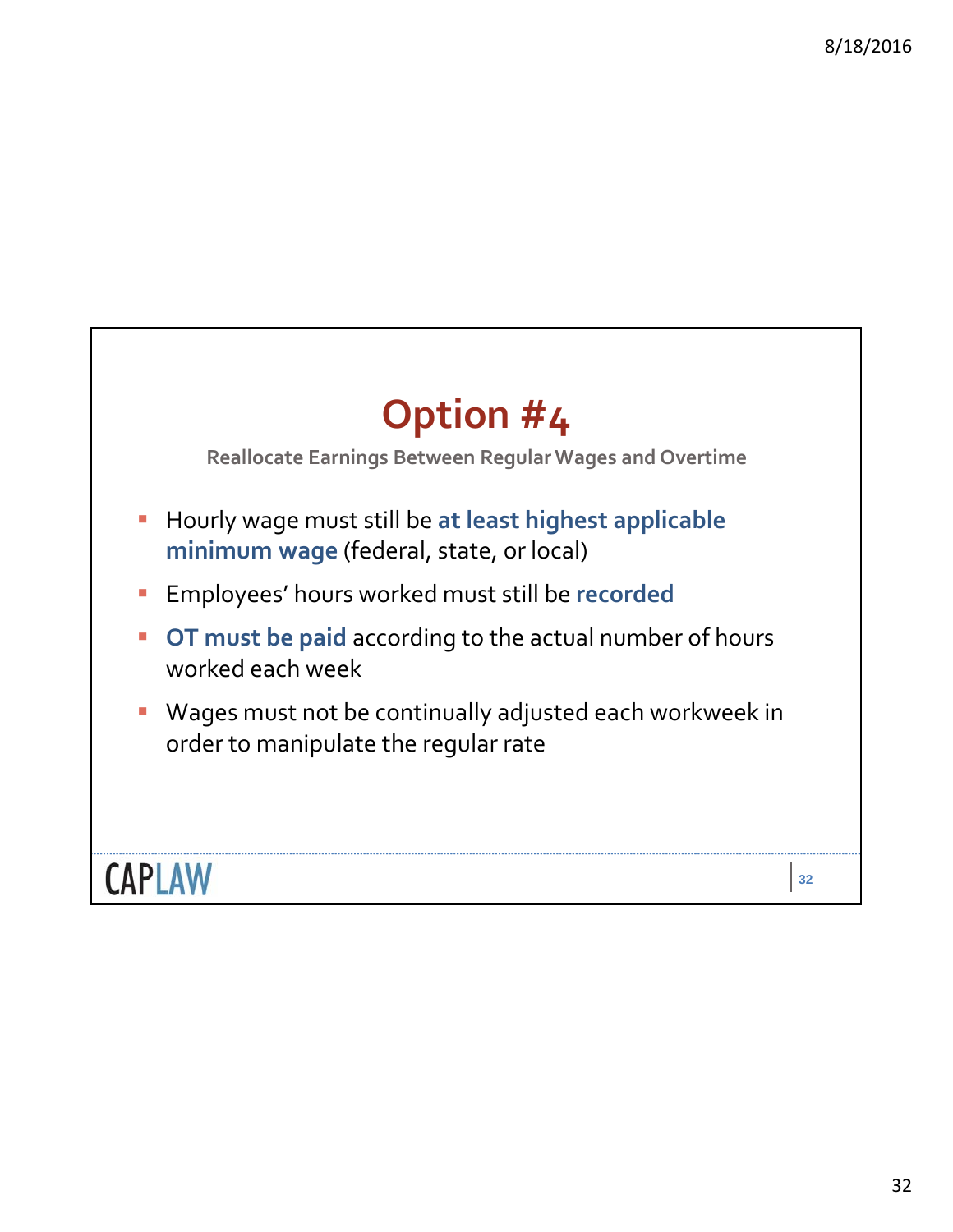٦

| Option #4<br>Reallocate Earnings Between Regular Wages and Overtime                                                                                                                                                                            |                                                                                                                                                         |  |  |  |  |
|------------------------------------------------------------------------------------------------------------------------------------------------------------------------------------------------------------------------------------------------|---------------------------------------------------------------------------------------------------------------------------------------------------------|--|--|--|--|
| <b>Example #4: Roger, a program director at a nonprofit CAA who satisfies the</b><br>duties test for the executive exemption, is currently paid a fixed salary of<br>\$39,520 per year (\$760 per week) and regularly works 45 hours per week. |                                                                                                                                                         |  |  |  |  |
| <b>Hourly Plus Overtime</b>                                                                                                                                                                                                                    | <b>Salary Plus Overtime</b>                                                                                                                             |  |  |  |  |
| CAA may choose to convert Roger to<br>an hourly employee and pay him at an<br>hourly rate of \$16 and pay time-and-a<br>half for the 5 overtime hours                                                                                          | Alternatively, CAA may pay Roger a<br>salary of \$33,280/year (\$640/week) for<br>40 hours per week and pay time-and-a<br>half for the 5 overtime hours |  |  |  |  |
| $$640.00 (40 hours \times $16/hour)$<br>$+$ \$120.00 (5 OT hours x \$16 x 1.5)<br>\$760.00 per week (\$39,520 per year)                                                                                                                        | \$640.00 (salary for 40 hours/week,<br>equivalent to \$16/hour)<br>$+$ \$120.00 (5 OT hours x \$16 x 1.5)                                               |  |  |  |  |
|                                                                                                                                                                                                                                                | \$760.00 per week (\$39,520 per year)                                                                                                                   |  |  |  |  |
|                                                                                                                                                                                                                                                | 33                                                                                                                                                      |  |  |  |  |

 $\mathbf{r}$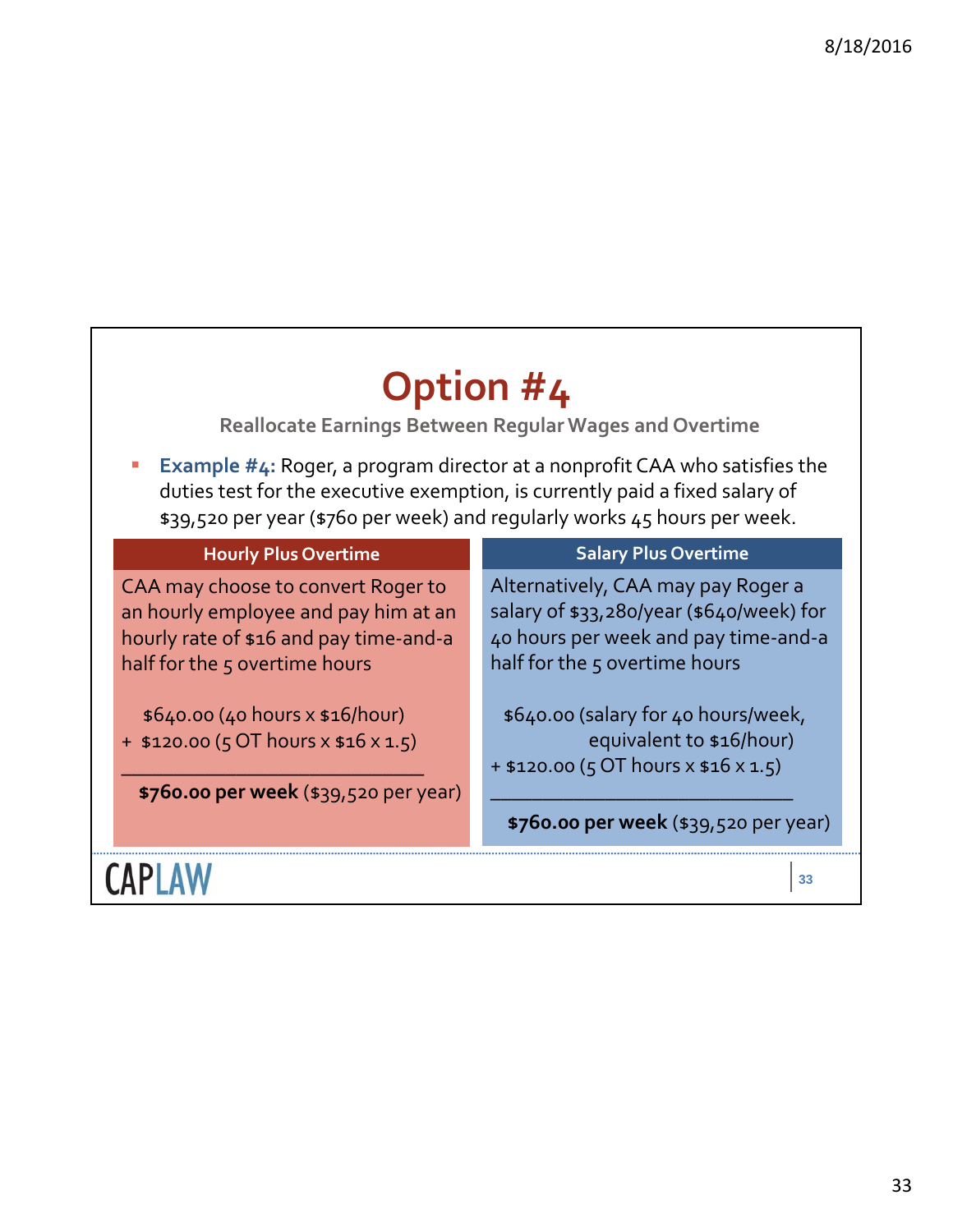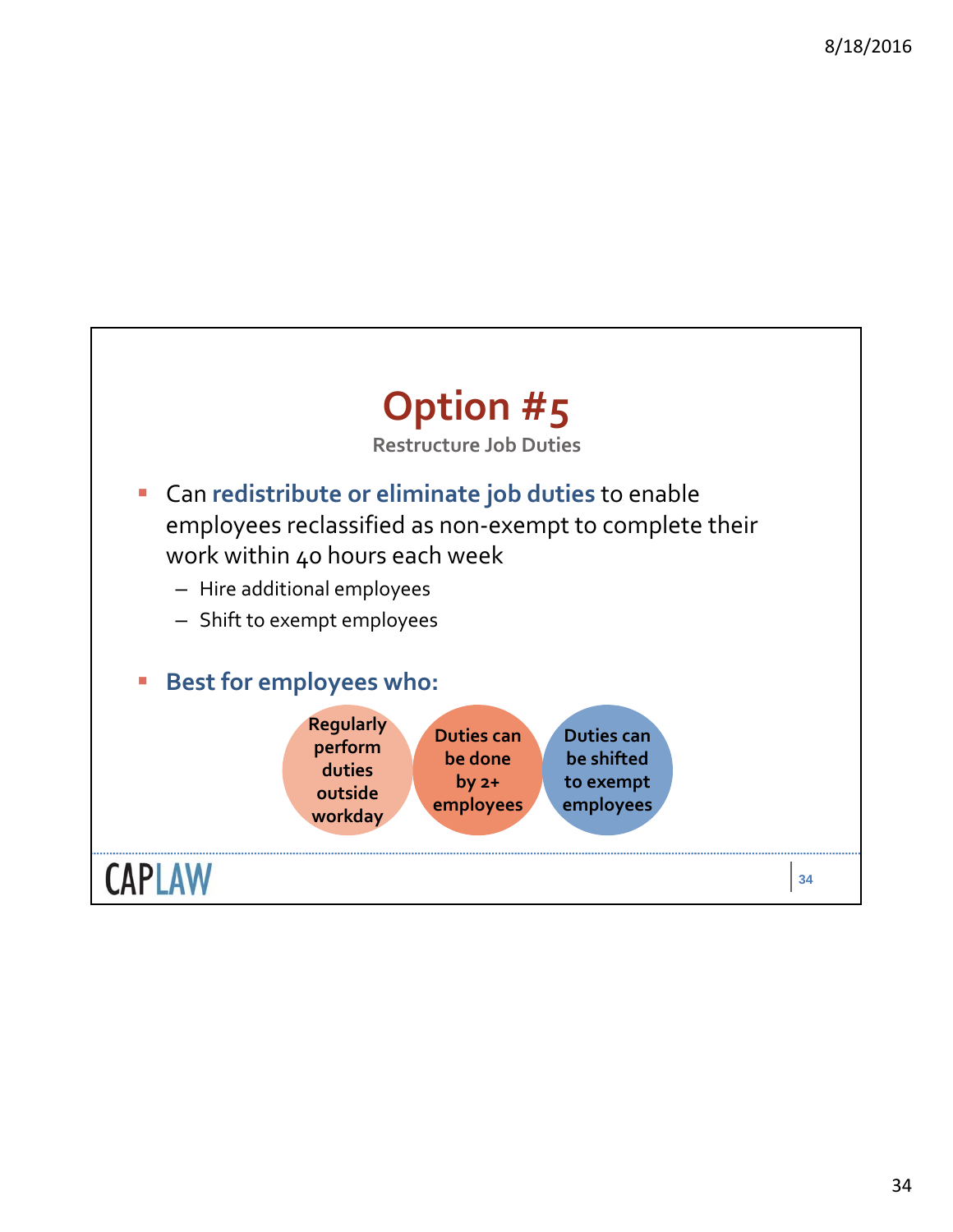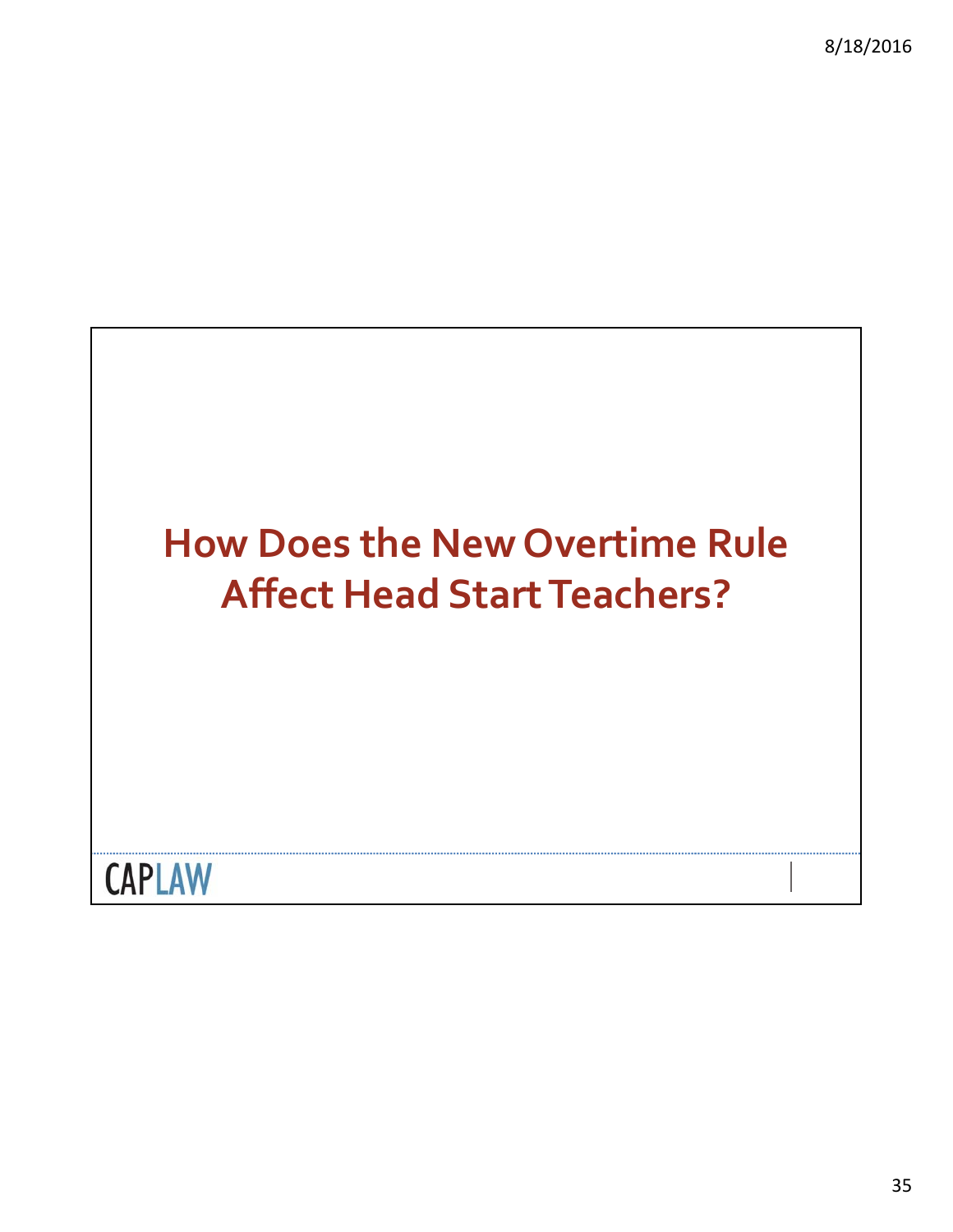# **Options for Classifying HSTeachers**

| If a CAA<br>currently           | <b>EXEMPT</b><br>under the teacher<br>exemption                 | The new overtime rule will not affect these<br>teachers, as the salary level test does not<br>apply to the teacher exemption. However,<br>CAAs should ensure that their Head Start<br>teachers meet all of the requirements of the<br>teacher exemption, including the<br>requirement that the CAA's Head Start<br>program be considered an "educational<br>establishment."<br>The teachers must meet the new salary level<br>test (\$913 per week) to maintain their<br>exempt status. CAAs must evaluate each<br>individual teacher's credentials to ensure the<br>teacher satisfies the requirements of the<br>learned professional exemption.<br>CAAs do not need to make any changes based<br>on the new overtime rule and can continue to<br>treat the Head Start teachers as non-exempt. |  |  |
|---------------------------------|-----------------------------------------------------------------|-------------------------------------------------------------------------------------------------------------------------------------------------------------------------------------------------------------------------------------------------------------------------------------------------------------------------------------------------------------------------------------------------------------------------------------------------------------------------------------------------------------------------------------------------------------------------------------------------------------------------------------------------------------------------------------------------------------------------------------------------------------------------------------------------|--|--|
| treats its<br><b>Head Start</b> |                                                                 |                                                                                                                                                                                                                                                                                                                                                                                                                                                                                                                                                                                                                                                                                                                                                                                                 |  |  |
| teachers as                     | <b>EXEMPT</b><br>under the learned<br>professional<br>exemption |                                                                                                                                                                                                                                                                                                                                                                                                                                                                                                                                                                                                                                                                                                                                                                                                 |  |  |
|                                 |                                                                 |                                                                                                                                                                                                                                                                                                                                                                                                                                                                                                                                                                                                                                                                                                                                                                                                 |  |  |
|                                 | NON-FXFMP                                                       |                                                                                                                                                                                                                                                                                                                                                                                                                                                                                                                                                                                                                                                                                                                                                                                                 |  |  |
|                                 |                                                                 | 36                                                                                                                                                                                                                                                                                                                                                                                                                                                                                                                                                                                                                                                                                                                                                                                              |  |  |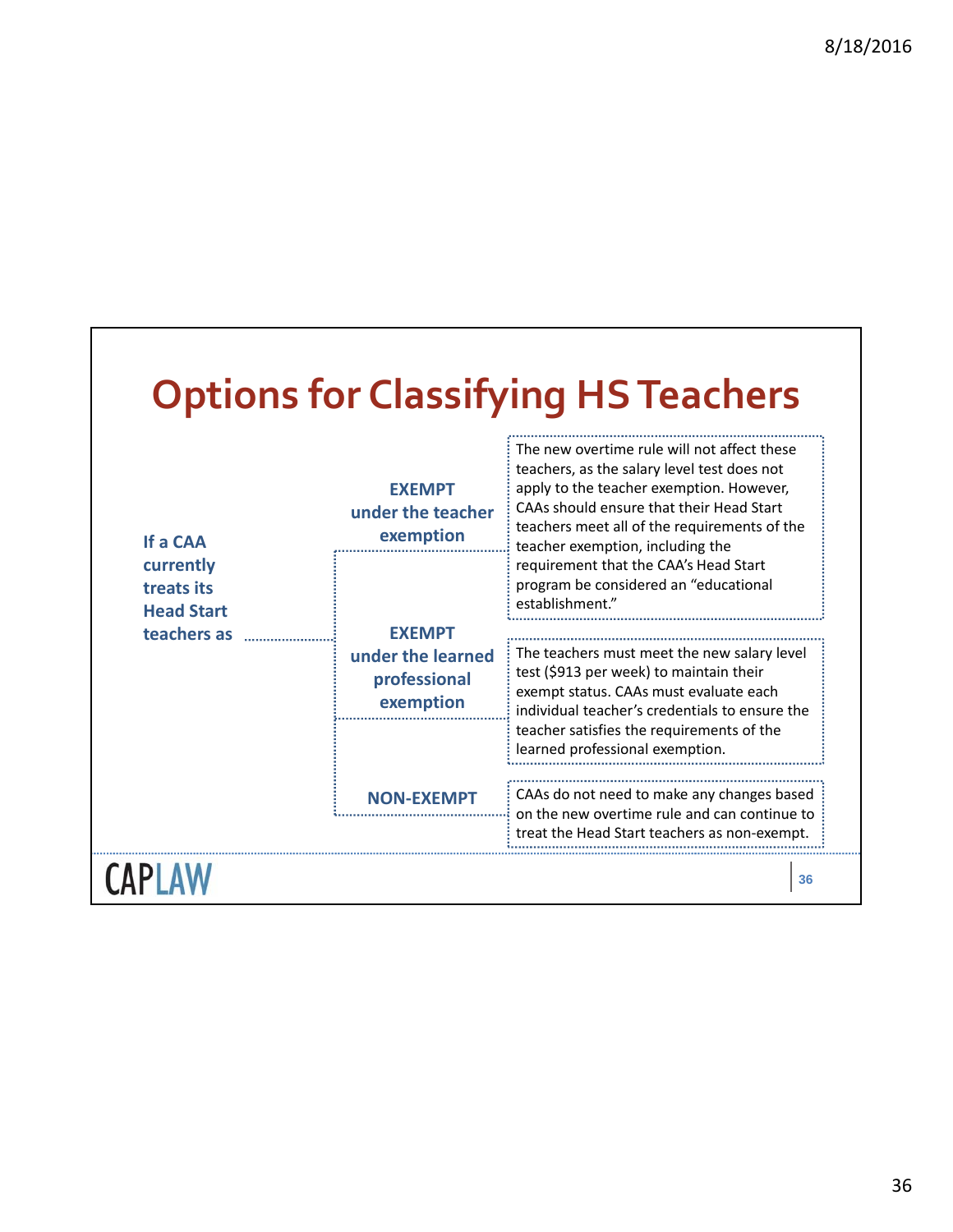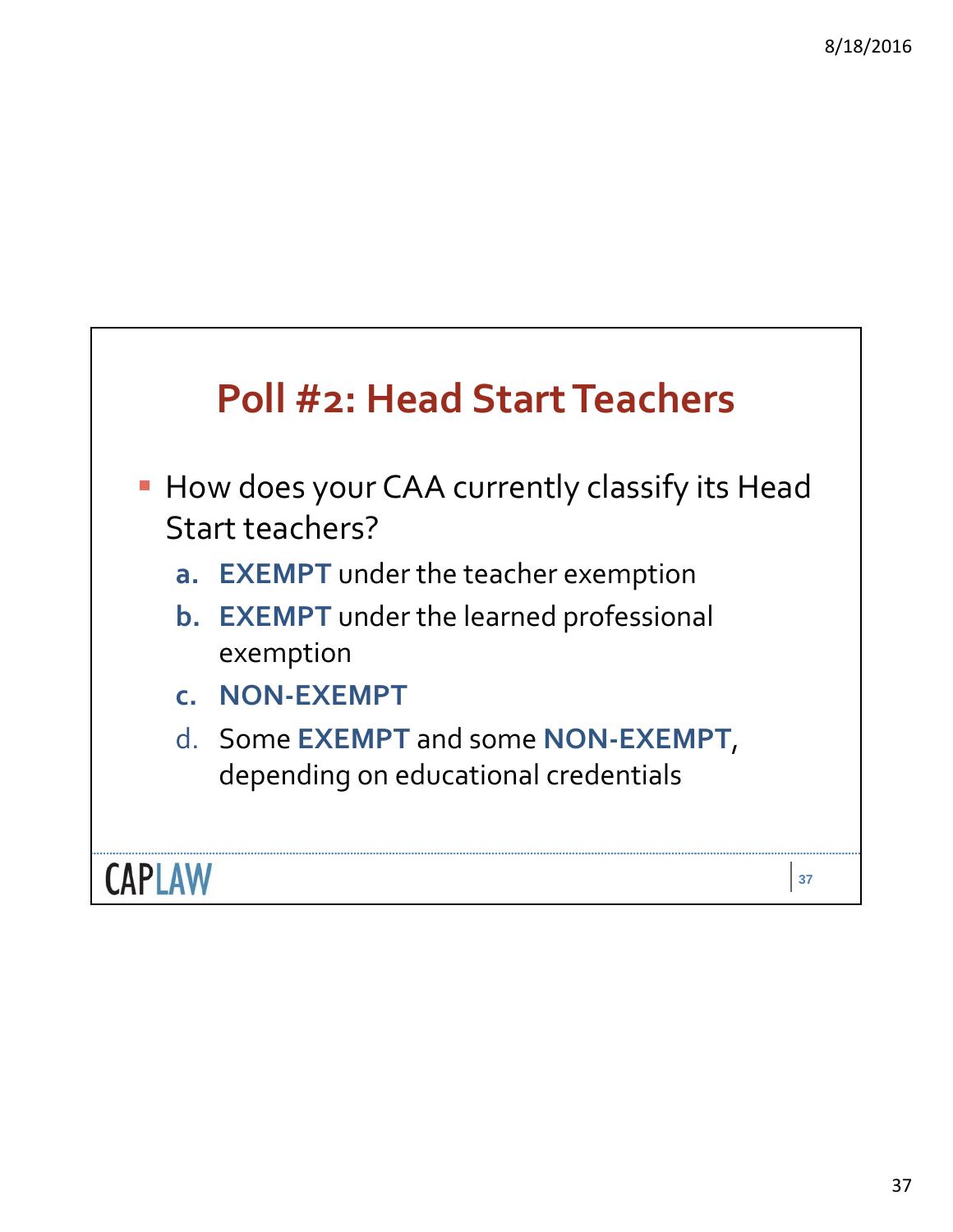## **Teacher Exemption**

- **A** subcategory of the professional exemption
- **Salary basis and salary level tests do NOT apply**
	- New overtime rule does **NOT** affect Head Start teachers classified as exempt under the teacher exemption
- **Primary Duty:**
	- Employee's primary duty must be "teaching, tutoring, instructing, or lecturing in the activity of imparting knowledge"
	- Employed and engaged in this activity as a teacher in **a school system or educational establishment or institution**

*29 C.F.R. § 541.303*

**CAPLAW**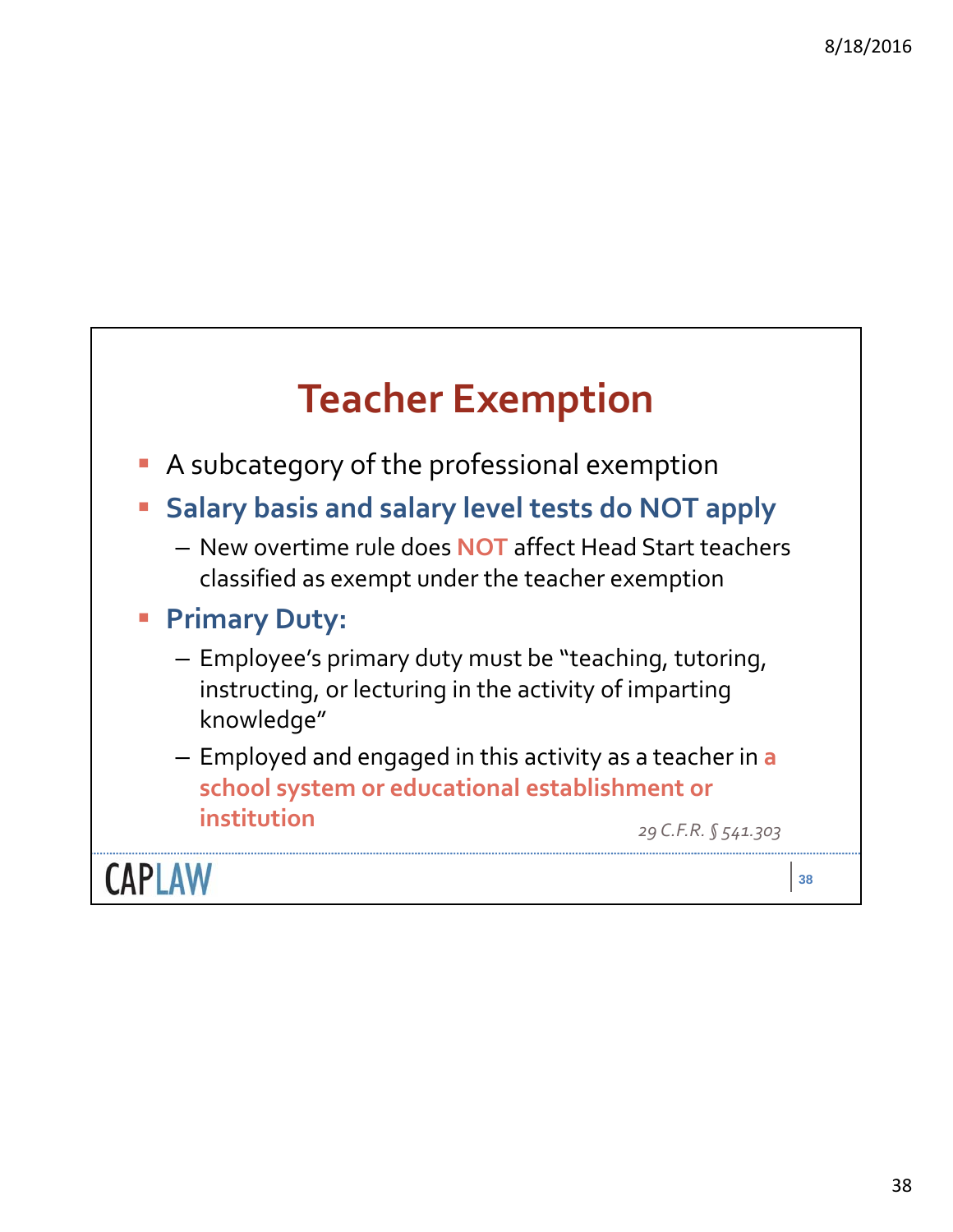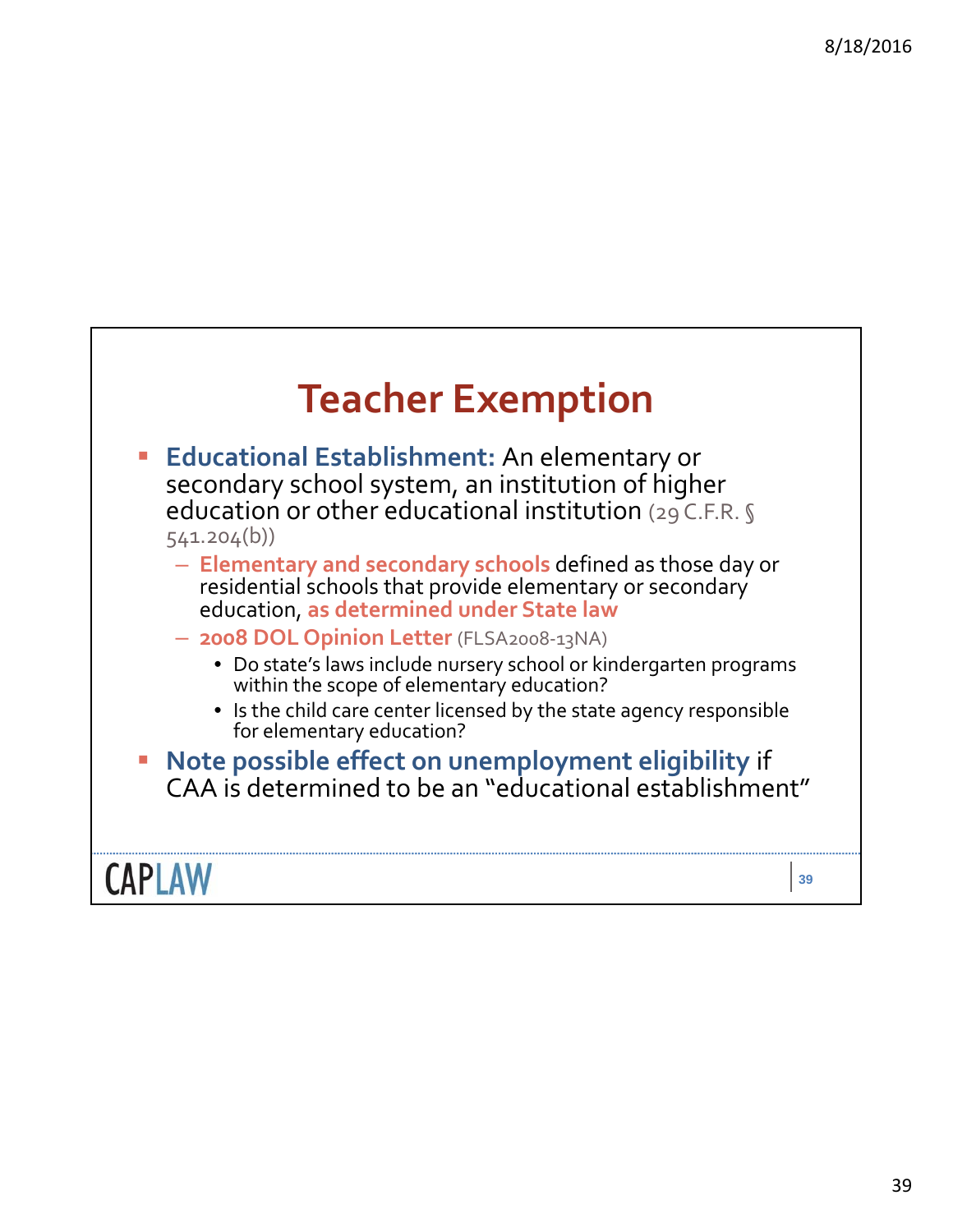### **Learned Professional Exemption**

- A subcategory of the professional exemption
- **Salary basis and salary level tests DO apply**
- **Primary Duty: Performing work that requires advanced** knowledge that is "customarily acquired by a prolonged course of specialized intellectual instruction"
	- Professions where specialized academic training is a standard prerequisite for entrance into the profession
	- Best evidence that an employee meets this requirement is possession of the appropriate academic degree
	- But **exemption not available for occupations that require only a 4‐year degree in any field or a 2‐year degree** as a prerequisite for entrance into the field

*29 C.F.R. § 541.301*

**CAPLAW**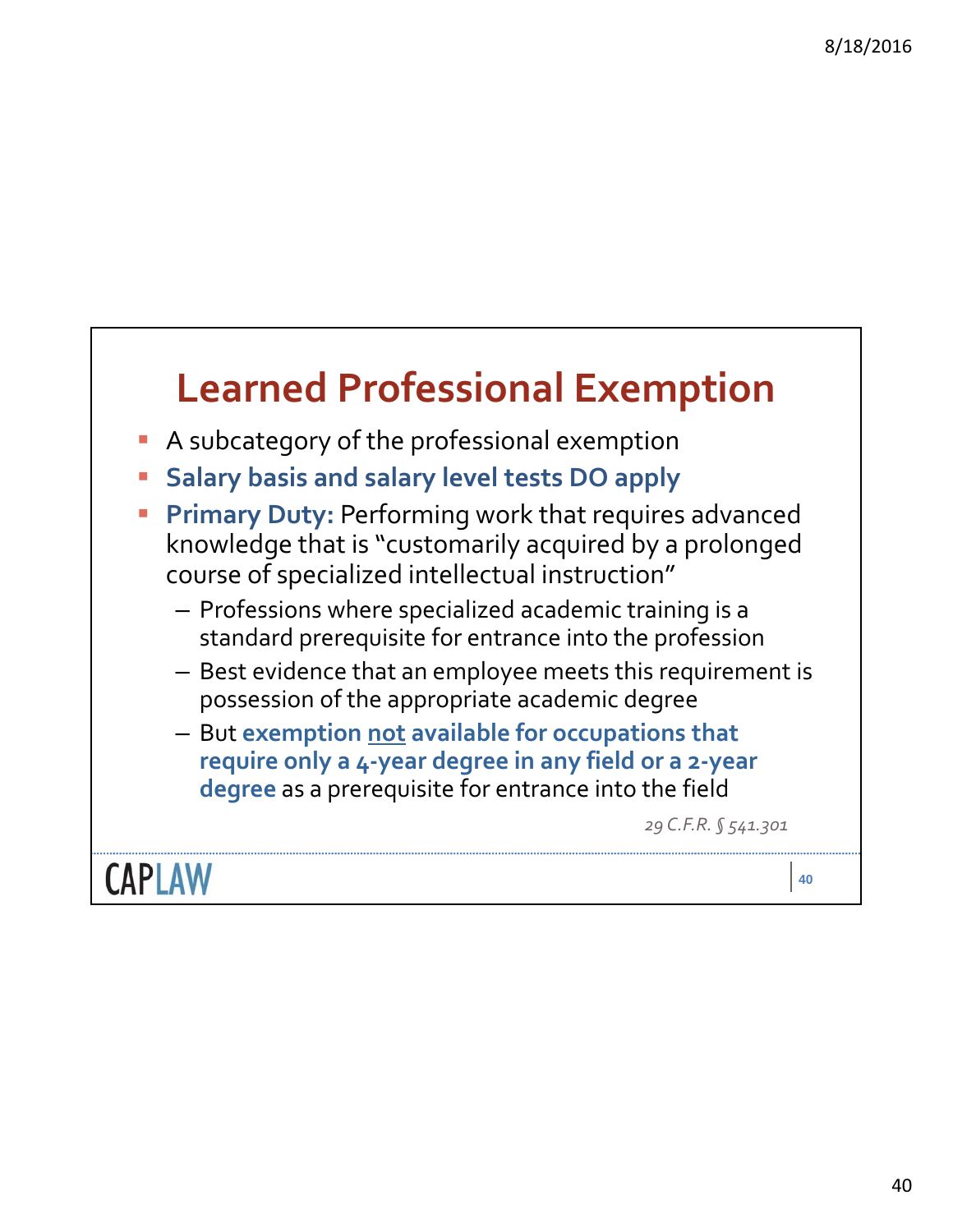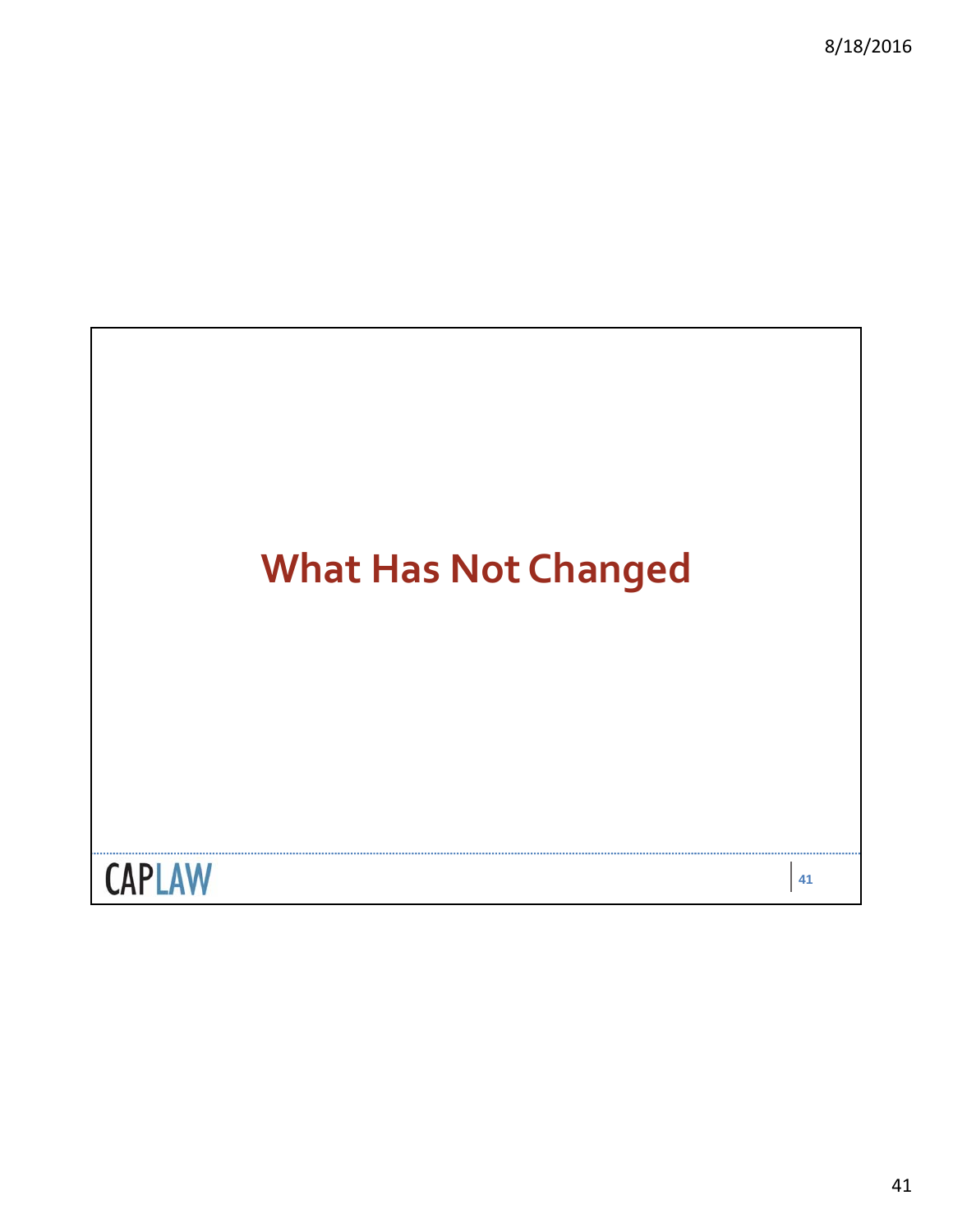### **What Has Not Changed**

### **Standard duties tests**

- Executive, administrative, professional, outside sales, computer‐related
- **Salary basis test**
	- Does not apply to doctors, lawyers, or teachers
- **Recordkeeping requirements**
	- CAAs do not have to convert all salaried employees to hourly employees

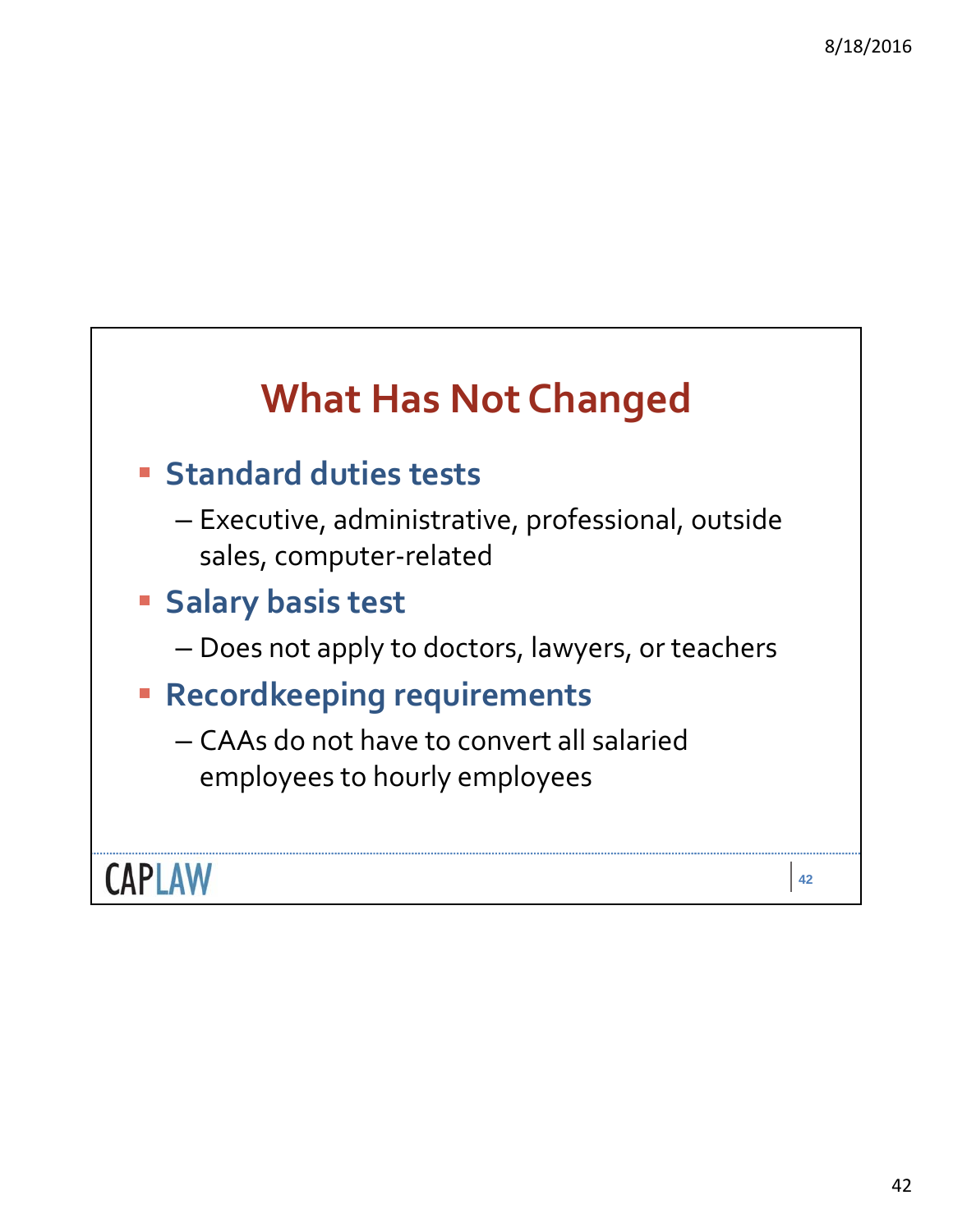### **Non‐Exempt Employee Scheduling Myths**

- Non‐exempt employees need to **punch a clock**
- Non‐exempt employees must **sign in and out** each time he/she starts and stops work
- Non-exempt employees must have a **predetermined work schedule**
- Non‐exempt employees may not **telecommute** or **work a flexible schedule**

### **CAPLAW**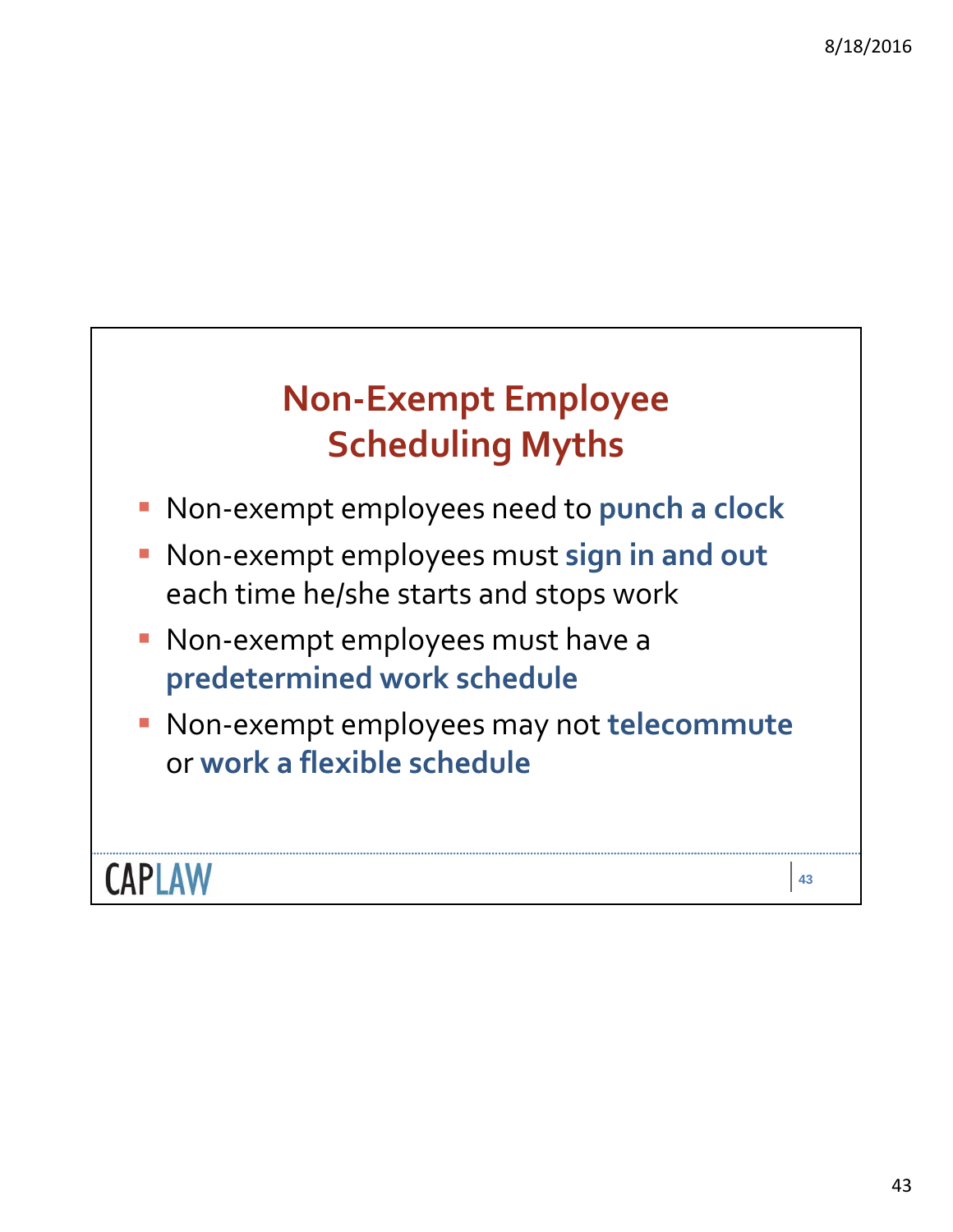### **FLSA Recordkeeping Requirements**

- **Employers may use any timekeeping method**, as long as it is complete and accurate
- **Employees with relatively fixed schedules**:
	- CAA can keep a record of schedule (e.g., 8 hours per day) and merely note that the employee followed the schedule
	- Note any exceptions to schedule and report actual hours worked
- **Employees with flexible/varying schedules**:
	- Employee doesn't need to sign in/out or punch a clock
	- Employee should keep and record the total number of daily hours worked

**CAPLAW**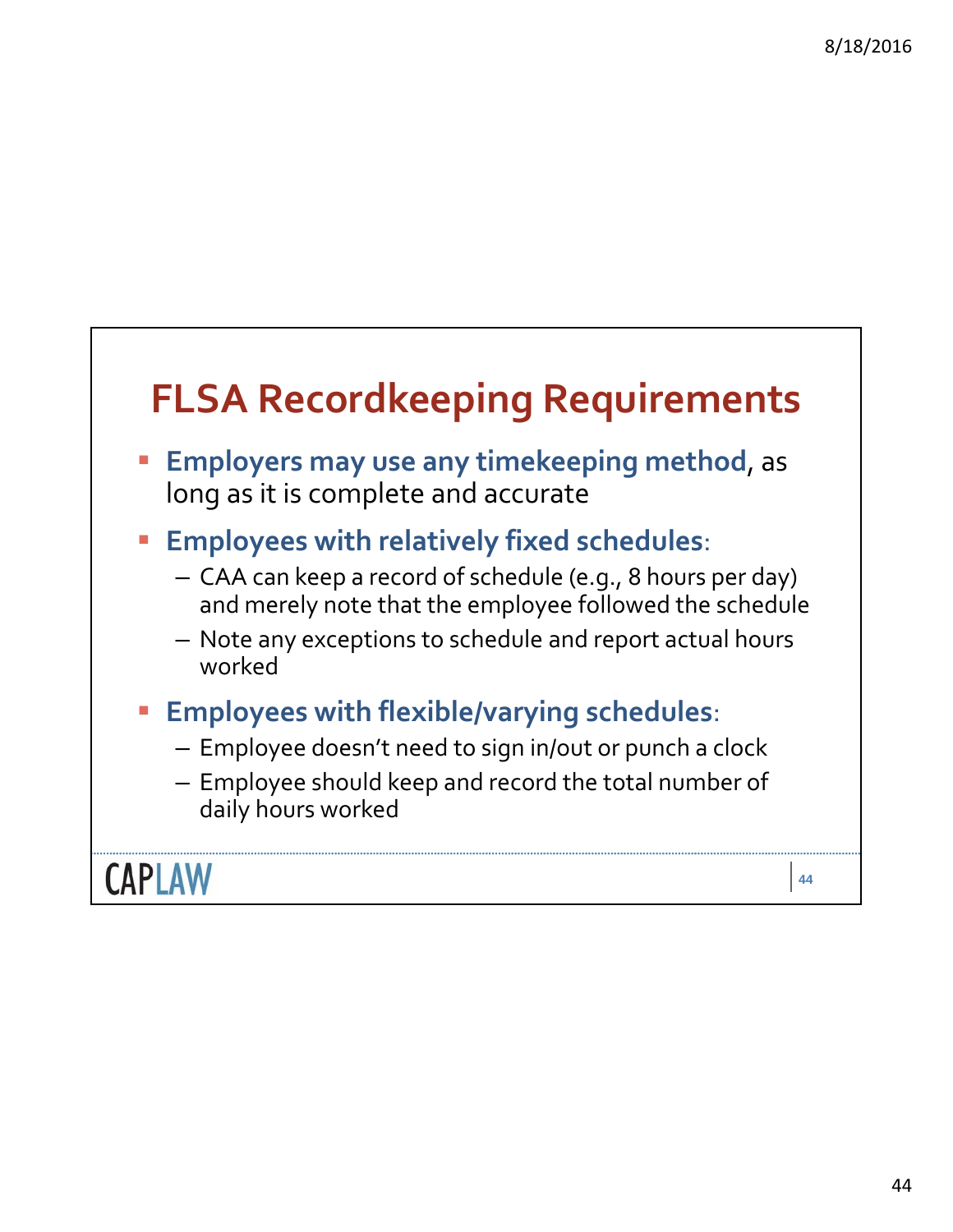### **FLSA Recordkeeping Requirements**

- **Employers must maintain certain records for non‐ exempt employees:** (29 C.F.R. § 516.2)
	- Time and day of week when workweek begins
	- # of hours worked each day
	- Total hours worked each workweek
	- Basis on which employee's wages are paid (e.g., "\$12 per hour" or "\$640 per week")
	- Regular hourly pay rate
	- Total daily or weekly straight‐time earnings
	- Total OT earnings for the workweek
	- All additions to or deductions from employee's wages
	- Total wages paid each pay period

**CAPLAW**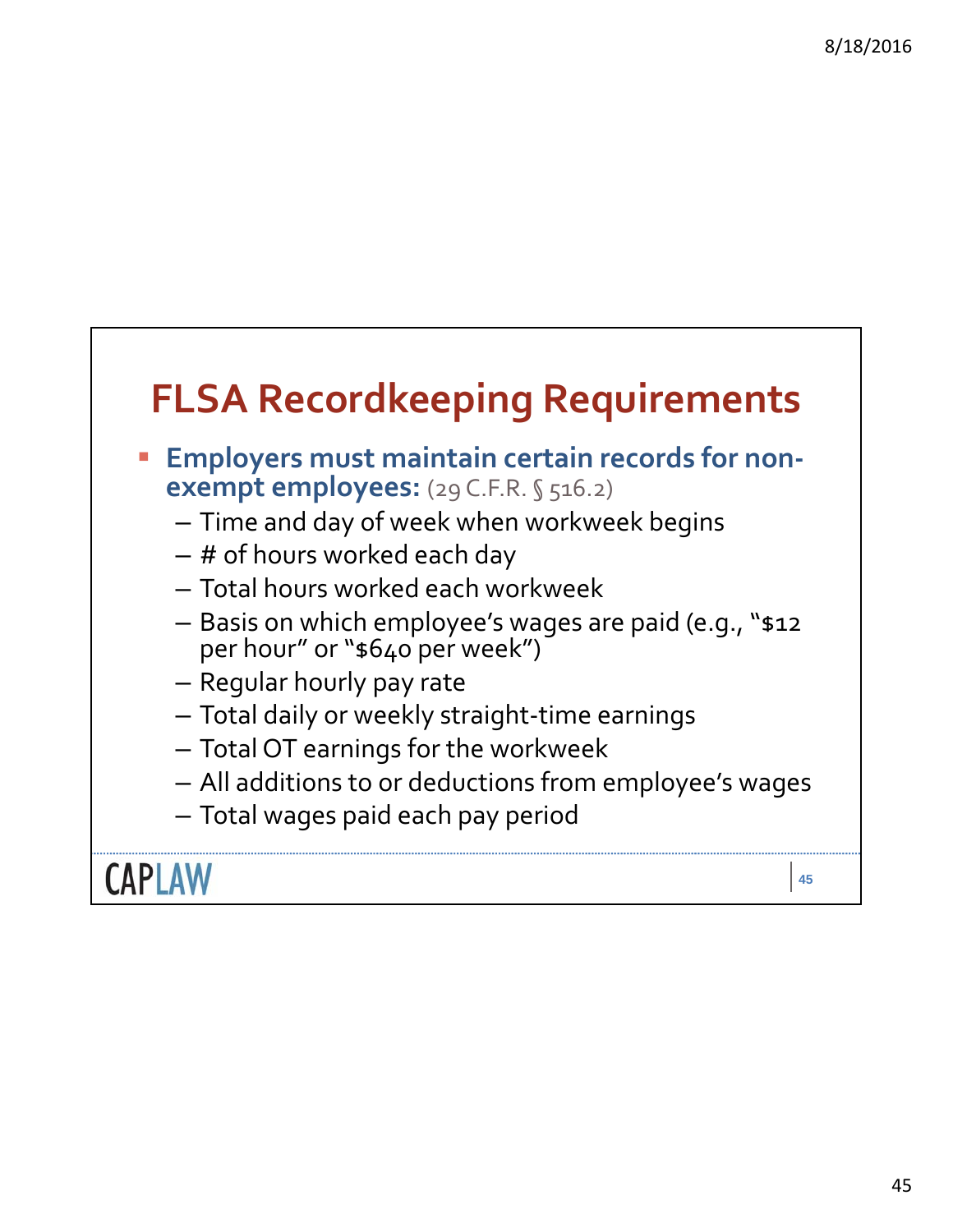# **Public CAA Employees: CompTime**

- **State or local gov't agencies** may still arrange for employees to earn compensatory time off ("comp time") instead of cash payment for overtime hours
	- Provide notice to employee that comp time will be given in lieu of overtime pay (e.g., by providing employees a copy of CAA's personnel policies)

*29 C.F.R. § 553.23*

- **Comp time must be provided at a rate of 1.5 hours for each overtime hour worked**
	- **Example:** If an employee works 44 hours in a single workweek (4 hours of overtime), he would be entitled to 6 hours (1.5 times 4 hours) of comp time

*29 C.F.R. § 553.22*

**CAPLAW**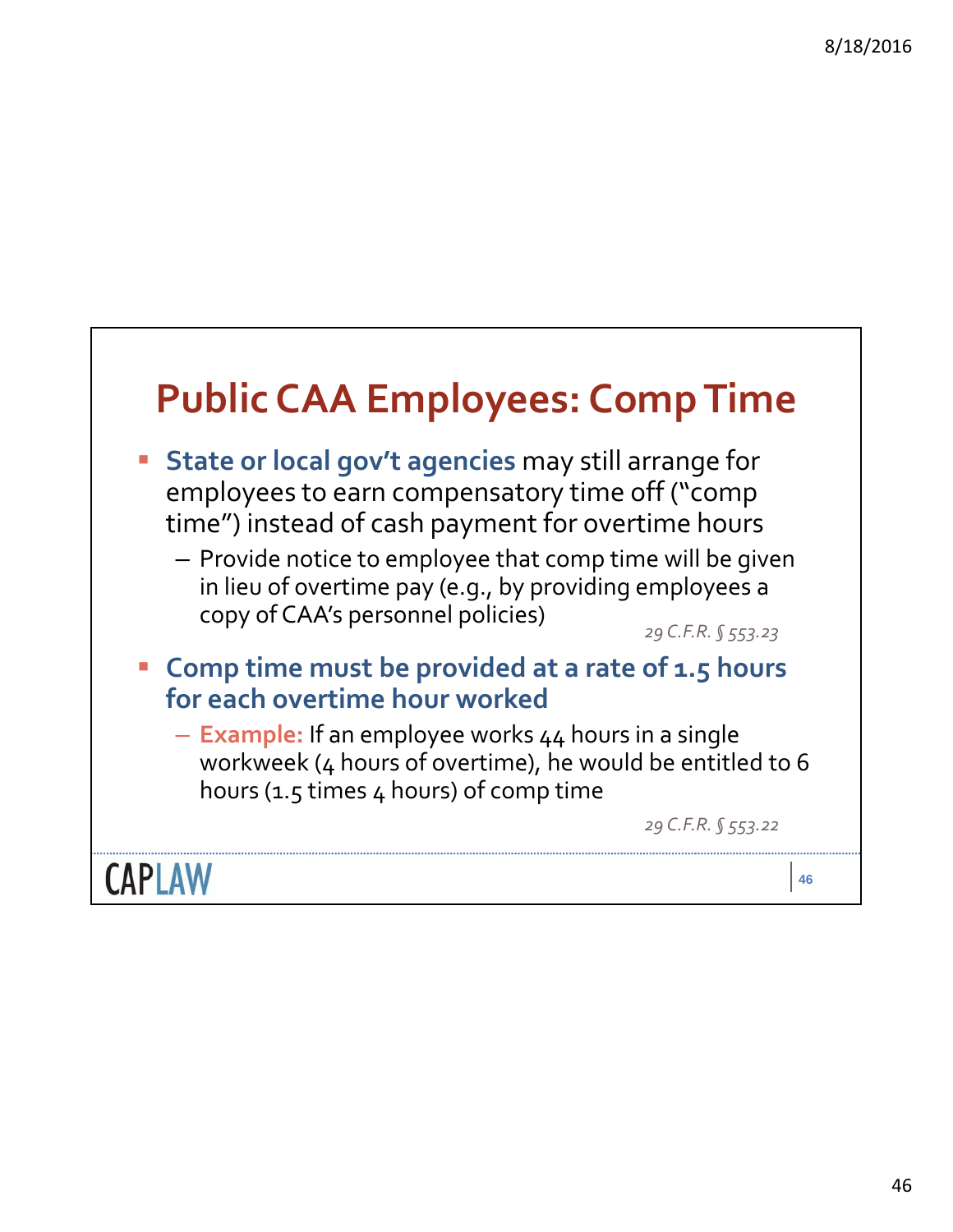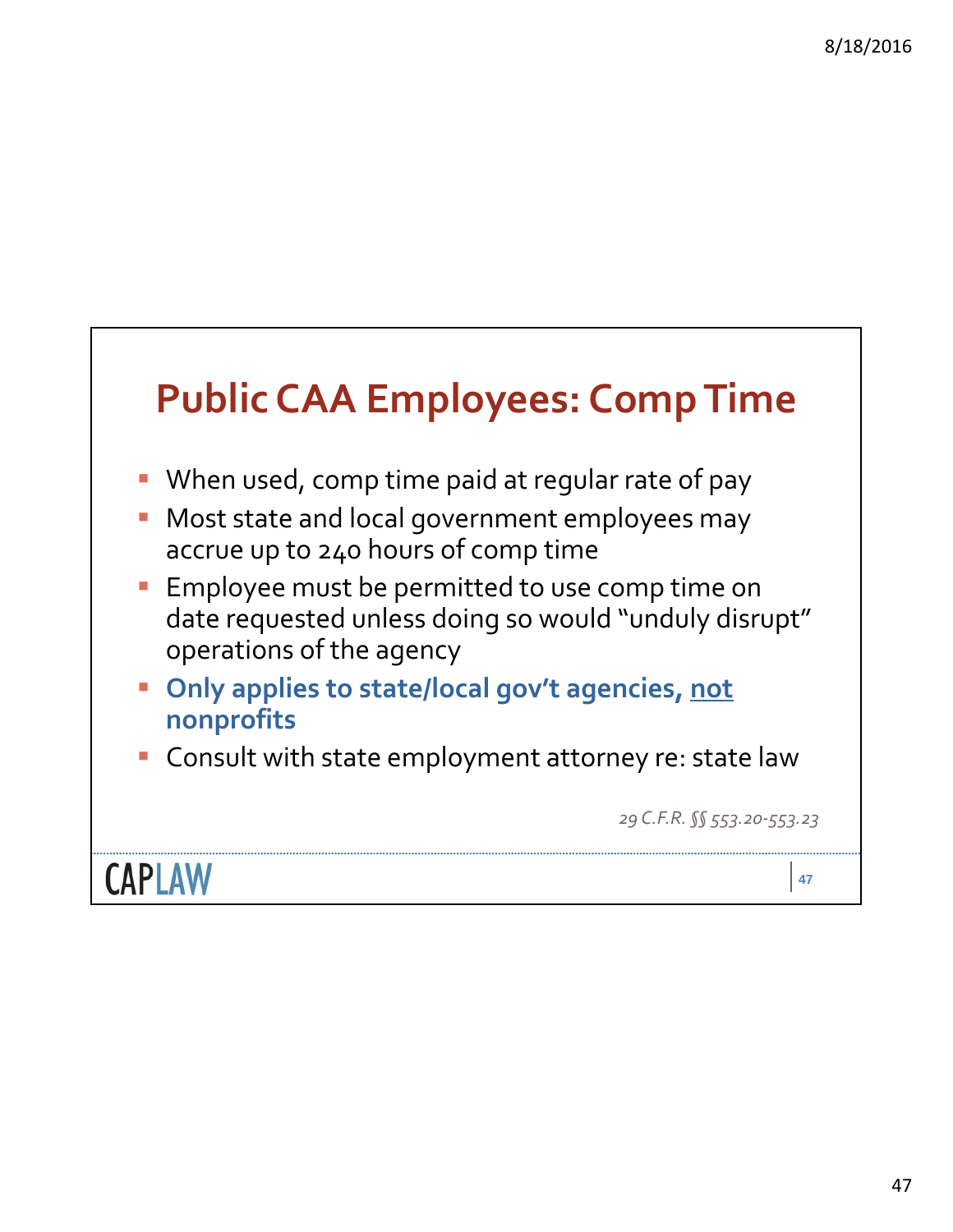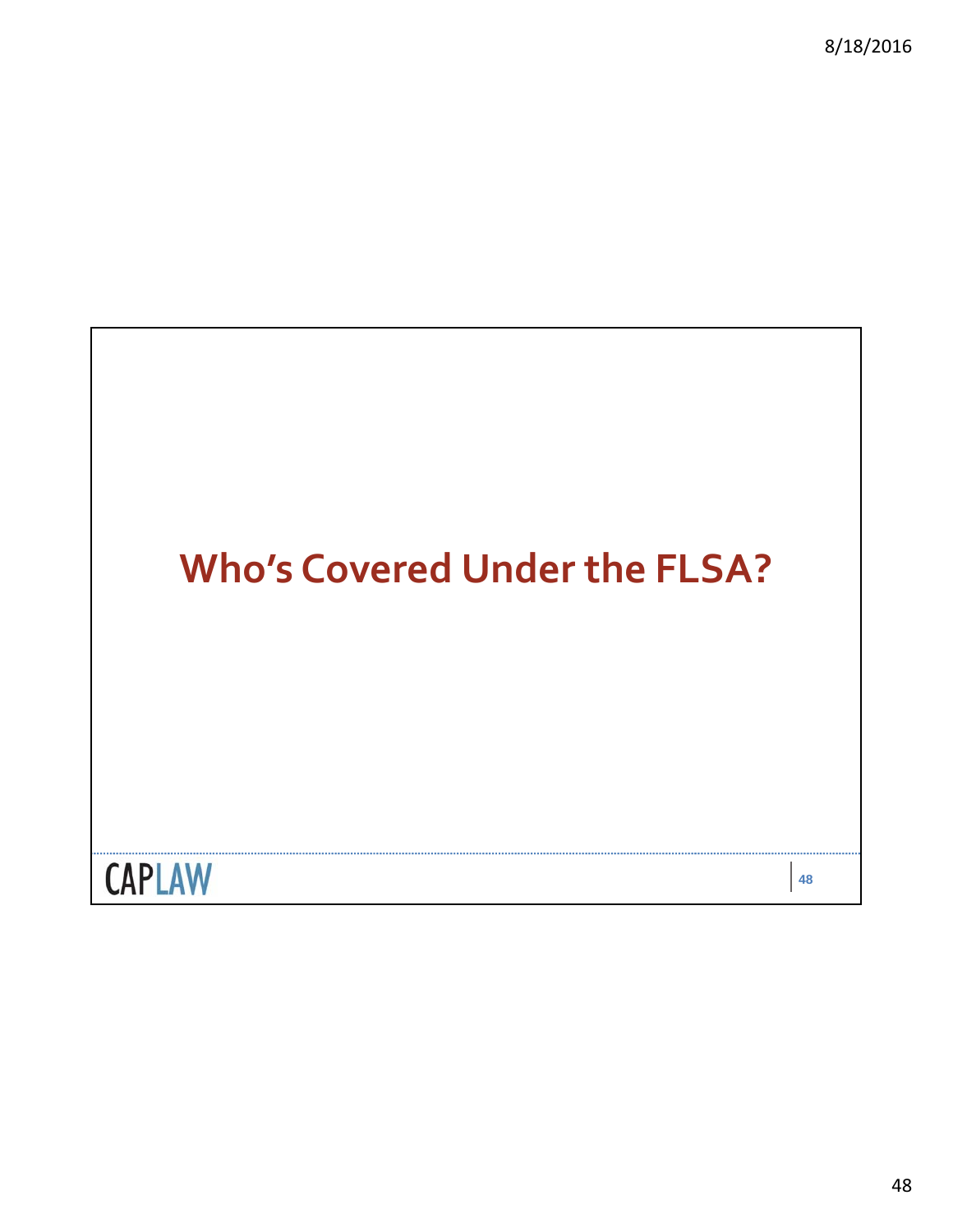### **FLSA Coverage**

### **Enterprise Coverage**

- *All employees* of enterprise are covered if enterprise generates at least \$500,000 in revenue annually from ordinary business activities
- Potentially competitive business practices

*29 U.S.C. §§ 203(s)(1); 207(a) 29 U.S.C. § 207(a)*

#### **Individual Coverage**

- *Employees individually* covered if they engage in interstate commerce or the production of interstate commerce
- May apply when enterprise coverage does not

## **CAPLAW**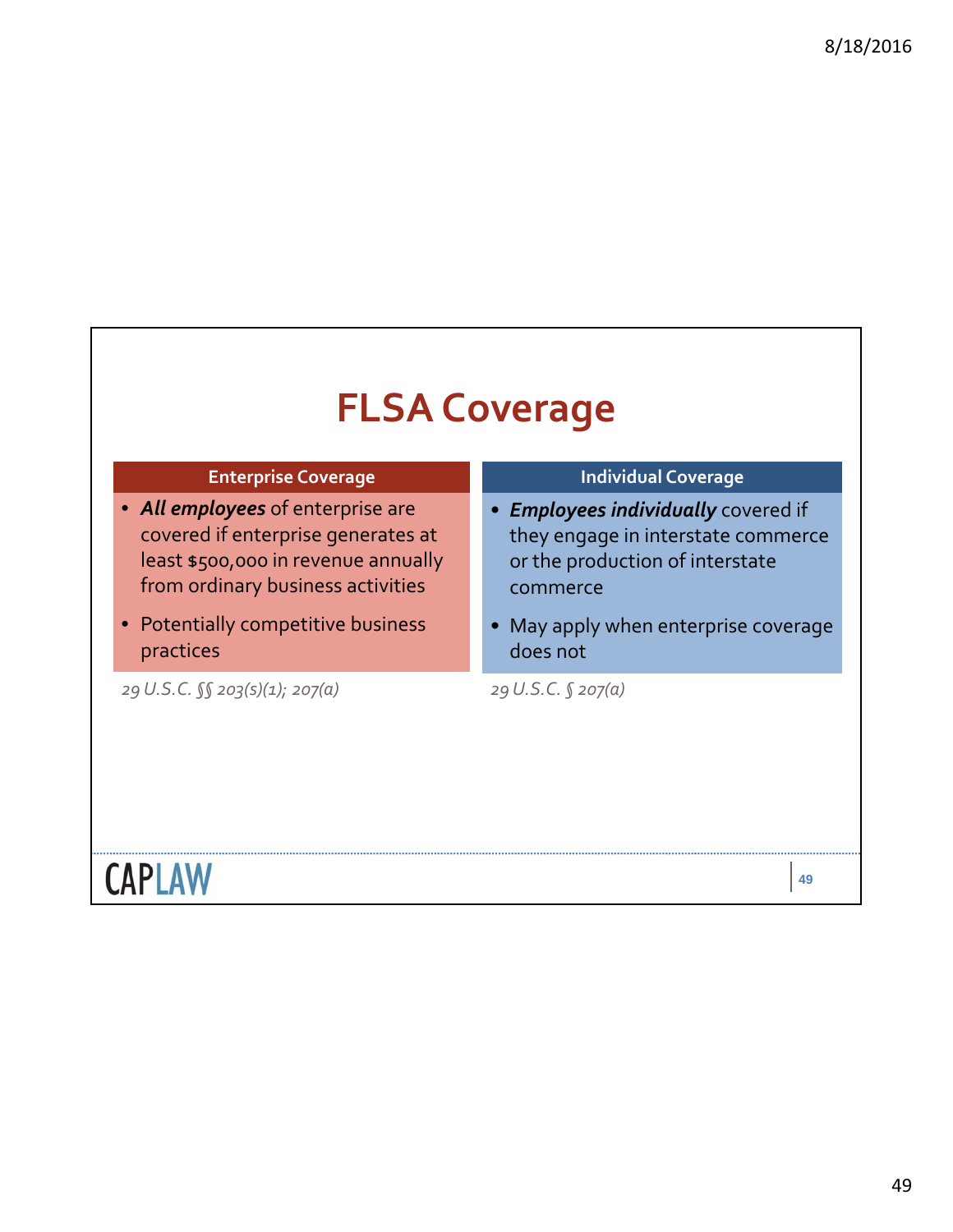### **Enterprise Coverage: Commercial Activities**

- Charitable activities provided free of charge do not count as ordinary commercial activities
- Certain types of revenue **do not count** towards the \$500,000 annual threshold
	- Donations, member dues, contributions, etc.
- **Fee-generating** services are likely to be commercial activities
	- **Example:** Income from a CAA's fee‐for‐service weatherization business would count towards the \$500,000 annual threshold

**CAPLAW**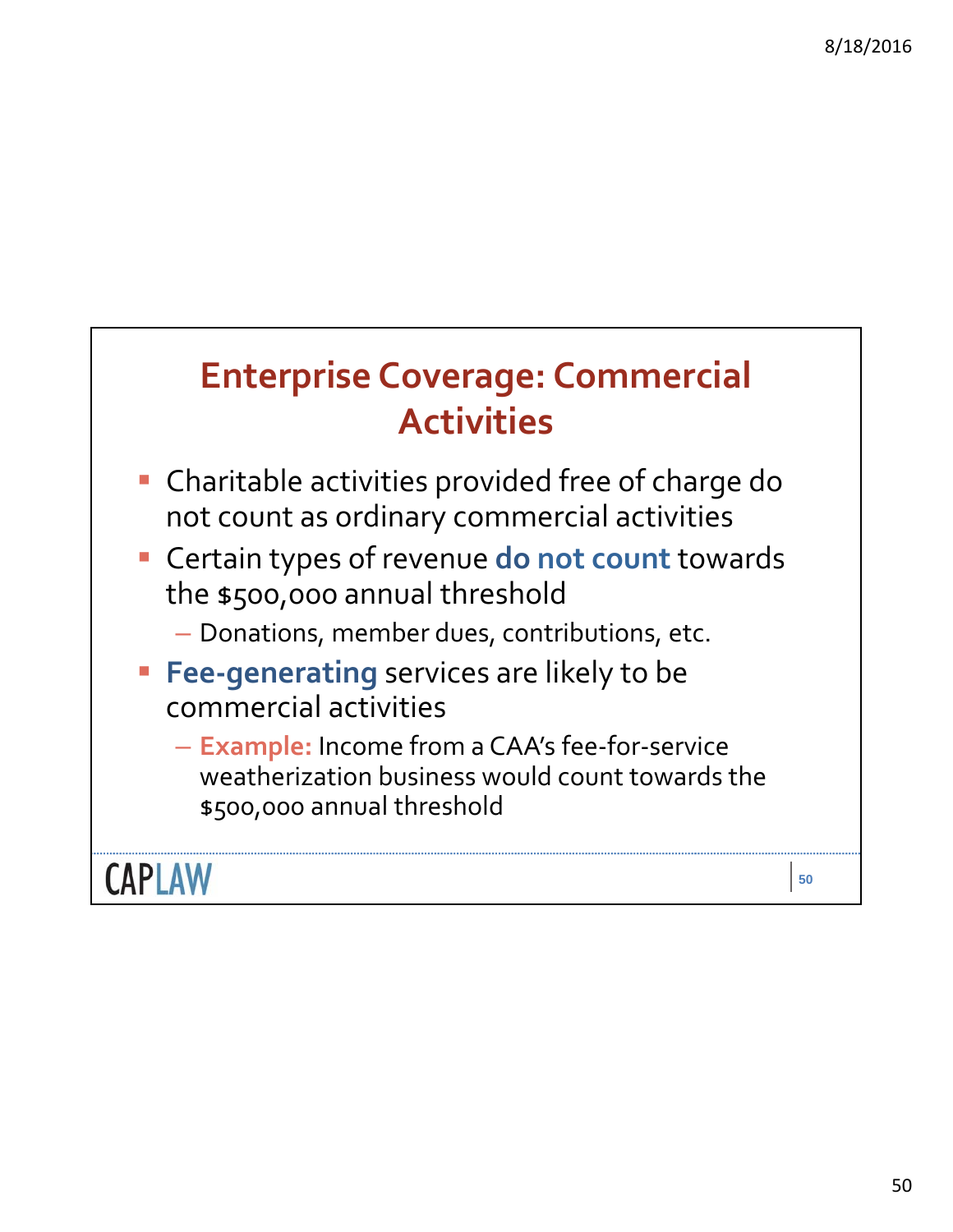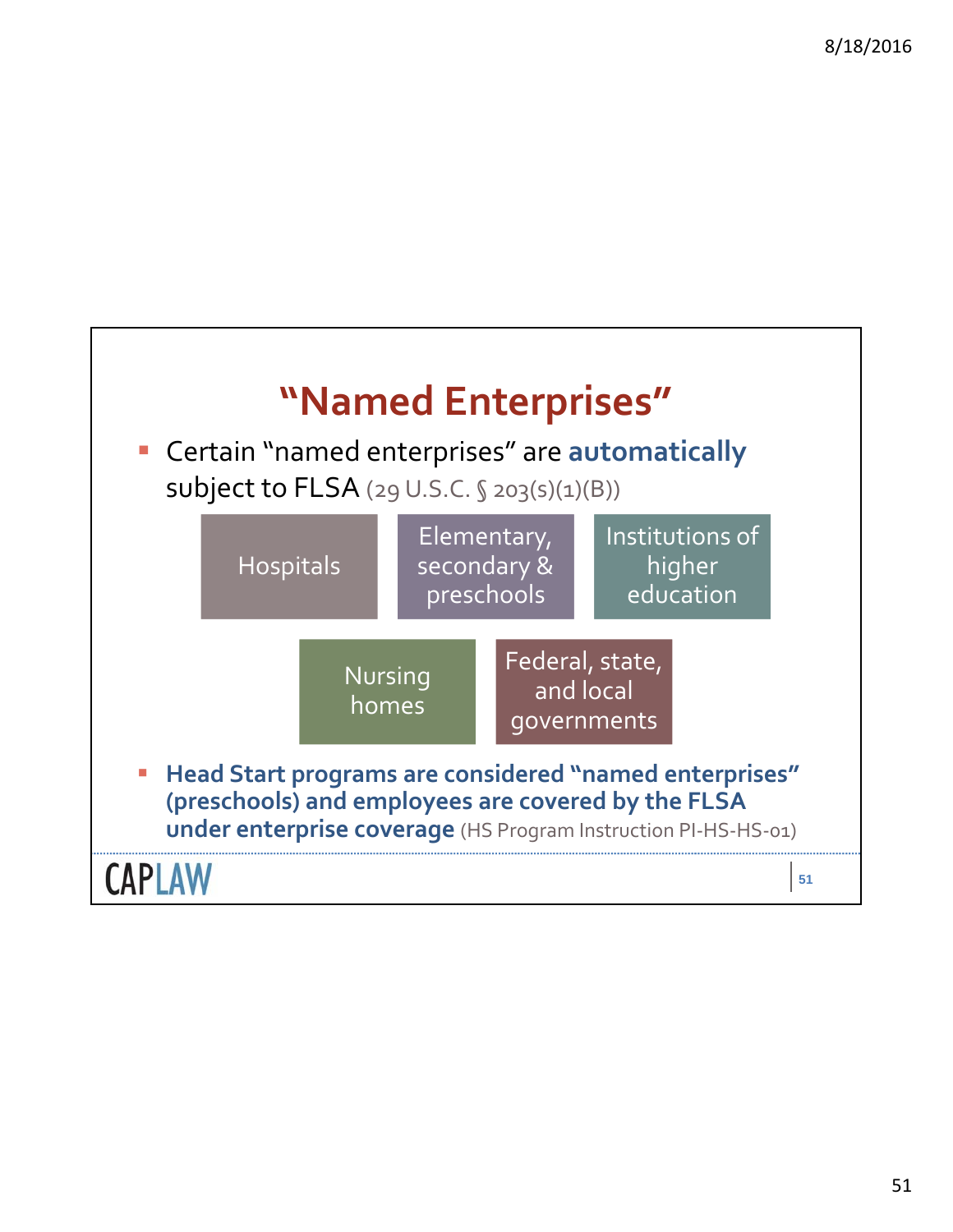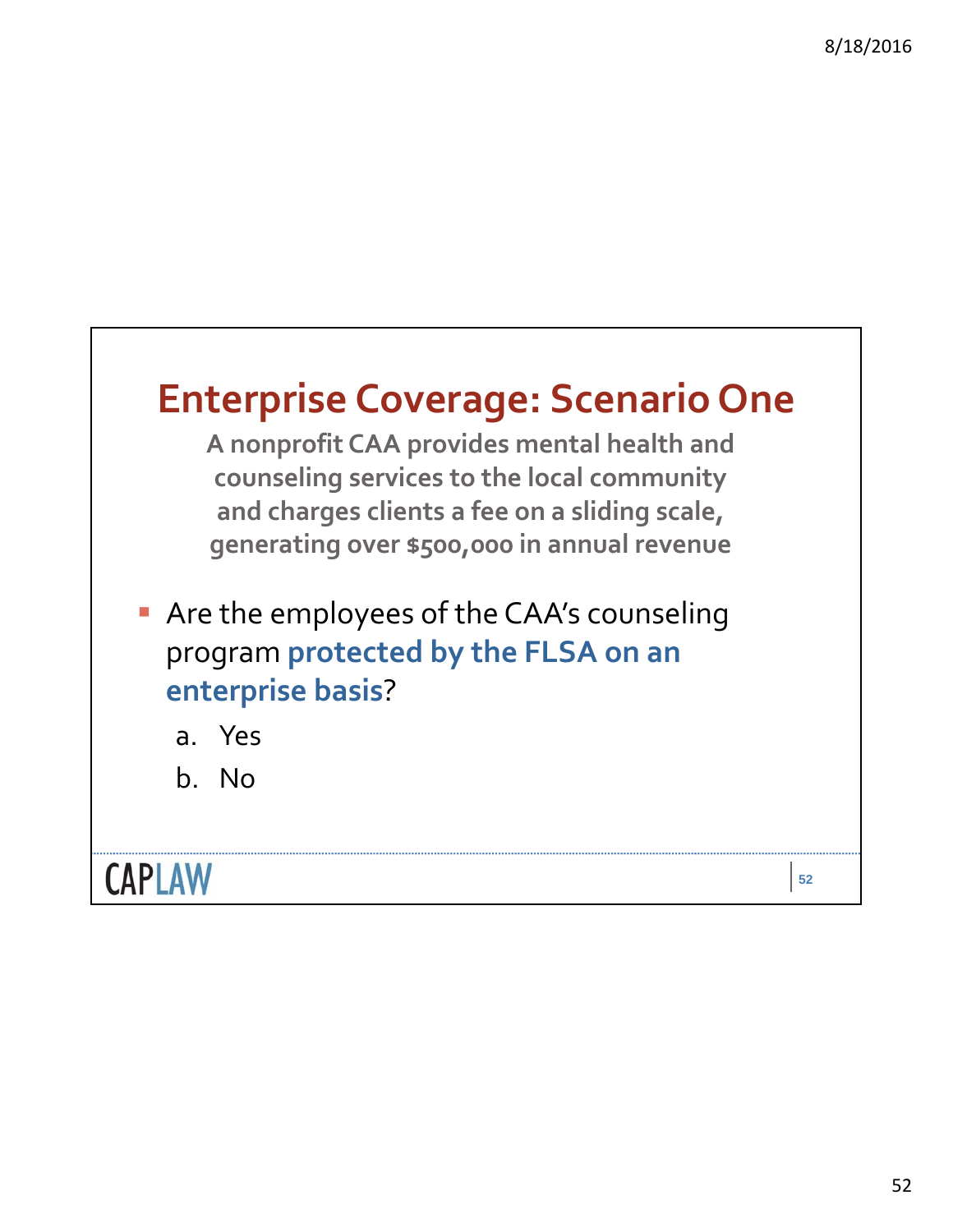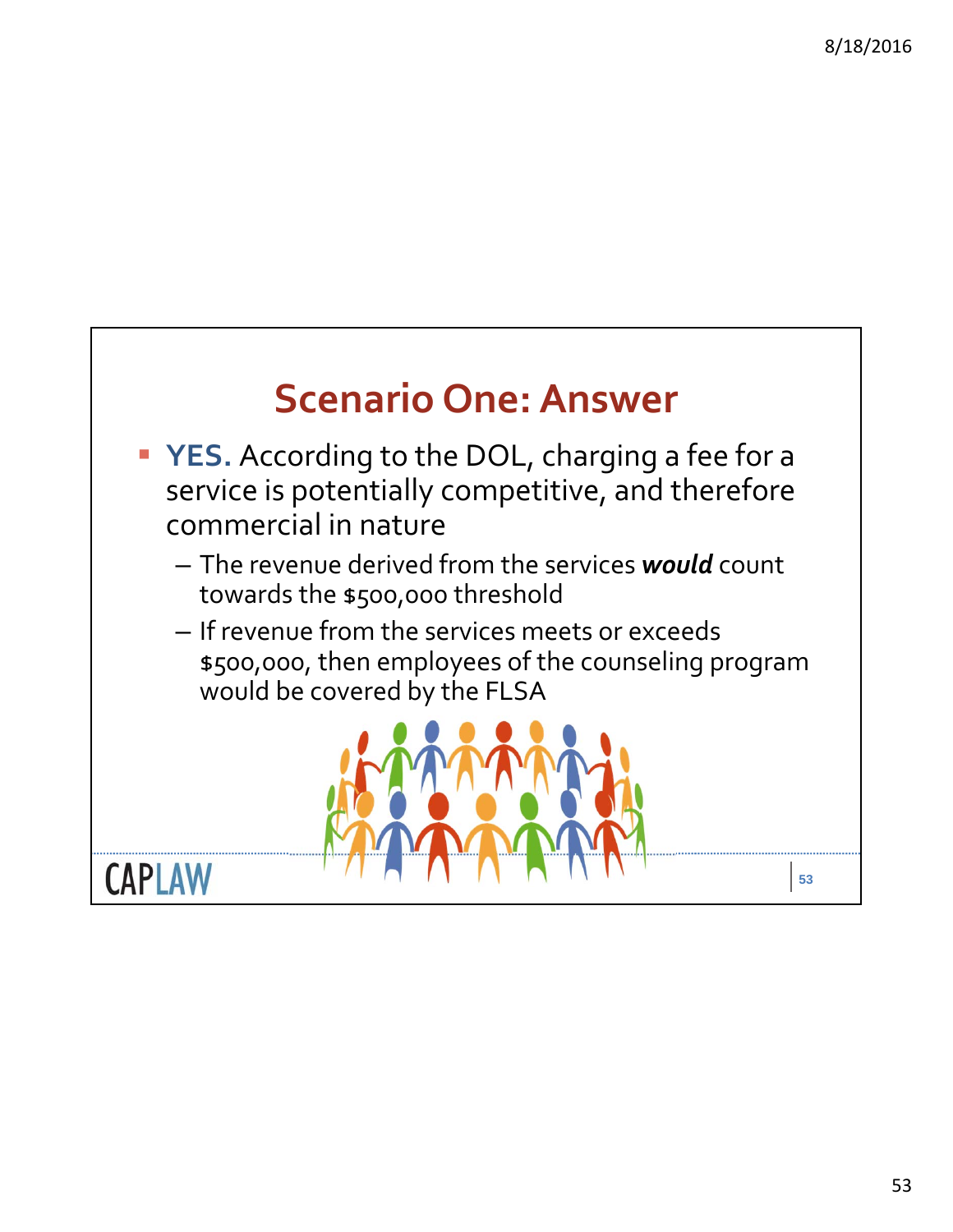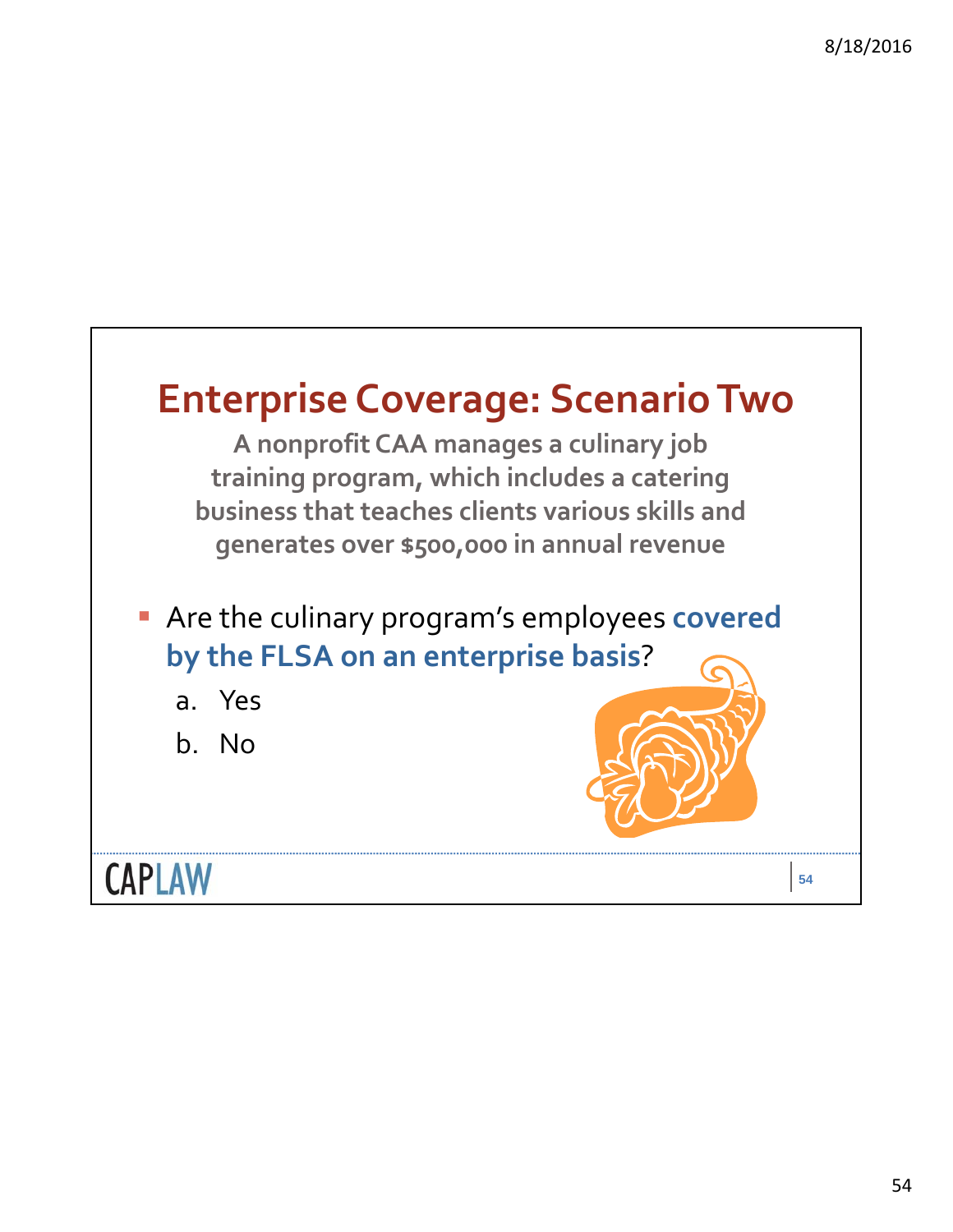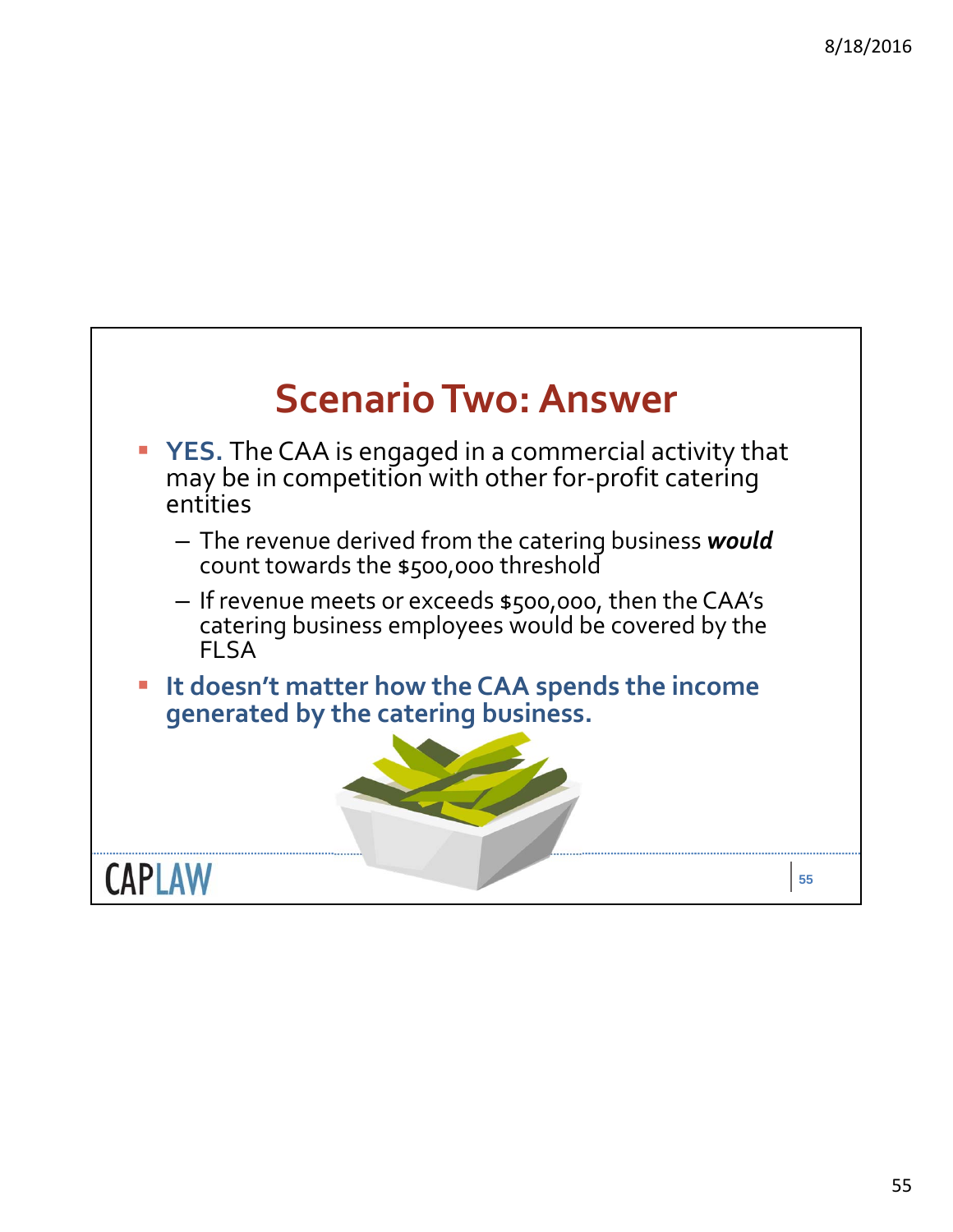### **Individual Coverage**

- Individual employees covered if they **engage substantially in interstate commerce** or the production of interstate commerce (29U.S.C. § 207(a)(1))
- **Employees likely to be covered include those who:**
	- Order or receive supplies from out‐of‐state vendors (e.g., Amazon, other online/national retail stores)
	- Communicate with out‐of‐state individuals or entities via phone/e‐mail (e.g., federal funding sources, CAPLAW, other regional/national Community Action partner organizations)
	- Handle credit card transactions/perform accounting & bookkeeping for such activities

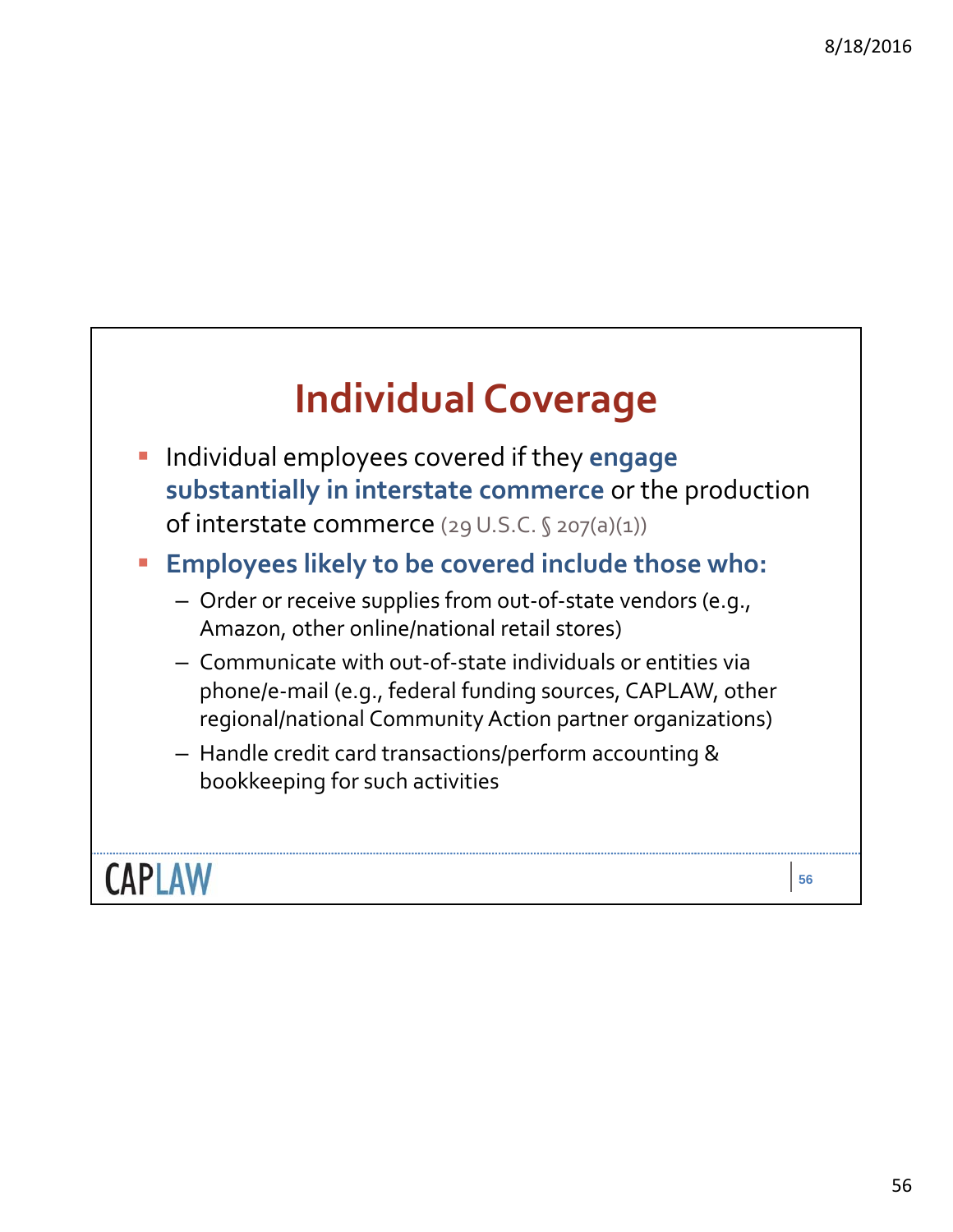### **Individual Coverage**

### *The safest approach for a nonprofit CAA is to assume that the FLSA applies to all of its employees*

- Tests around enterprise coverage are not always clear about what counts towards the \$500,000 threshold
- Courts have interpreted "interstate commerce" broadly
- Easy for employees to communicate with people and engage in transactions that cross state lines
- May not be administratively feasible to have some employees covered by the FLSA and others not covered
- Use lack of coverage as a **defense to a claim for FLSA violations**

**CAPLAW**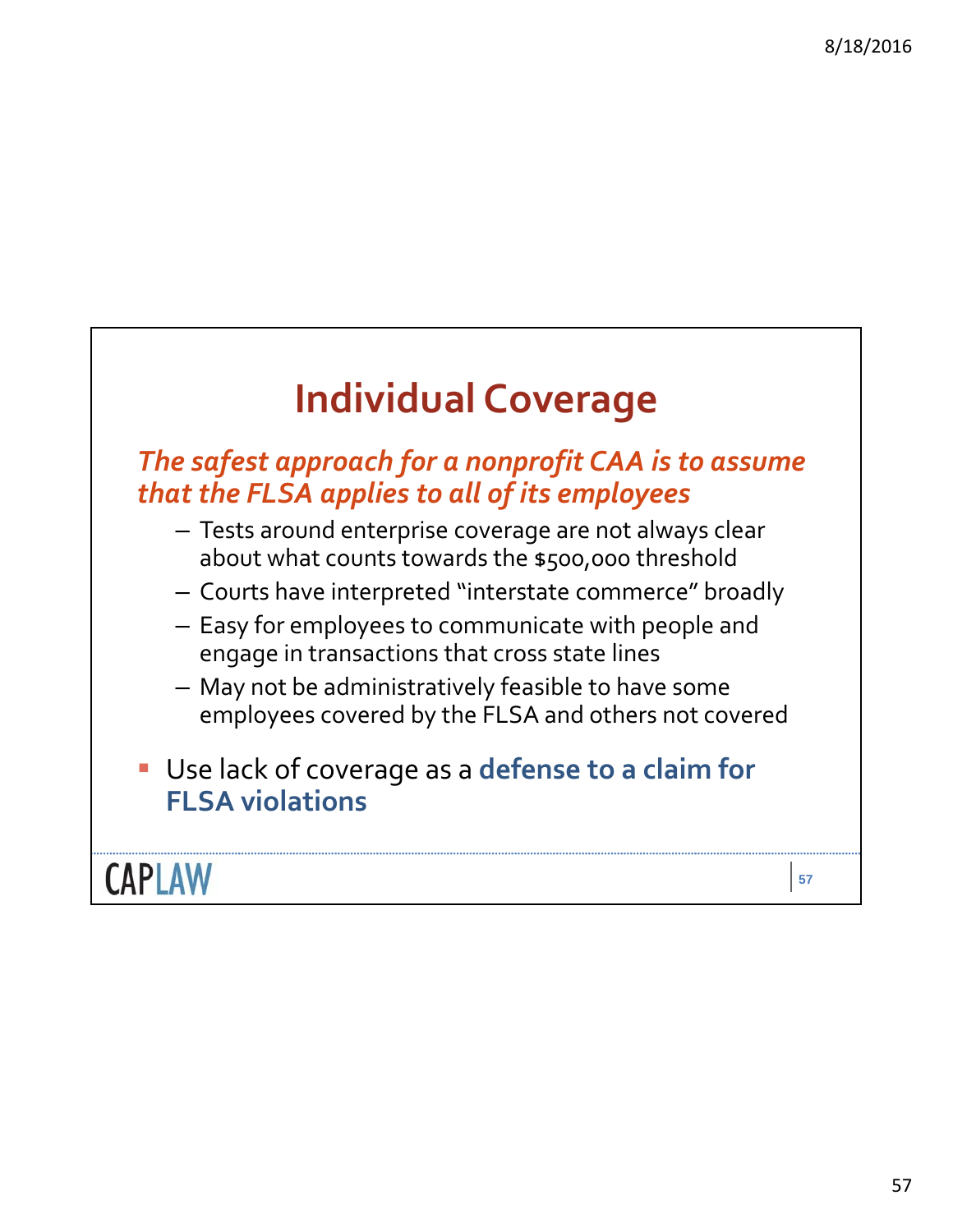